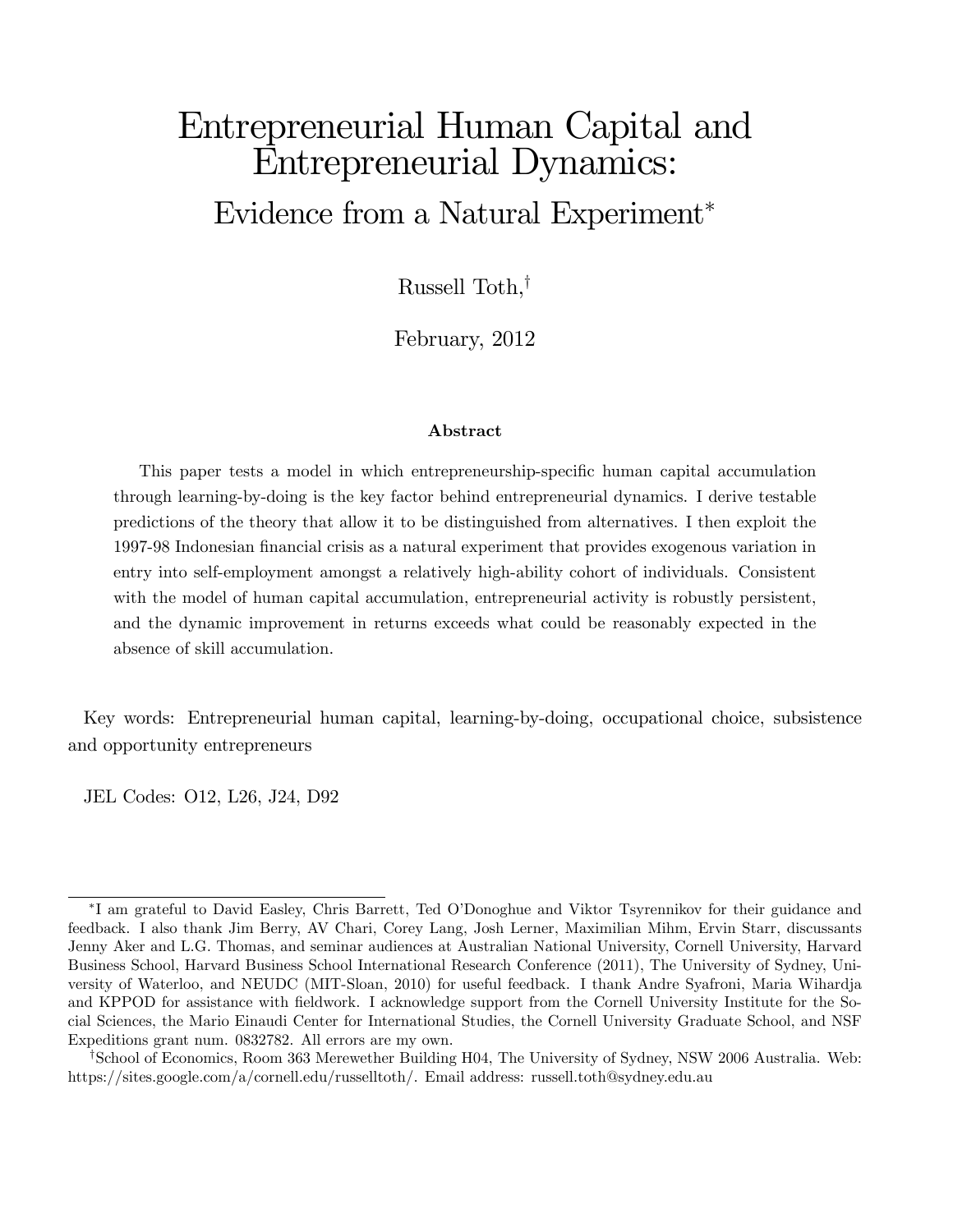## 1 Introduction

The question of what drives entrepreneurial dynamics, particularly entry and enterprise growth, is of long-standing interest to policymakers and academics in both the advanced and developing world. Such issues have taken on a new urgency in the developing world due to the pressures and opportunities of globalization and an increased recognition of vibrant private-sector enterprise activity as a source of economic growth and poverty reduction. In the academic literature there has been a recent, burgeoning interest in the factors behind entrepreneurial dynamics and firm performance. This has partly been motivated by the large interest, and subsequent disappointment, in microfinance as a stimulant of widespread growth-oriented entrepreneurship (Banerjee, Duáo, Glennerster, and Kinnan [2009]; Karlan and Zinman [2010]), and also a growing interest in cross-country differences in firm productivity (Bloom, Mahajan, McKenzie, and Roberts [2010]).

While much existing literature has focused particularly on firm-level financing access constraints as the key factor behind enterprise dynamics and outcomes, there has been growing awareness that this might not tell the full story. Attention has begun to shift to the human capital and managerial skill and knowledge of the individual entrepreneur and the Örm (see, e.g., Bloom, Mahajan, McKenzie, and Roberts [2010], Bruhn, Karlan, and Schoar [2010]), and the distinction between the much larger cohort of subsistence entrepreneurs and the significantly smaller cohort of higher-potential, transformational entrepreneurs (Schoar [2010]). While existing theories largely take the entrepreneurshipspecific human capital of the entrepreneur as a fixed parameter and focus on other factors behind enterprise dynamics such as learning and credit-savings interactions (e.g., Jovanovic [1982], Buera [2009]), in this paper I derive and test predictions of a simple theory of entrepreneurship-specific human capital accumulation.

To test the theory and provide additional evidence on the returns to entrepreneurial experience, I exploit a uniquely-suitable natural experiment, the 1997-98 East Asian Önancial crisis. Key to identifying the stock of entrepreneurial human capital is the ability to disentangle it from other (generally unobservable) factors generating selection into entrepreneurial occupations, such as the role of a market opportunity, a "good idea," or unobserved ability or information. The crisis provides a plausibly unanticipated shock that generates increased entry into self-employment, which is orthogonal to a number of potential confounding factors. I focus on Indonesia, where the crisis had its most drastic effects among all countries. During the crisis period the returns to informal self-employment relative to private sector wage employment shift sharply in favor of self-employment for a significant cohort of individuals, providing an exogenous source of selection into self-employment. In addition, this effect is much more pervasive at the upper end of the earnings distribution (Thomas, Beegle, and Frankenberg [2000]), allowing us to focus on a higher-ability cohort of potential entrepreneurs.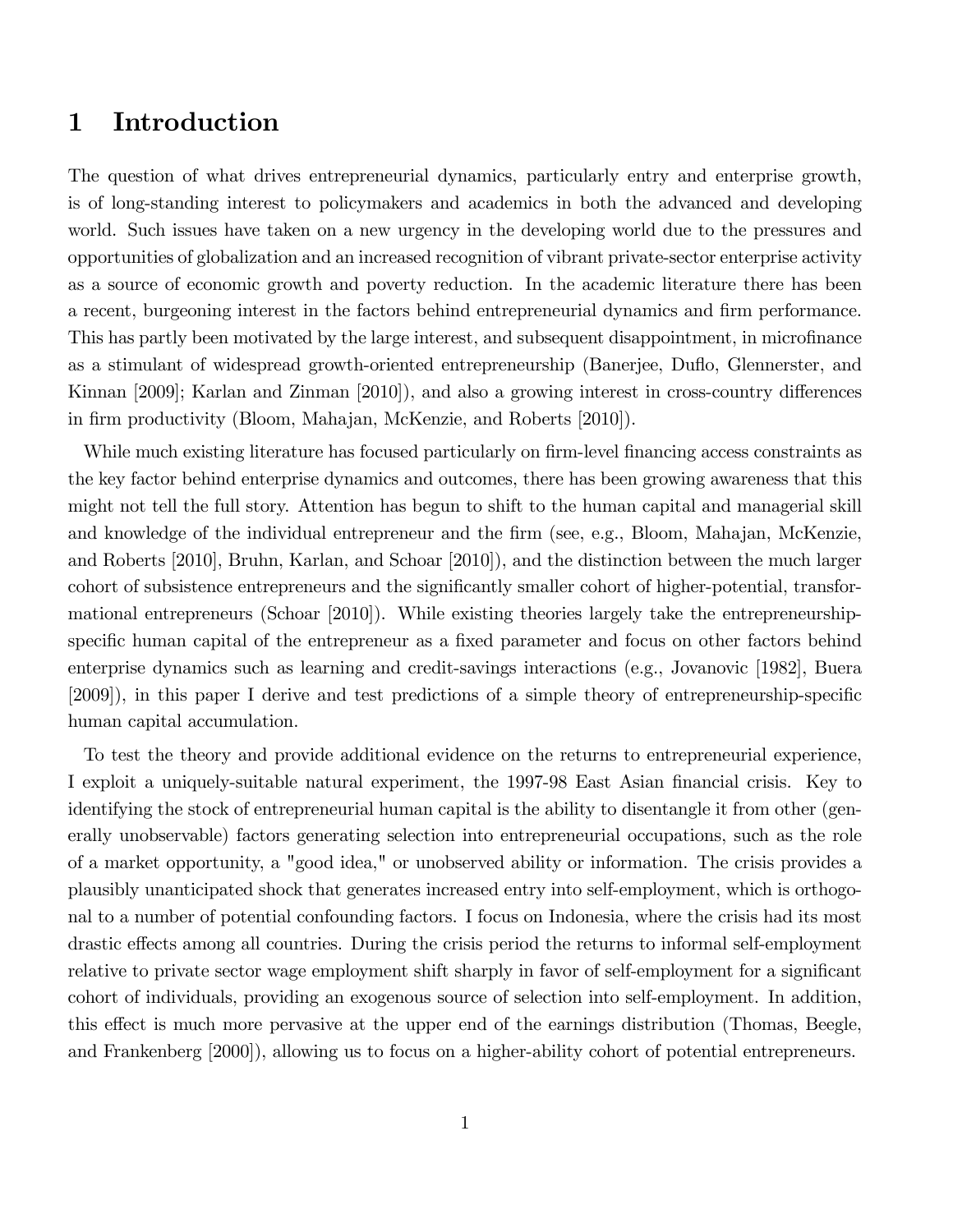We can think of this as a convenient natural laboratory in which to study the factors behind entrepreneurial dynamics. A cohort with higher potential to be transformational entrepreneurs, who might not normally consider running a business, are suddenly forced to do so. They generally start enterprises in the informal non-farm sector, which was relatively unaffected by the financial crisis relative to the formal sector. Many have little prior self-employment experience. This focus on high-ability types is important in light of recent literature pointing to significant heterogeneity in the entrepreneurial potential of individuals (e.g., Barrett, Bezuneh, Clay, and Reardon [2005], de Mel, McKenzie, and Woodruff [2010], Porta and Shleifer [2008], Schoar [2010]). Such work suggests that the subset of individuals with the potential to run relatively larger, growth-oriented enterprises is a relatively small subset of the entrepreneurial talent distribution. Additionally, much of the existing developing-country literature has focused on the self-employment experiences of low-ability individuals, or draws inferences on higher-ability types from samples that are subject to non-random selection and recall biases. Finally, while recessionary and crisis events in more developed economies also have been shown to increase self-employment, such cases are less useful for the purposes of this paper because the selection effect tends to be concentrated on lower-ability individuals, and is distorted by social safety nets such as unemployment insurance, severance packages, firing restrictions, and the like.

My primary dataset is the Indonesia Family Life Survey (IFLS), a panel survey which follows a nationally-representative sample of around 10,000 households and spans the crisis years. A particularly striking and puzzling Önding in the data is that self-employment activity is remarkably persistent amongst those who enter self-employment during the crisis. This is true even in the years after the effects of the crisis have dissipated and the cohort of crisis entrants might have been expected to return to waged employment. About 78% of individuals who enter self-employment during the crisis are still running a business as their primary occupation 9 years after the crisis, whereas the usual 9-year persistence rate is around 46%.

I conduct more detailed empirical analysis in order to show that this persistence is robust. To do so I estimate counterfactual models of self-employment participation, to compare predicted selfemployment participation to realized outcomes. I show that even after controlling for other covariates, in particular individuals' expected wage (as a measure of opportunity cost), individuals are estimated to be three to ten times more likely to engage in self-employment than under the counterfactual. I interpret this as evidence that after the initial, unexpected entry into self-employment, the individuals' stock of entrepreneurship-specific human capital has increased to the point of altering long-run occupational choice incentives. This explanation is also consistent with the jump in persistence (from 46% to 78%) amongst crisis-period entrants. If we make the natural assumption that the learning curve is concave and hence relatively steep early in one's entrepreneurial career, then we would expect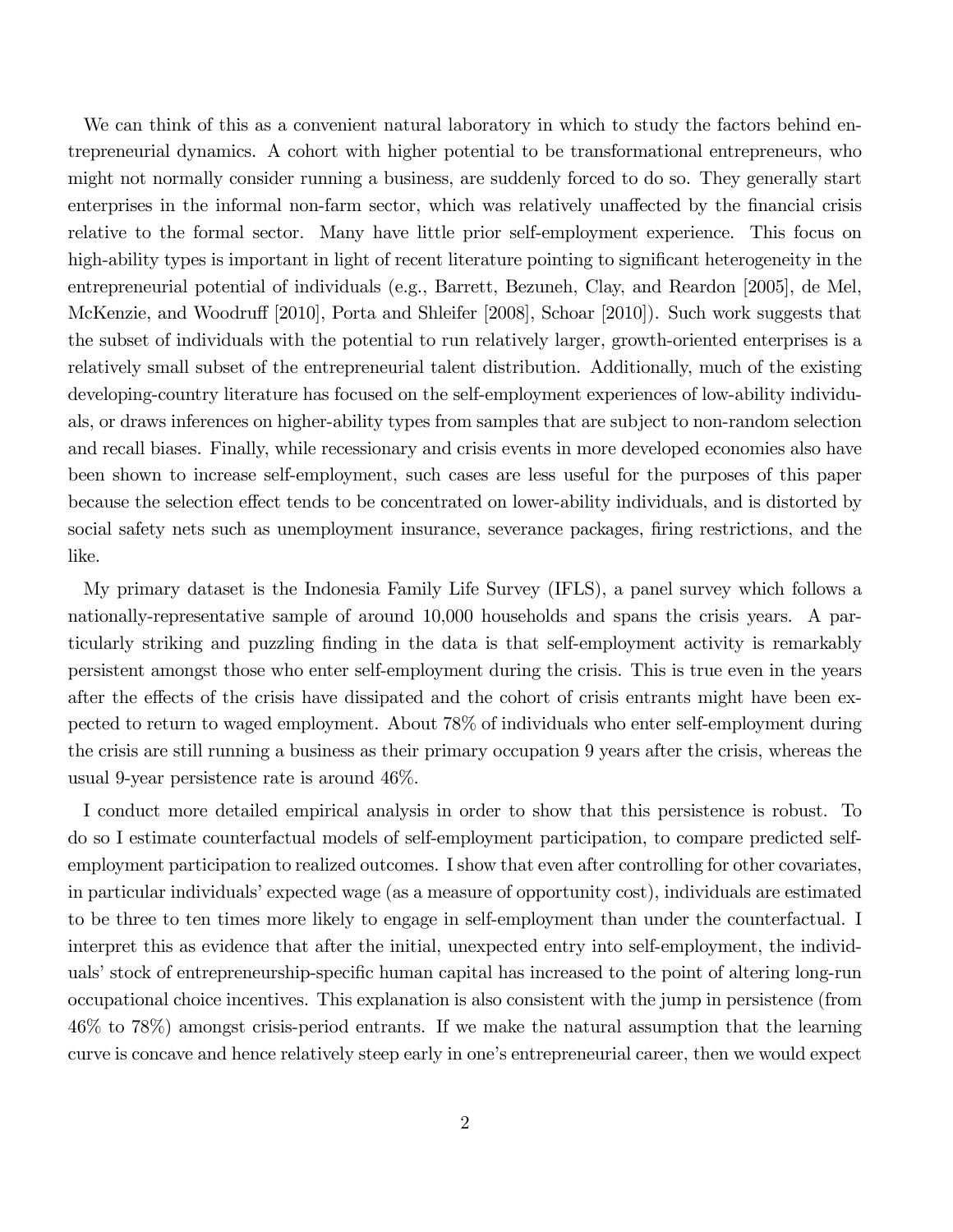the largest jump in persistence amongst a cohort of individuals with little prior experience who are exogenously pushed into self-employment.

Since alternative theories also predict persistence, however, I also look at unique predictions of the theory of entrepreneurial human capital accumulation regarding earnings. Competing theories that take the stock of entrepreneurial skill as fixed generate sub-optimal initial physical capital allocations due to uncertainty over own-ability (Jovanovic [1982]) or credit-market constraints (Buera [2009]). Under such theories firm growth (and persistence) is input-driven, as the stock of labor and capital in the Örm grow to match the ability endowment of the entrepreneur. However, such theories require certain patterns in the co-movement of inputs and returns to hold (under a reasonable specification of the production function). I show that the trajectory of returns is best explained by the human capital-acquisition theory, as it exceeds potential benchmarks including the dynamic expansion of inputs.

Finally, having provided evidence in support of the theory of entrepreneurial human capital accumulation, I proceed to directly estimate the causal effect of entrepreneurial experience on earnings. I use self-employment experience as a proxy for entrepreneurship-specific human capital acquisition through learning-by-doing, since underlying entrepreneurial ability is not directly observed. While a substantial literature in labor economics that similarly proxies human capital accumulation through years of exposure generally points to a positive effect of human capital on entry and earnings,<sup>3</sup> rigorous empirical evidence focused on human capital specific to entrepreneurship is much less common. In this case the separation between formal-sector labor market churning and outcomes in the informal sector is used as the key exclusion restriction in an instrumental variables setup. The evidence is supportive of the quantitative importance of the role of human capital acquisition, as experience is shown to strongly increase earnings, with the best estimate suggesting on average a 3% boost in net profit for each additional year of experience.

The paper makes a number of contributions to the literature. It provides new evidence and an explanation for the surprising persistence in entrepreneurship that we see amongst higher-ability individuals after the Indonesian financial crisis. It suggests that a theory of transformational entrepreneurship should reflect the role of learning-by-doing in driving entrepreneurial dynamics. It also provides evidence on the value of entrepreneurial learning-by-doing for the unique cohort of crisis-period entrants, providing some of the Örst estimates on the value of such human capital in the literature.

The paper proceeds as follows. I begin with a qualitative description of the setting, with a particular

<sup>&</sup>lt;sup>3</sup>See Card [1999] for a review of studies taking years of education as a proxy for generalized human capital accumulation, and Angrist [1990] and Behrman and Rosenzweig [1999] for studies of human capital accumulation through work experience.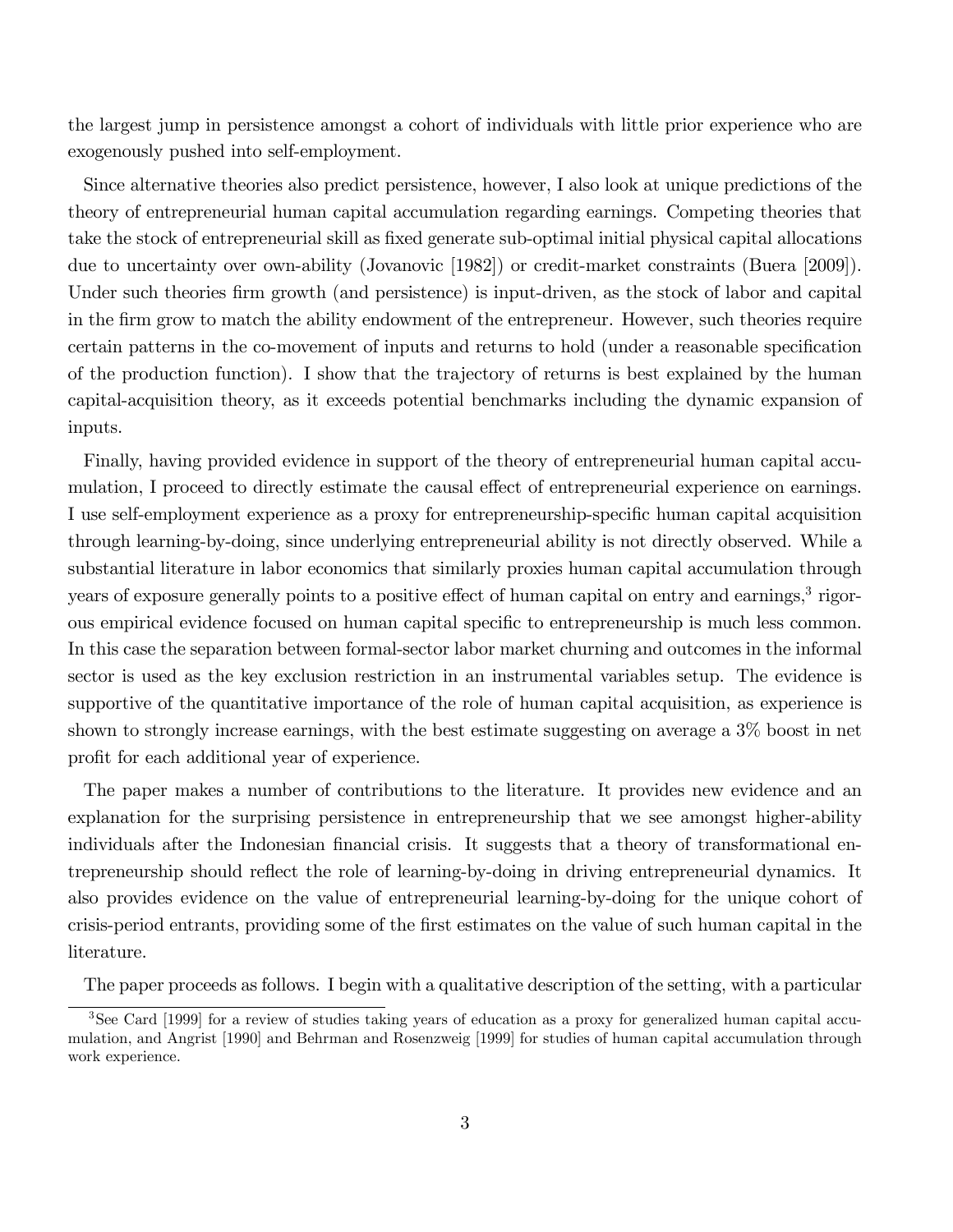focus on the informal sector in Indonesia and the effects of the crisis, along with a discussion of entrepreneurial human capital, in Section 2. I then outline a simple, dynamic model of entrepreneurial selection, savings and consumption in Section 3, and derive testable predictions that can be used to distinguish it from competing theories. I provide descriptive evidence on the dataset and outline the identification strategies in Section 4. The empirical analysis has two foci: evidence in favor the theory of entrepreneurial human capital accumulation, and causal evidence on the effects of entrepreneurial experience on earnings. The results are presented in Section 6, while various threats to analysis and robustness checks are presented in Section 7. Section 8 concludes, while additional content appears in Appendix A.

## 2 The Setting, and Entrepreneurial Human Capital

### 2.1 Indonesia Background

Indonesia is the world's fourth-largest country by population, and the largest Muslim democracy, though civil society is relatively secularized. In 1970 it was one of the world's poorest countries by any measure. However, it enjoyed average economic growth of 4.5% per year between the mid-sixties until the 1997-98 Asian Financial Crisis, and was on the verge of joining the middle income countries. In 1998 GDP dropped by 14% at the height of the crisis. After the end of President Suharto's reign during the crisis, the country began a political transition, which has involved full, democratic elections, regulatory reform, and decentralization of power. By 2000 GDP growth recovered to 5% and was fairly steady around 5-6% until 2008.

Geographically, the country is spread out over thousands of islands in the world's largest archipelago. The country is highly diverse ethnically, religiously, linguistically and economically, yet unified by a common major language and national institutional structure. The island of Java, which contains the capital city of Jakarta, is the central economic hub. Per capita gross domestic product in purchasing power parity terms was \$4000 USD in 2009, putting Indonesia at 155 in the world in this category (for comparison, the equivalent value for the United States is \$46,400), while the value of the Gini coefficient was  $39.4$  in 2005, which is about average in international comparison (CIA [2012]).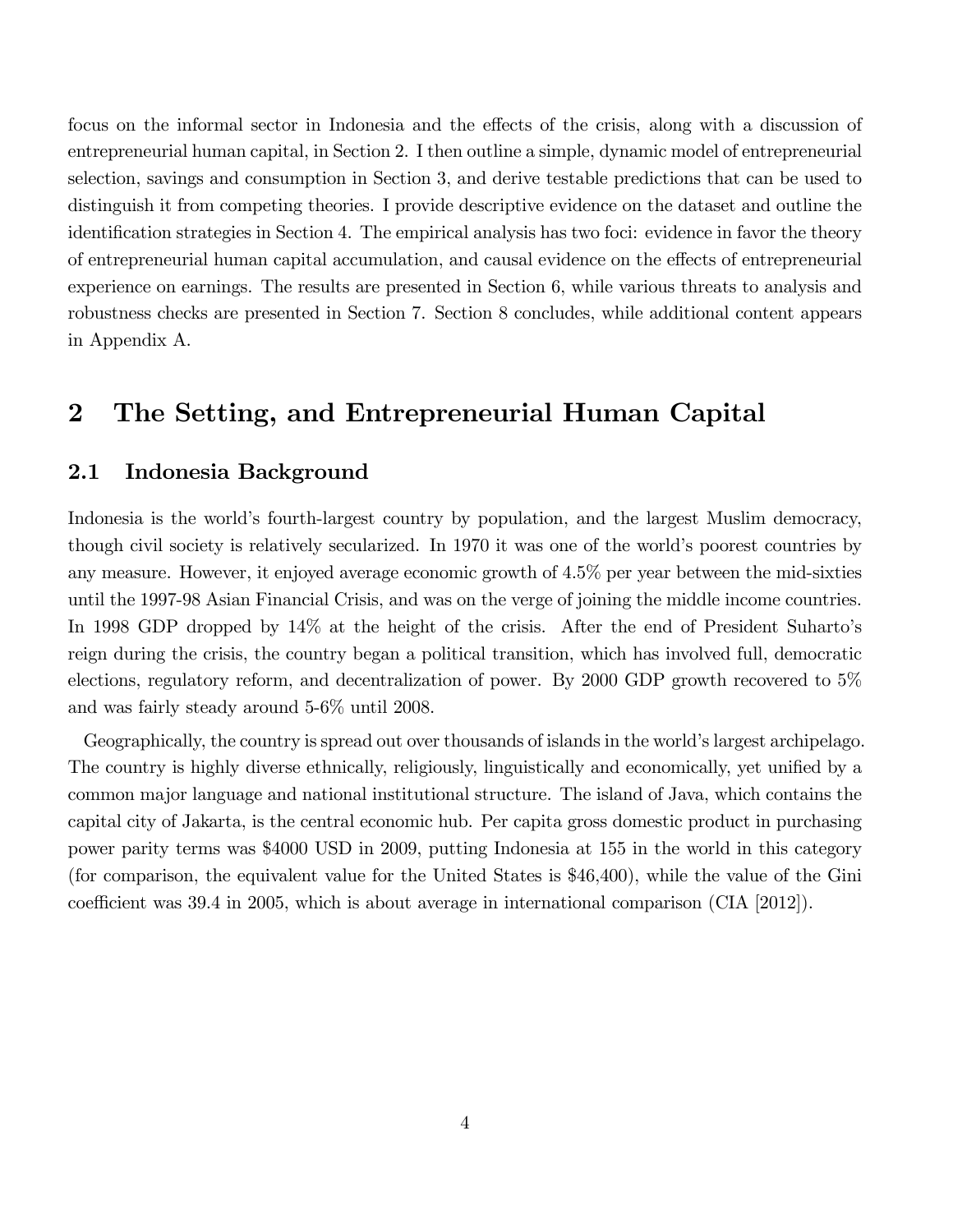#### 2.1.1 Indonesian Labor Market Status and Trends

In most less-developed economies more than half of the workforce is engaged in operating or working in microenterprises,<sup>4</sup> which generate roughly half of GDP. A negligible proportion of such enterprises manage to grow beyond subsistence scale. In more developed economies the contribution of microenterprises to employment and GDP is closer to 15%, while an active and large small and medium enterprise sector that is absent in most developing countries contributes close to half of GDP. In Indonesia more than half of the workforce has typically been involved in working in or running micro, small or medium enterprises. The vast majority of such enterprises are informal sector firms with less than 10 employees.

The formal sector was expanding in Indonesia in the years leading up to the crisis. From the mid-1980s until the late 1990s agricultural employment declined from 55 to 41% of the workforce, while manufacturing employment increased from 8 to 19% over the same period. Workforce participation rates of women were also increasing in the years leading up the crisis, from about 30 to 37% in the urban sector, though there was a steadier level of participation in rural areas of around 55%. This increase in urban employment was enjoyed in both the wage and self-employment sectors. We also notice that women are much more likely to work as workers in household enterprises in rural areas, at a 20-30% rate. Overall we see that labor force participation is relatively stable leading up the crisis, with a small uptrend toward formal sector activity.

#### 2.1.2 The 1997-98 Crisis

The study of the labor market and self-employment effects of the crisis is facilitated by the availability of two excellent micro-datasets, which is unusual for a developing country. SAKERNAS is a laborforce survey that is collected by the Indonesian government statistical service, BPS, and is a largescale, cross-sectional labor force survey. The Indonesian Family Life Survey (IFLS), is a panel dataset that was collected over multiple years, including the years spanning the crisis. For the study of the effects of a large-scale economic crisis, the dataset is particularly exciting because it included rounds just before the crisis hit, in 1997, and then a one-year-later follow-up. The IFLS is the primary dataset that will be used in the subsequent analysis in this paper.

Smith, Thomas, Frankenberg, Beegle, , and Teruel [2002] and Thomas, Beegle, and Frankenberg [2000] provide evidence on the labor market effects of the crisis. It is broadly recognized that Indonesia was the country worst-hit by the crisis, and that it was an unexpected event. The primary direct victim of the crisis was the banking and financial-services sector, much of which was left out

<sup>&</sup>lt;sup>4</sup>Indonesia's official enterprise size cohorts are defined as follows: microenterprise (1-4 workers), small enterprise (5-19 workers), medium enterprise (20-99 workers) large enterprise (100+ workers).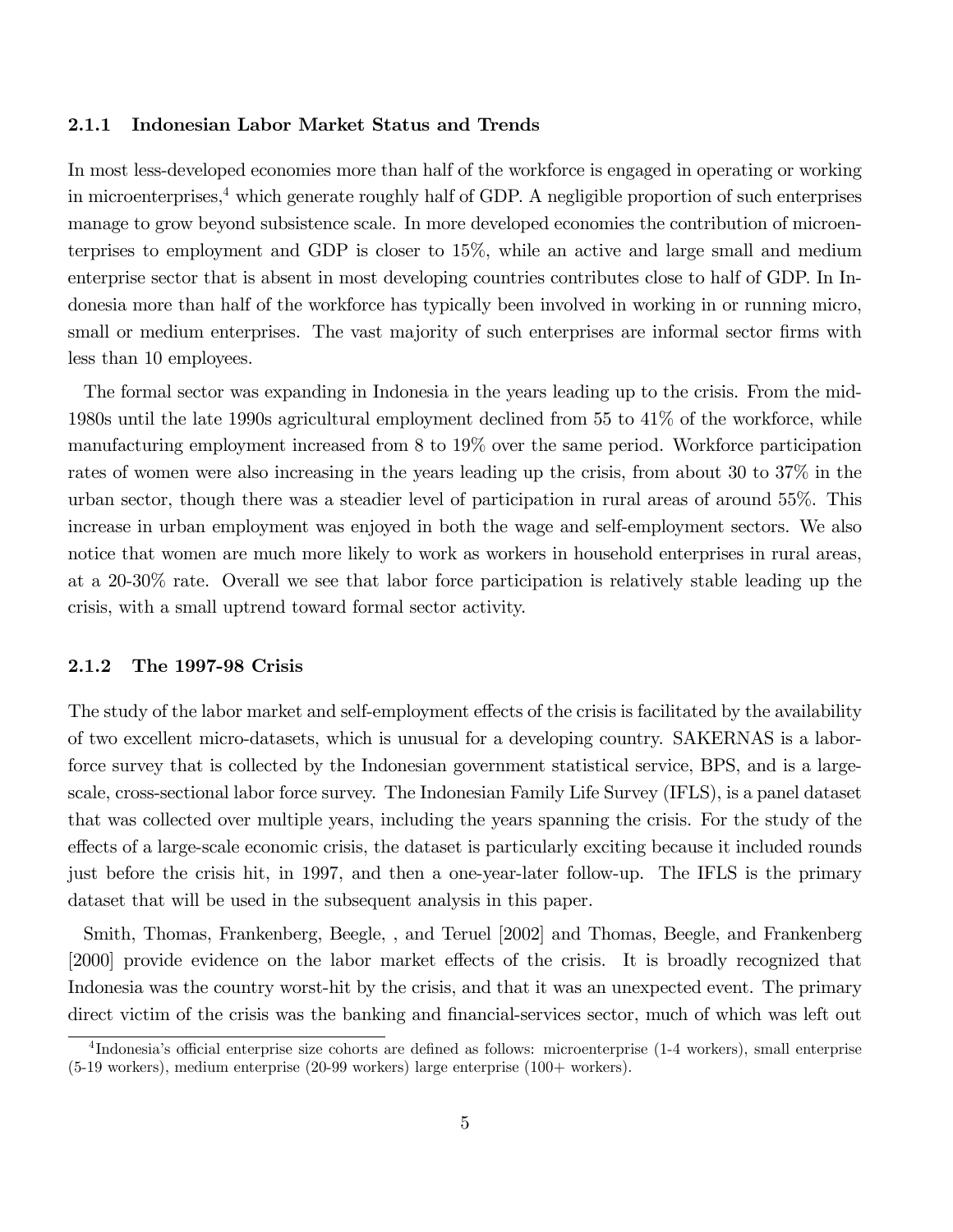or reorganized. The banking sector fell into disarray, and this led to a shortening of credit. While some of the early post-crisis research suggested that the crisis caused massive unemployment, in fact this claim does not hold up in the micro-data. What we see instead is significant churning in occupational allocations, with one important movement being from private sector waged employment to self-employment. The government sector seems to be relatively well-sheltered from the effects of the crisis.

Consumer prices began to spiral upward in 1998, at the rate of 80% in that year according to CPI. Hence a number of price subsidies were removed, such as on rice, oil and some fuels. All of this uncertainty and economic pain led to the fall of President Suharto in May 1998, with multi-party elections and the return to relative stability in 1999. The shock to relative prices that the crisis brought about did have some beneficiaries  $-$  exporters, export producers and the like. Those producing services and non-tradeables likely did less well, though on the other hand the informal sector was also better-sheltered from the crisis, by being more independent from formal sector financial institutions ex ante.

The labor market and consumer effects were a derivative of the impacts on firms and the price rises. On average real wages collapsed by 40% between August 1997 and August 1998, and these effects reached most sectors of the economy. However, informal sector effects were less pervasive, particularly amongst rural, self-employed males. Of greater interest to the current study is the resulting relative price changes, as reported in Thomas, Beegle, and Frankenberg [2000]. In particular, there is strong evidence that the main relative price shock during the crisis was in expanding the relative margin between waged employment and self-employment. Self-employment broadly became relatively more attractive in comparison to private, waged employment, on the order of a 25-60% shift in relative returns depending on sector, gender and urban or rural location. In addition, this effect seems to be more strongly concentrated at the upper-end of the wage distribution (Smith, Thomas, Frankenberg, Beegle, , and Teruel [2002]; Thomas, Beegle, and Frankenberg [2000]), and we see the most significant occupational churning from private wage to self-employment at the upper end of the wage distribution.<sup>5</sup> This suggests that it might be relatively high-ability individuals who were induced to enter self-employment during the crisis.

Hence it appears that the crisis can be interpreted as a large, unexpected shock to the choice margin between private wage employment and self-employment, which hits the most able formalsector workers the hardest. This was due both to a significant hit to private wage returns, along with the observation that informal-sector, self-employment activity was generally more sheltered from the crisis. This exogenous and unanticipated shift in the choice margin appears to have induced sectoral restructuring toward self-employment activity.

 $5P^5$ Poppele, Sumarto, and Pritchett [1999] argue that the main effect of the crisis was on the urban elites.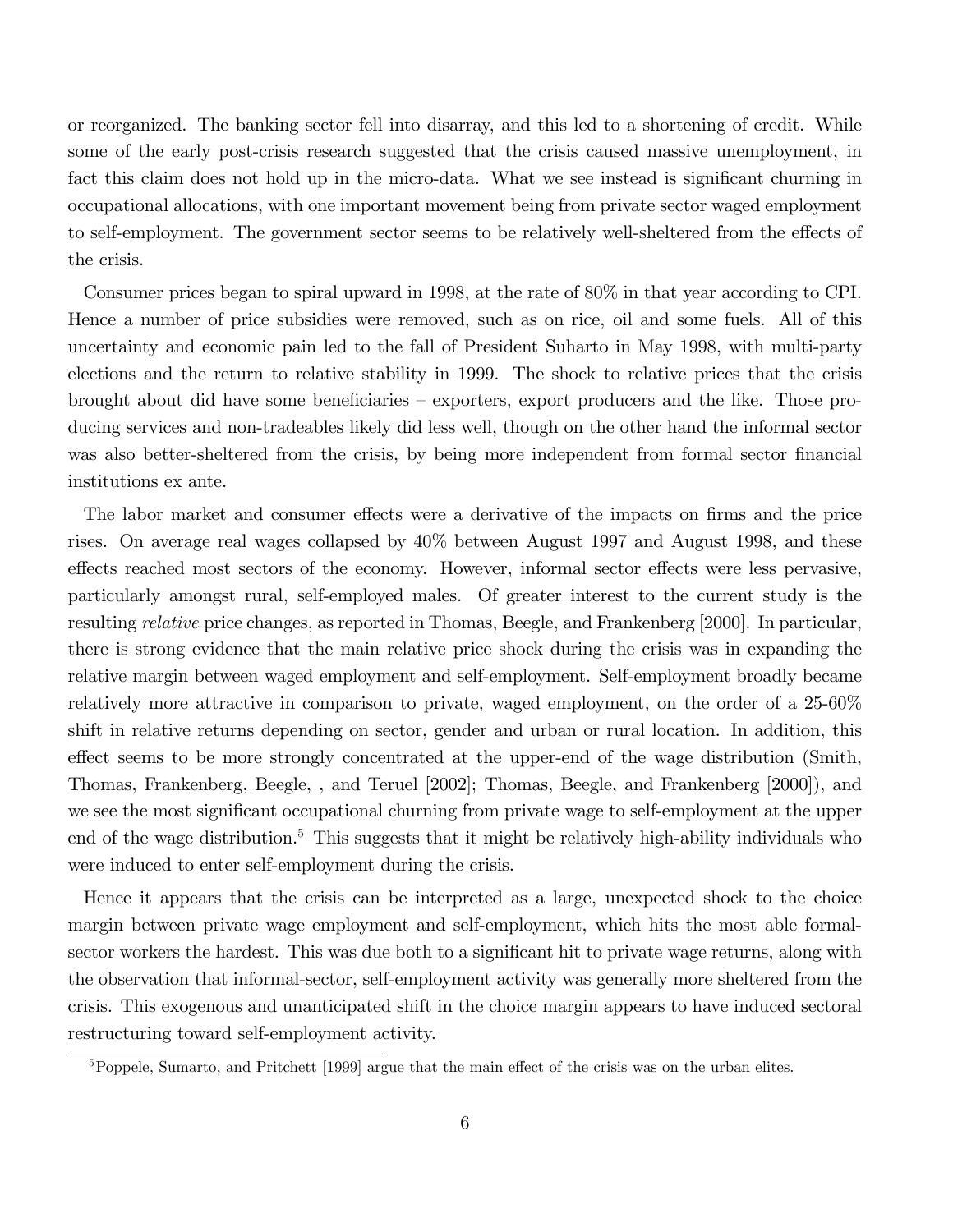## 2.2 Entrepreneurial Human Capital

Entrepreneurial human capital (EHC) constitutes specialized, high-level entrepreneurship-specific skills and knowledge, such as in selling, negotiating, product development, risk judgment (Shane [2003]) and entrepreneurial social capital. Above and beyond heterogeneous ex ante endowments of innate EHC, perhaps due to genetic inheritance or early upbringing (i.e., dynastic transitions), I hypothesize that EHC is significantly accumulated through *direct* exposure to entrepreneurial activity. Such entrepreneurial capabilities are distinct from other, generalized forms of human capital such as education, life experience, and experience in waged employment. A primary channel for acquiring EHC is learning-by-doing (i.e., running an enterprise, the focus of this paper).<sup>6</sup> EHC cannot be transacted in the marketplace separately from the individual endowed with it and public institutions for the transmission of EHC (such as the formal education system for wage work) are generally absent. Hence dynamic occupational selection incentives can play a crucial role in individuals' ability to accumulate EHC.

# 3 A Simple, Dynamic Model of Entrepreneurial Selection, Savings, and Consumption

I outline a simple, forward-looking model of individual occupational choice that captures the theoretical mechanism that I will test for in the data. The key feature of the theory is that it allows for entrepreneurial human capital accumulation through direct learning-by-doing. This is meant to capture the accumulation of *entrepreneurship-specific* human capital and business capital, such as in product development, marketing, risk judgment and business-relevant social network connections, through first-hand exposure to entrepreneurial activity. Much of the existing literature takes entrepreneurial human capital as fixed, $^7$  and then studies dynamics emanating from the physical capital accumulation (savings) choices of the entrepreneur,<sup>8</sup> or learning about the value of the unknown

<sup>&</sup>lt;sup>6</sup>Other channels for EHC transmission that one might consider include transmission of EHC in the family (e.g., learning from one's parents, if they are entrepreneurs), or learning through work experience in another firm.

<sup>&</sup>lt;sup>7</sup>The seminal, early reference on job- and occupation-specific human capital is Becker [1964]. Surprisingly little work has been done to formally extend such ideas to entrepreneurship, though less formal work exists in the economics literature in the work of Schultz [1980]; see also Klein and Cook [2006]. Two exceptions, though less general in scope, are Otani [1996] and Iyigun and Owen [1998].

<sup>&</sup>lt;sup>8</sup>The literature focusing on occupational choice and the dynamic savings problem has primarily been motivated by an attempt to rationalize otherwise suprisingly strong inequalities in the aggregate wealth distribution. In such models individuals with (unobserved) high entrepreneurial skill have an incentive to save much more than others, which can generate signiÖcant wealth inequalities in a dynamic setup. See, e.g., Cagetti and Nardi [2006] and Buera [2009].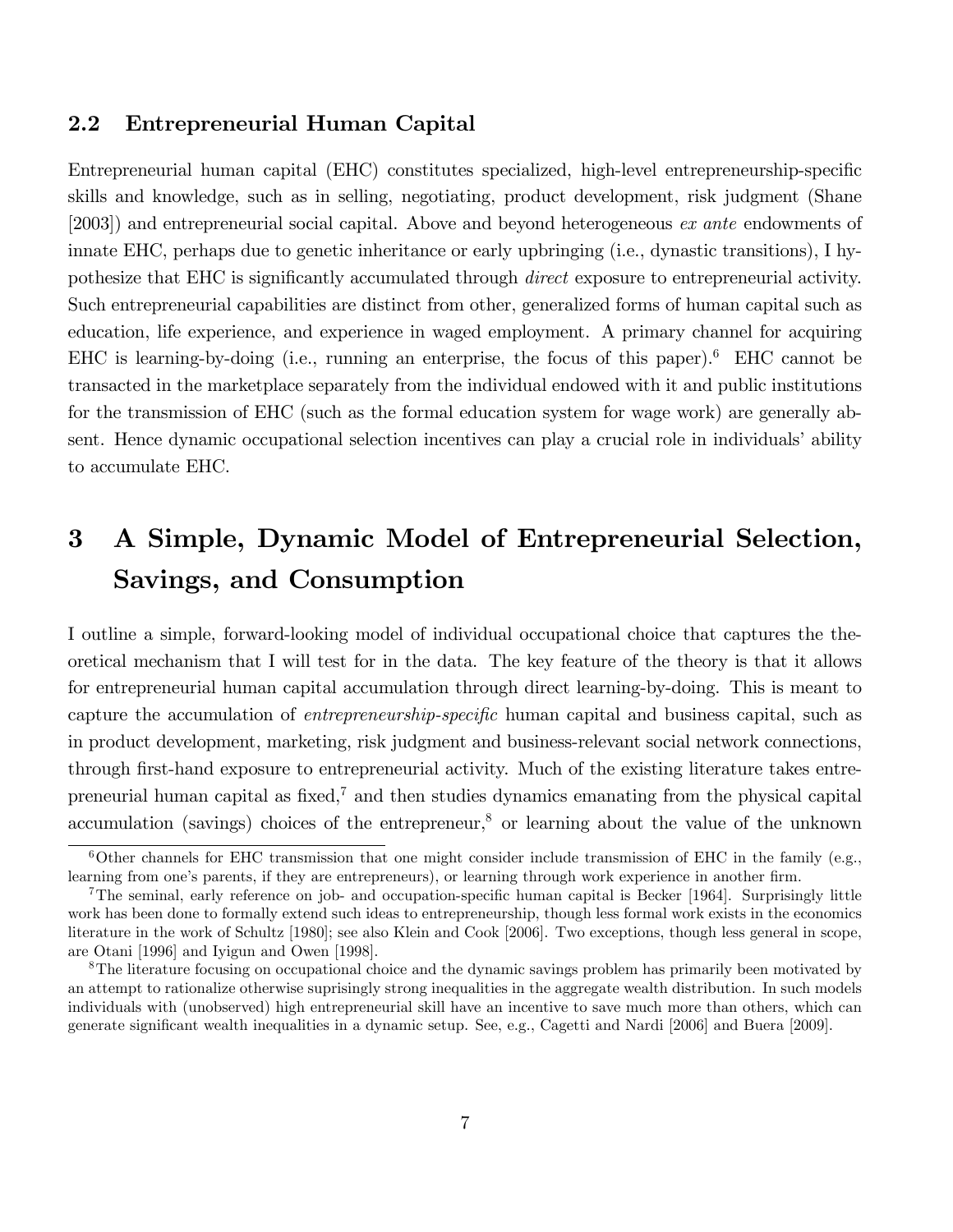entrepreneurial ability endowment in a Bayesian learning framework.<sup>9</sup> In the empirical analysis I will argue that the learning-by-doing framework best matches the patterns in the data. Hence I begin by providing a simple formalization of the learning-by-doing framework, then derive testable predictions of the modeling frameworks that allow me to disentangle them in the data.

The agent is initially endowed with a stock of liquid wealth,  $W<sup>0</sup>$ . While the agent can be thought of as capturing a household unit, the exposition will describe the model for a single individual. In each of two periods,  $t = 0, 1$ , the individual makes a choice between one of two occupations – waged employment, denoted by  $w$ , or self-employment, denoted by s. Human capital specific to each occupation is modeled by stock variables for each occupation.

Wage earnings,  $y(\theta_i^t)$  $\binom{t}{w}$ , are a function of the agent's stock of wage-specific human capital,  $\theta_w^t$ , which can accumulate due to work experience. Let  $\Phi_w(\theta_w^0,\cdot)$  denote the transmission of wagespecific human capital between the two periods, where the second argument of  $\Phi_w$  records the agent's occupational choice in the first period. Then  $\theta_w^0$  denotes the initial endowment of wage-specific human capital, and  $\theta_w^1 = \Phi_w(\theta_w^0, \cdot)$  denotes the stock of human capital in the second period. I assume that work experience has value, that is, that  $\Phi_w(\theta_w^0, w) = \theta_w^1 > \theta_w^0$ . For simplicity,  $\theta_w^0 = \Phi_w(\theta_w^0, s)$ (i.e., if the agent does not acquire wage work experience then the stock of wage-specific human capital does not change). Note that this rules out the possibility that human capital relevant to wage employment can be acquired in self-employment. While it would be interesting to consider an extension that weakens this assumption, it would raise additional empirical challenges to identify cross-occupational-relevant human capital accumulation. Finally, I assume that  $\Phi_w$  is increasing in its Örst argument.

The setup for self-employment is analogous. Self-employment earnings are influenced by the agent's stock of entrepreneurial human capital,  $\theta_s^t$  $_s^t$ .  $\Phi_s \left(\theta_s^0\right)$  $(s<sup>0</sup>, \cdot)$  denotes the transmission function, where  $\theta_s^1 =$  $\Phi_s \left( \theta_s^0 \right)$  $(s^0, \cdot)$ . Analogously, I assume that  $\Phi_s \left( \theta_s^0 \right)$  $\left( \theta _{s}^{0},s\right) =\theta _{s}^{1}>\theta _{s}^{0},\text{that }\theta _{s}^{0}=\Phi _{s}\left( \theta _{s}^{0}\right)$  $(s<sup>0</sup>, w)$ , and  $\Phi_s$  is bounded.<sup>10</sup> The profit function is as follows, for  $t = 0, 1$ ,

$$
\pi\left(\theta_s^t, W^t, p^t, p^t_k, p^t_l\right) = \max_{l\geq 0} p^t f\left(\theta_s^t, k, l\right) - p^t_k \left(W - k\right) - p^t_l l
$$
\n
$$
s.t. \ 0 \leq p^t_k k \leq \lambda W^t \tag{1}
$$

where  $p^t$  is the price of a single output in period t, k is capital, l is labor,  $p^t_k$  and  $p^t_l$  are their respective prices in period  $t$ , and  $f$  is an increasing, concave production function. I assume that the

<sup>&</sup>lt;sup>9</sup>The early, seminal paper in this line is Jovanovic [1982]. Taveras [2010] carries out a calibration exercise on a similar model to show that a number of stylized facts that have been taken as evidence of credit constraints in prior literature can in fact be rationalized in a model of Bayesian learning about entrepreneurial skill if learning is sufficiently slow.

 $10$ Perhaps most important here is the second part of the assumption, which implies that entrepreneurial skills aren<sup>'t</sup> acquired in wage employment.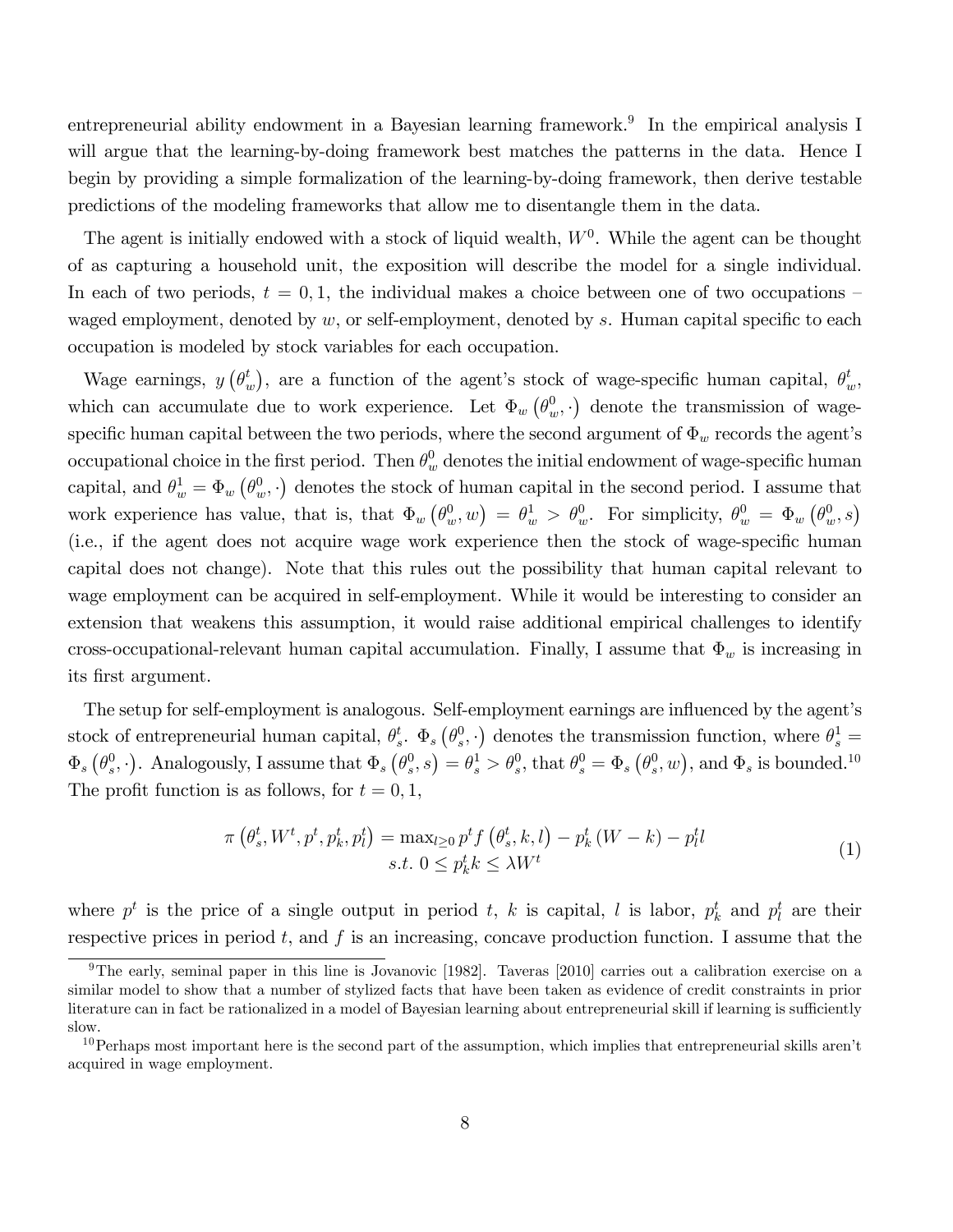the firm is a price-taker. The constraint set  $k \in [0, \lambda W^t]$  is standard in the literature and captures credit constraints  $-$  the stock of physical capital employed in the enterprise may be constrained by own-funding constraints if there are frictions in credit markets and other financing sources are not available. That is, it may be that the optimal stock of capital,  $k^*$ , is strictly greater than  $\lambda W^t$ , so that the firm is constrained from employing the optimal capital stock.

The timing of the model is as follows. The agent first draws human capital endowments  $\theta_u^0$ w and  $\theta_s^0$ <sup>0</sup> from the joint distribution  $\eta$ , with support on  $\mathbb{R}^2$ . This allows for arbitrary correlation between the two, which can be interpreted as capturing greater general ability in the individual, and can exacerbate selection effects as I will demonstrate below. These occupation-specific human capital stocks are known at the beginning of each of the two decision periods. Given these known human capital stocks, the agent makes a discrete occupational choice, between wage-employment and self-employment,  $w$  or  $s$ , in a forward-looking way in the first period. If the agent chooses self-employment, she makes a decision about the labor and capital inputs to the enterprise,  $k$  and  $l$ . The intertemporal connection between the two periods is given by the human capital transmission functions  $\Phi_w$  and  $\Phi_s$  as described above, along with the intertemporal savings problem. Denote the savings choice by  $x$ , where it must be that the value of  $x$  is less than the sum of wealth the agent opens the first period with,  $W^0$ , and earnings  $(y \text{ or } \pi)$ . The residual of the savings choice is consumption, which is evaluated in the strictly increasing, concave utility function U. At the end of the second period the agent is taken to consume all remaining wealth.

Formally, then the agent faces the following decision problem in the initial period, which is summarized by the value function  $V_0$ ,

$$
V_0\left(\theta_w^0, \theta_s^0, W^0\right) \tag{2}
$$

$$
= \max\left\{\max_{0\leq x\leq y+W^{0}} U\left[y\left(\theta_{w}^{0}\right)+W^{0}-x\right]+\beta \max\left\{U\left[y\left(\theta_{w}^{1}\right)+W^{1}\right],\right.\right\}
$$
\n(3)

$$
U\left[\pi\left(\theta_s^0, W^1, p^1, p_k^1, p_l^1\right) + W^1\right]\right\},\
$$
  
\n
$$
\max_{0 \le x \le \pi + W^0} U\left[\pi\left(\theta_s^0, W^0, p^0, p_k^0, p_l^0\right) + W^0 - x\right] + \beta \max\left\{U\left[y\left(\theta_w^0\right) + W^1\right],\right.
$$
  
\n
$$
U\left[\pi\left(\theta_s^1, W^1, p^1, p_k^1, p_l^1\right) + W^1\right]\right\}
$$
  
\n
$$
= \max\left\{\max_{0 \le x \le y + W^0} U\left[y\left(\theta_w^0\right) + W^0 - x\right] + \beta \max\left\{U\left[y\left(\Phi_w\left(\theta_w^0, w\right)\right) + W^0 + x\right],\right.\right.
$$
  
\n
$$
U\left[\pi\left(\theta_s^0, W^0 + x, p^1, p_k^1, p_l^1\right) + W^0 + x\right]\right\},\
$$
  
\n
$$
\max_{0 \le x \le \pi + W^0} U\left[\pi\left(\theta_s^0, W^0, p^0, p_k^0, p_l^0\right) + W^0 - x\right] + \beta \max\left\{U\left[y\left(\theta_w^0\right) + W^0 + x\right],\right.
$$
  
\n
$$
U\left[\pi\left(\Phi_s\left(\theta_s^0, s\right), W^0 + x, p^1, p_k^1, p_l^1\right) + W^0 + x\right]\right\}
$$

where the second equality illustrates the functional relationships that generate the final-period values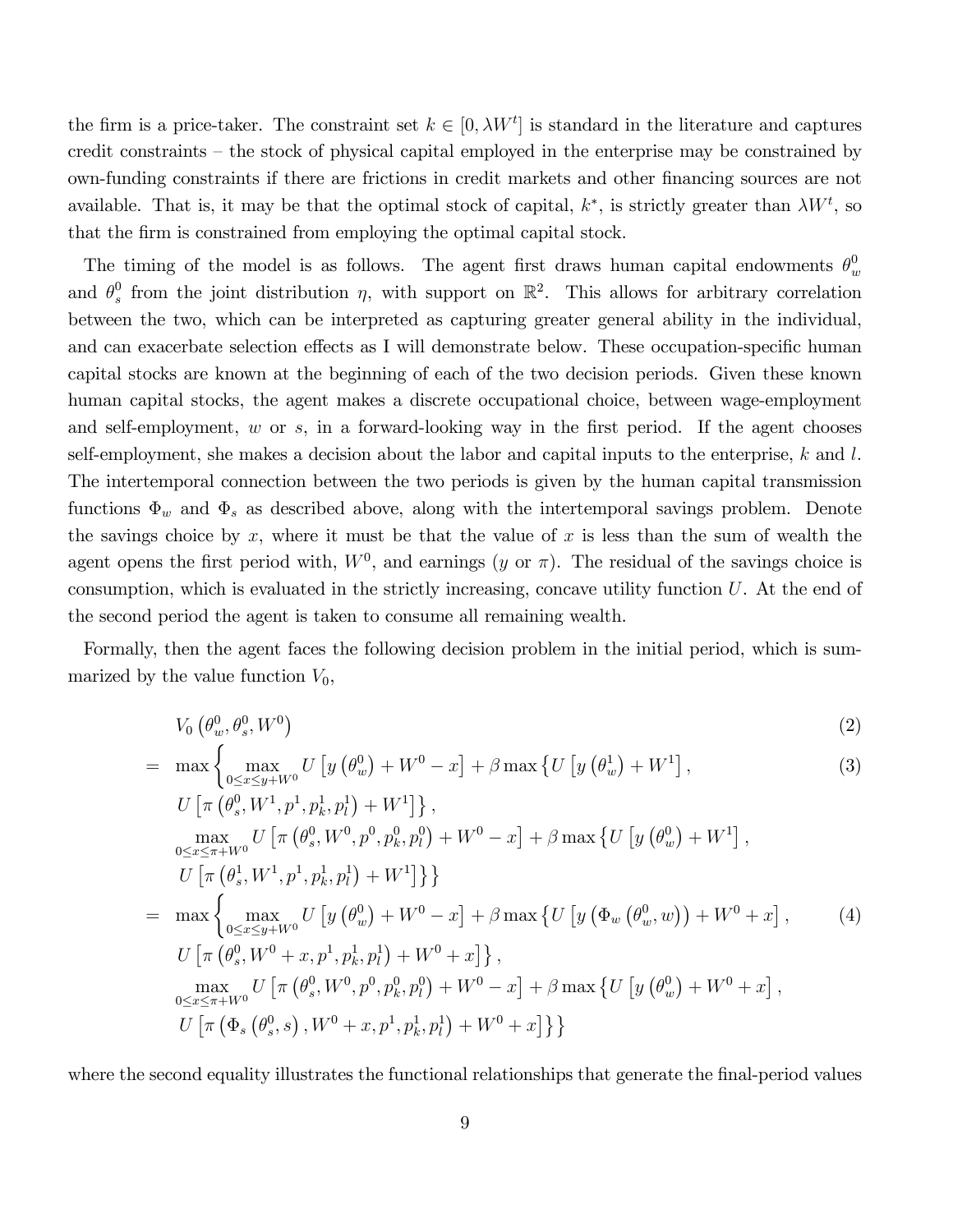of the stock variables of occupational skill and wealth, and  $\beta$  is a discount factor in the  $(0,1)$  interval. Namely, in the initial period the agent faces a discrete choice over the immediate occupational return given by y or  $\pi$ , and the discounted future return obtained from the same activity choice in the second period.

#### 3.1 Basic Properties of the Model

The value function in equation (2) formalizes the dynamic incentives in the occupational choice problem. First, the individual faces an initial "selection" incentive, influenced both by the initial returns generated by the values of  $\theta_s^0$  and  $\theta_w^0$  (and possibly the effect of binding credit constraints on the physical capital decision), and prospective second-period returns due to savings and human capital accumulation.  $\theta_s^0$  and  $\theta_w^0$  might be accumulated prior to formally entering the workforce through familial effects, education, or other life experiences. All things equal we expect that individuals with a relatively higher stock of ability in a given occupation to be more likely to self-select into that occupation. Formally, the condition for selection into self-employment is as follows,

$$
\max_{0 \le x \le \pi + W^0} U \left[ \pi \left( \theta_s^0, W^0, p^0, p_k^0, p_l^0 \right) + W^0 - x \right] + \beta V_1^s
$$
\n
$$
\ge \max_{0 \le x \le y + W^0} U \left[ y \left( \theta_w^0 \right) + W^0 - x \right] + \beta V_1^w,
$$
\n(5)

where to save on notation  $V_1^s$  and  $V_1^w$  denote the future utility derived from choosing the optimal occupation in the second period, given human capital accumulated by the choices of  $s$  and  $w$ , respectively, in the initial period. The complementary condition captures the incentive for selection into waged employment. Equation (5) can be used to characterize the subsets of the parameter space under which selection into each occupation is optimal.

Self-selecting into a given occupation can lead to the acquisition of relevant human capital that further shifts the choice margin between the two occupations. That is, human capital accumulation can lead to lock-in, in a given occupation. If, for example, the individual chooses self-employment in the first period, this increases the value of  $\theta_s^1$  $\frac{1}{s}$ , which increases the value of second-period profit  $\pi\left(\theta_s^1\right)$  $\{e_s^1, W^1, p_1^1, p_k^1, p_l^1\}$  and hence increases the propensity to select into self-employment in the second period. In fact, dynamic incentives might even generate dynamic selection effects, under which individuals are incentivized to enter self-employment today even for a lower static return, under the anticipation of greater returns in the future (Foster and Rosenzweig [1995] capture similar intuition).

The human capital lock-in effect highlights the importance of the initial occupational choice, which is driven by the initial stocks of human capital,  $\theta_s^0$  and  $\theta_w^0$ . If there is a reasonably high degree of correlation between the initial stocks of human capital, then it may be that the "highest-potential"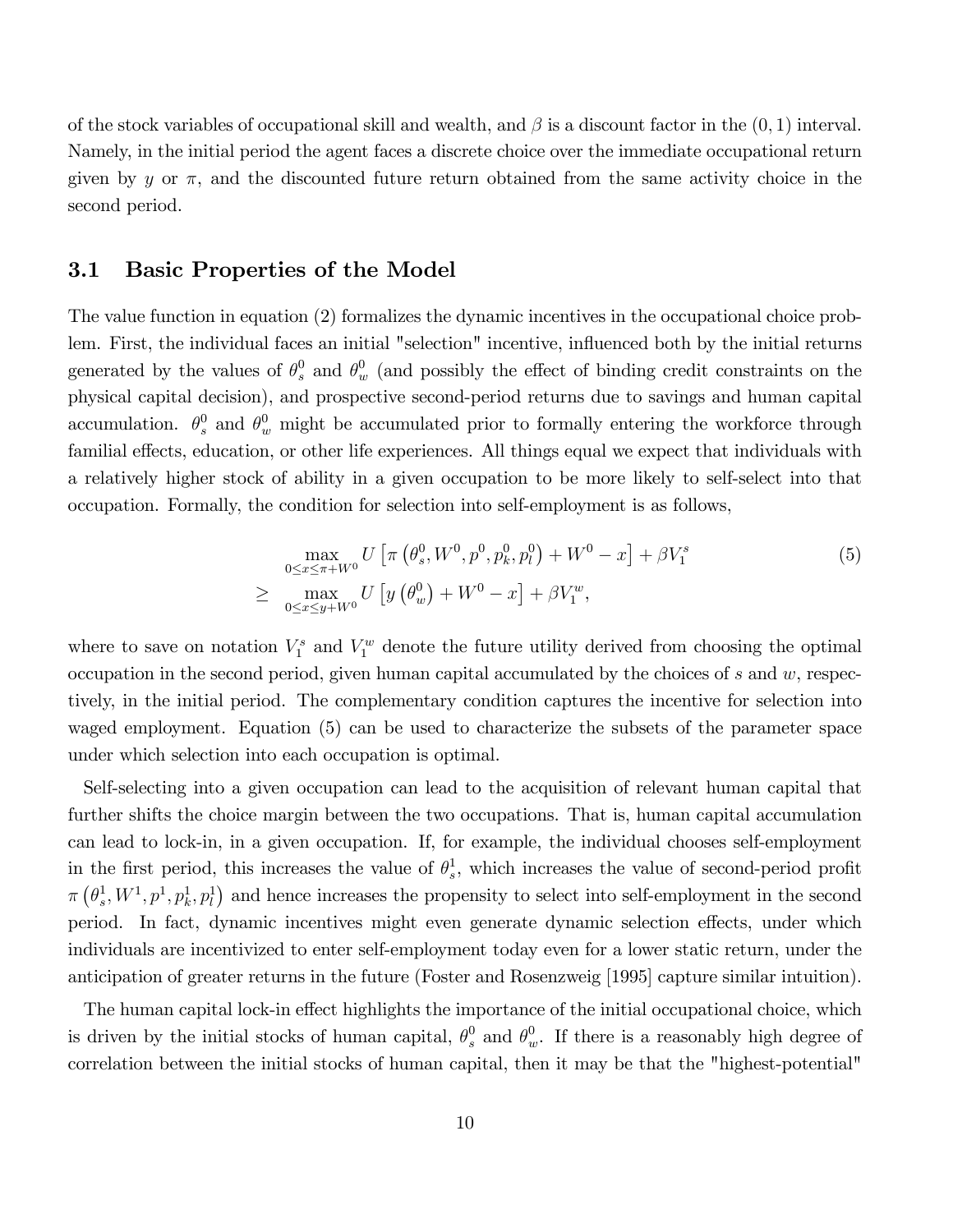entrepreneurs do not enter self-employment at all, because the opportunity cost to self-employment is high based on wage earnings possibilities. This insight, first discussed semi-formally in the economics literature in Roy [1951], points out that occupational selection will be driven by the distribution of skills in the population and how they are compensated in equilibrium. It could be that most highability individuals tend to enter waged employment, and human capital lock-in further reinforces that choice. On the other hand, low-skill individuals might receive relatively lower returns in wage employment, particularly if low-skill labor supply is abundant. This is consistent with the massive cohort of low-skill, self-employed individuals in developing countries, most of whose enterprises have low returns and grow little.<sup>11</sup>

### 3.2 The Effects of Exogenous Shocks to Occupational Choice Incentives

The potential for human capital lock-in to prevent the highest-potential entrepreneurs from entering self-employment is suggestive of the empirical strategy that will be employed in this paper. I will seek a source of exogenous variation in selection incentives, orthogonal to individual ability, that leads relatively high-ability individuals to select into self-employment when they otherwise would not have done so. Such a shock can be due to any of the exogenous parameters of the model  $-$  to a price, to wealth, or to the earnings functions. The value function in equation  $(2)$  clarifies the effect of such changes, which are almost always unambiguous in the model. In this paper I will focus on an exogenous, negative shock to the wage employment earnings function,  $y(\theta_u^0)$  $w$ , though it is not problematic if the effects of the shock are transmitted through additional parameters of the model. Due to an exogenous event, which we can think of as occurring prior to period 0, the margin of choice will shift for a number of individuals, and they will have a much greater incentive to select into self-employment, as it becomes more likely that equation (5) will see a tilt in incentives toward self-employment.

### 3.3 Testable Predictions and Alternative Theories

A direct prediction of the theory is that entrepreneurial experience should lead to entrepreneurial persistence, even after accounting for opportunity costs. This is the human capital lock-in effect that was discussed above. As  $\theta_s^0$  $\frac{0}{s}$  increases to  $\theta_s^1$  $s<sub>s</sub>$ , the individual should be more likely to again engage in self-employment in period 1. This is true even if a negative wage shock caused an increase in

<sup>&</sup>lt;sup>11</sup>This charactization is consistent with recent empirical evidence (e.g., Carter and Olinto [2003]; de Mel, McKenzie, and Woodruff [2008]; Banerjee, Duflo, Glennerster, and Kinnan [2009]; Karlan and Zinman [2010]). Demand for capital ends up being relatively stronger amongst wealthier or higher-ability individuals and hence individuals end up more responsive to positive financial shocks.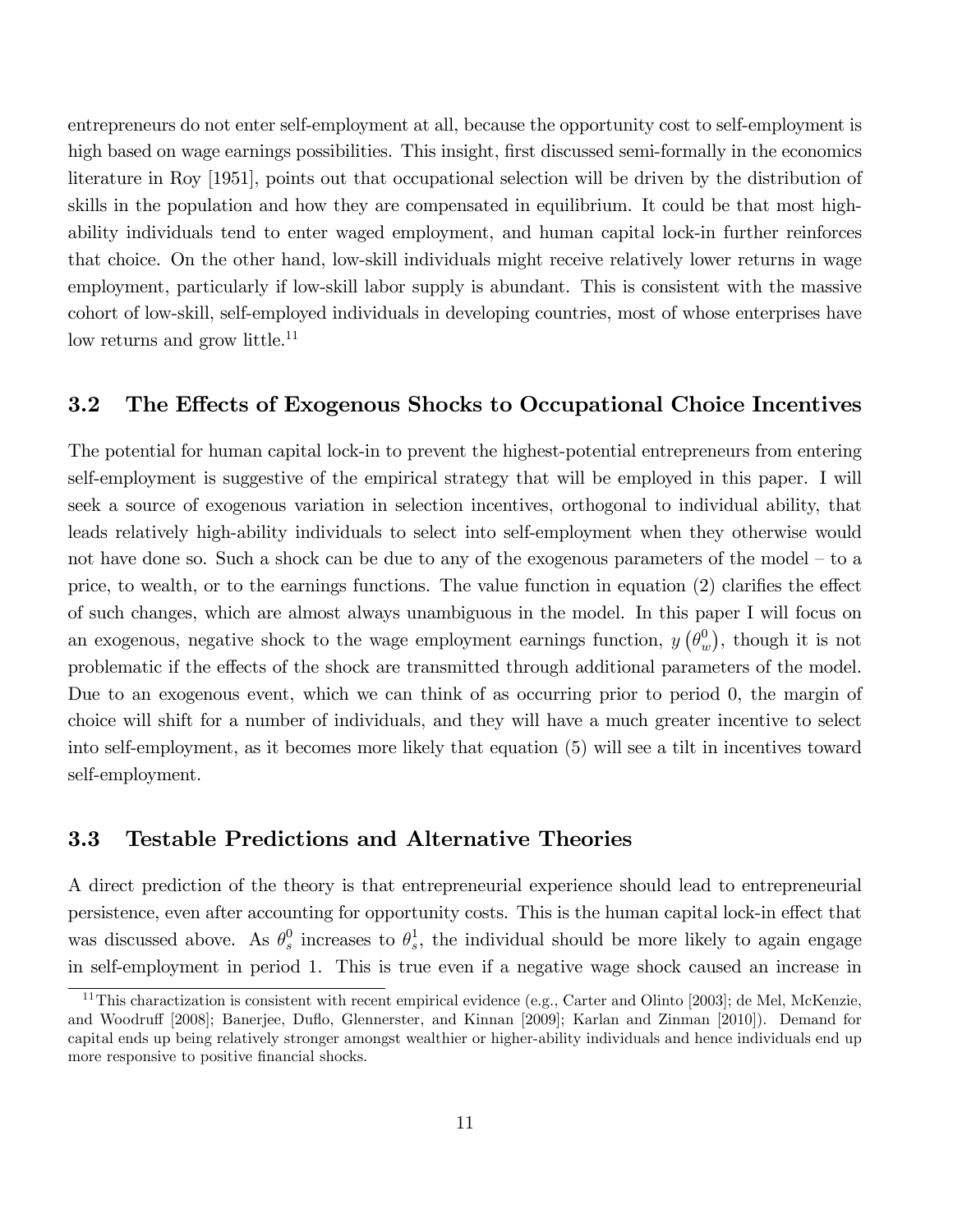self-employment, and then the wage returns to its previous level. The empirical version of this prediction will be developed in Section 5.0.1. However, while the Önding that individuals who obtain self-employment experience are more likely to remain self-employed is consistent with and strongly suggestive of a theory of entrepreneurial human capital accumulation, such a finding is still not a conclusive basis to argue that entrepreneurship-specific human capital accumulation is the primary factor driving enterprise dynamics. There are at least two alternative theories that generate a similar prediction, which in contrast take the stock of entrepreneurial skill as  $fixed$  and generate dynamic effects through other channels.

In Jovanovic [1982], individuals are endowed with a fixed stock of entrepreneurial skill, which they are uncertain about and have prior beliefs over. In the context of the model developed herein, we can think of this as an entrepreneurial skill parameter  $\theta_s$  that doesn't vary over time, but determines the distribution of stochastic realizations of the production function.<sup>12</sup> The individual holds subjective beliefs  $\mu_{\theta_s}$  over the distribution of  $\theta_s$ , which is initially drawn from a normal distribution with known mean and variance. Since the individual does not know the exact value of her own  $\theta_s$ , the initial belief is taken as the mean of the distribution  $\mu_{\theta_s}$ . Over time, as the firm operates, the agent draws observations on a stochastic production process, which allow for inferences on  $\theta_s$ , with updating of beliefs through a standard Bayesian learning process. Hence there is a co-movement of beliefs and firm size  $\overline{\phantom{a}}$  in expectation good entrepreneurs grow their firms as their beliefs about own-ability move upwards, while bad entrepreneurs shrink and eventually exit.

In Buera [2009] and related models, skill is known but credit market constraints might prevent the optimal physical capital level from being attained, at least in the short run. Individuals know their entrepreneurial skill level, and indeed that knowledge may exactly induce them to save more ex ante in order to eventually be able to self-fund the startup or growth of an enterprise. In the context of the model herein, we can think of this as a case where the function  $\Phi_s(\cdot, \cdot)$  is a constant function. For the model to be empirically relevant it is important that the credit constraint actually binds for a significant proportion of the population. Similarly to Jovanovic [1982], the theory predicts that physical capital increases over time for good entrepreneurs, as it converges to the level most compatible with the endowment of skill.

Hence both models allow for the possibility that a significant number of individuals who enter selfemployment will be persistent and see an increase in inputs and earnings over time. They suggest that a significant number of enterprises will enter the market at a different scale from their long-run optimal scale, and that successful firms will converge to the long-run optimal size as dictated by the fixed stock of entrepreneurial skill. Of course, one can quickly see that the theory of entrepreneurial human capital accumulation will also predict increases in capital and labor inputs over time, to optimally

<sup>&</sup>lt;sup>12</sup>In fact, in Jovanovic [1982]  $\theta_s$  is a parameter that determines the distribution of shocks to the cost function.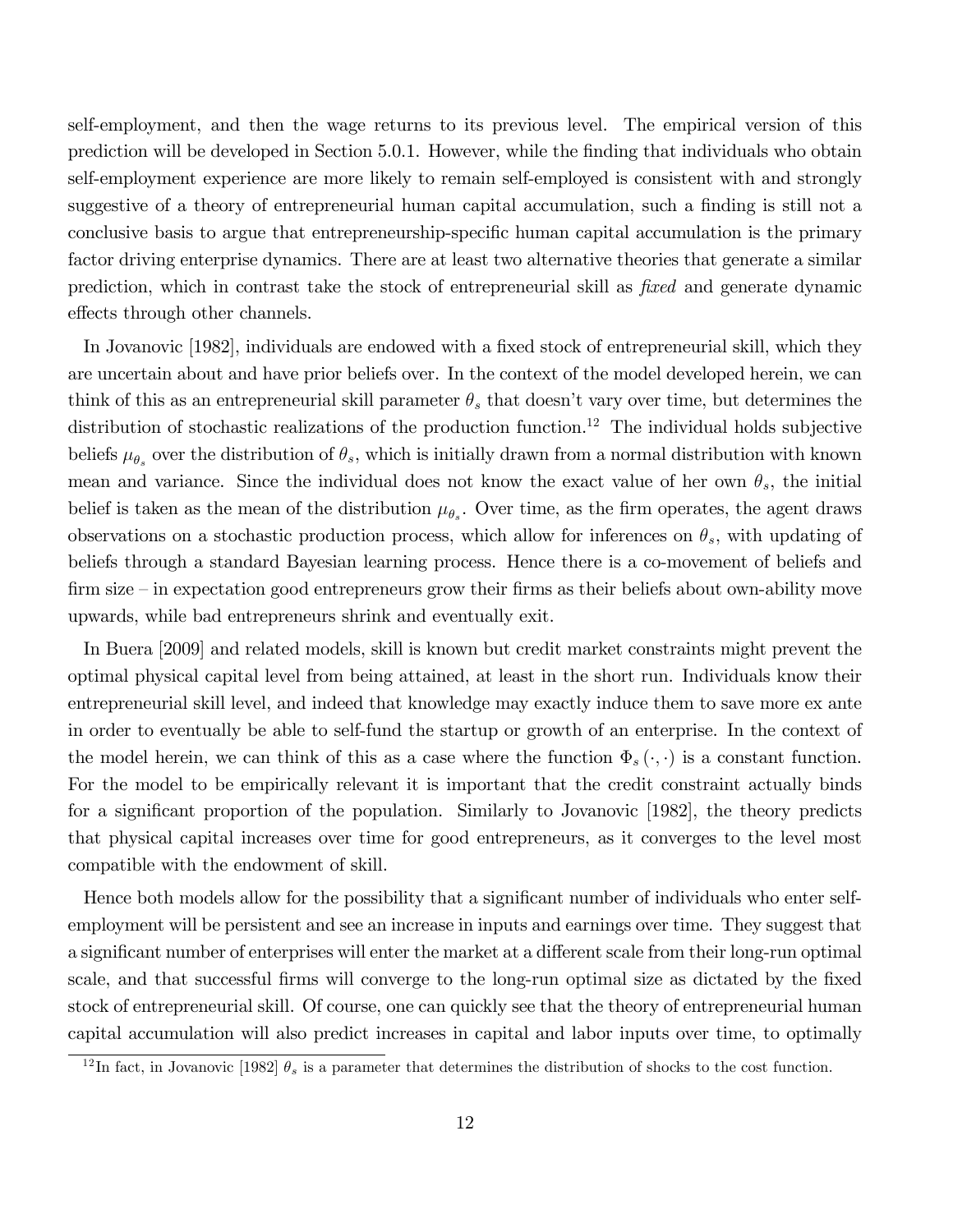complement the stock of entrepreneurial skill. However, what is critical is that the alternative theories suggest that increases in returns should be *input-driven*, in terms of labor and capital inputs. The theories do not allow for residual increases in profitability due to increases in the entrepreneurial and managerial abilities and business capital of the individual running the firm.

An additional test would then be to study the relationship between earnings increases of the firm and increases in the size of the capital and labor stock of the firm. The testable prediction disentangling a model with dynamically-accumulating entrepreneurial human capital from the other theories would be the Önding that the variation in earnings could not be explained by dynamic changes in inputs alone. Technically this requires some assumptions about the revenue function of firms, in order to discipline the relationship between inputs and revenues.

A final notable implication regards the *rate* of purported entrepreneurial human capital accumulation amongst entrants. It seems reasonable to posit that the learning function takes a concave shape, with diminishing returns to learning as more human capital is accumulated. This would mean that, all things equal, brand new entrants (those who had not previously run an enterprise) should learn at the highest rate, and hence be subject to the largest change in earnings and occupational choice incentives. We will also look for support for this final testable implication.

## 4 Design of the Study and Preliminary Evidence

### 4.1 Data

My primary dataset is the Indonesia Family Life Survey (IFLS).<sup>13</sup> The data were collected as a household panel survey in Indonesia, with data collection rounds in 1993, 1997-98, 2000-01 and 2007-08. The 1997-98 round directly proceeded the crisis. For the intervening years when the survey is not fielded, significant retrospective data are collected in the subsequent round. The dataset was designed to be representative of 83% of the Indonesian population in 1993, covering 13 of the higher-population provinces generally in the western parts of the country, with over-sampling of urban locations and locations outside Java island, the main economic hub. Data were collected at the individual, household, and community level, and these three sources can be matched together. More details on relevant parts of the dataset, including for enterprise activity, will be discussed in more detail below.

The original 1993 round of the survey (IFLS1) surveyed 7224 households. Subsequent rounds

<sup>&</sup>lt;sup>13</sup>Various organizations and researchers have been involved in designing, collecting and funding the IFLS. For more details, see Strauss, Witoelar, Sikoki, and Wattie [2009], Strauss, Beegle, Sikoki, Dwiyanto, Herawati, and Witoelar [2004], Frankenberg and Thomas [2000], and Frankenberg and Karoly [1995].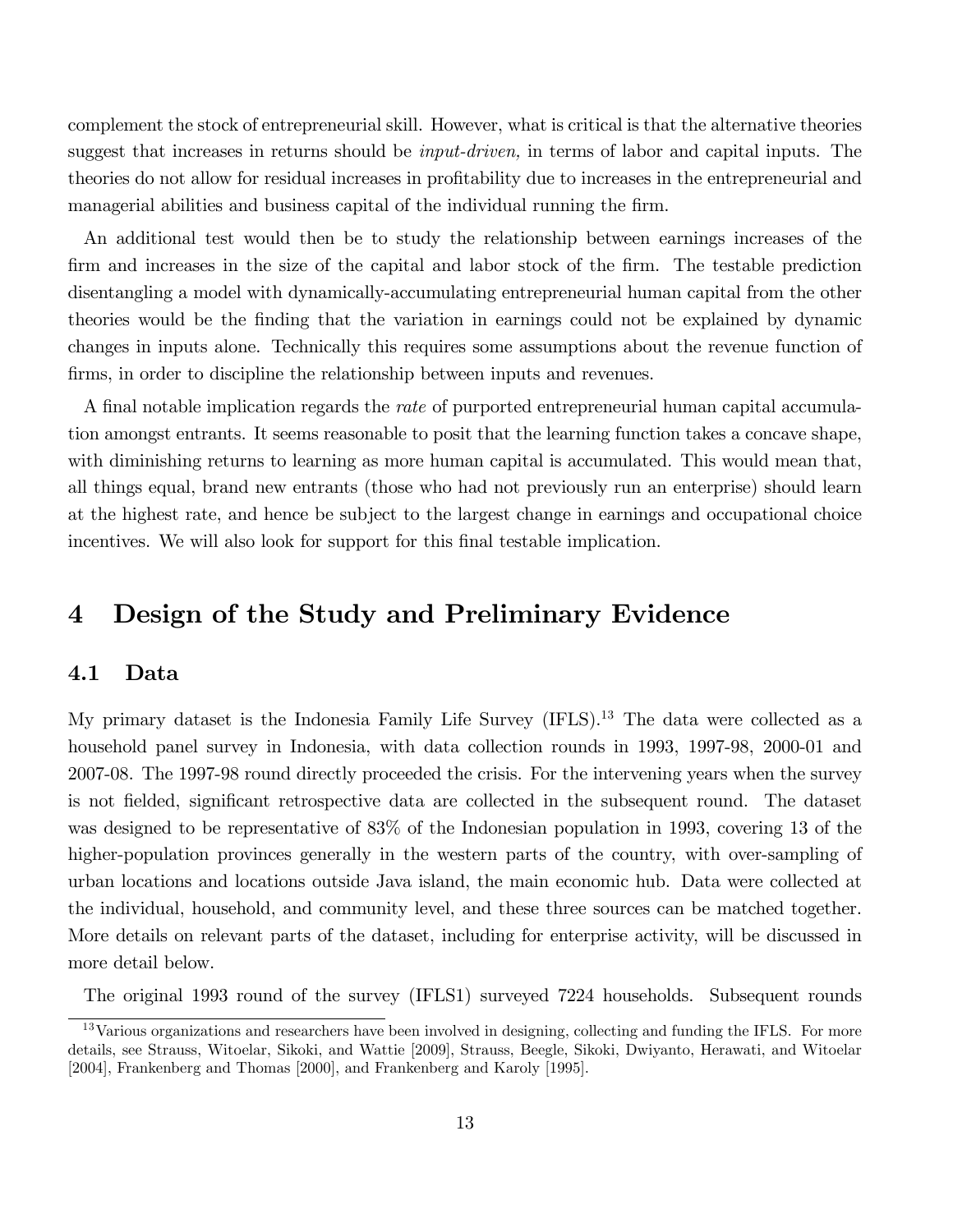have involved re-sampling the original households, and then sampling all split-offs from the original households. Attrition has been relatively minor, at less than  $10\%$  between rounds, and overall 87.6% of the original households appear in all four rounds. Table 1 presents the number of individuals,<sup>14</sup> households, household enterprises and communities appearing in each round of the survey. We see that the sample expands in each subsequent round, as splits from the original households are tracked and surveyed. In addition, the proportion of household members directly interviewed also increases across rounds.

There is significant geographic and size variation amongst the enterprises.<sup>15</sup> Though the largest firm representations are from Java, the economic and population center of the country, the bias is not overwhelming and a significant proportion of firms are observed from all of the main survey provinces. This is true even if we focus on firms with a relatively larger capital stock, above \$1000 US (converted from Indonesian rupiah at the going exchange rate in a given survey year). It is notable that the slightly larger proportion of firms seems to be in rural areas. This fits with Liedholm and Mead [1999] and may be due to the fact that smaller firms are more likely to service demand in more remote areas. Also, we see that the sample contains a significant number of firms exceeding the sizes observed in the vast majority of studies on micro and small enterprises from developing countries, while firm-level surveys looking at such firms generally have little information on the primary entrepreneur. Given that conversion to US purchasing power parity implies a multiple of about 12, there are hundreds of enterprises with more than \$25,000 US PPP equivalent in capital, and dozens with 10, 15 or more workers.

Table 3 presents a summary of a number of community-level measures of market churning that will be useful in the background of the later analysis, as these variables are used as exogenous sources of variation in the individual propensity to enter and remain in self-employment.

### 4.2 Preliminary Evidence

In Figure 1 I non-parametrically plot experience-earnings (net profit) profiles across these three qualitative categories, using a Lowess tri-cube smoother. There we see that while all three groups enjoy an increase in earnings on average, the rate of increase is substantially higher for those running the enterprise we would expect to be most complex: firms with hired, wage workers. This bifurcation in returns is suggestive of the select group of individuals running more complex enterprises "pulling

 $14$ Both adults and children (defined as those under age 15 at the time of the survey) are surveyed, though the childrens' module is less extensive.

<sup>&</sup>lt;sup>15</sup>The distribution of enterprises is less even if we stratify by industry–the largest proportions of enterprises by far are in the sectors of restaurant/food, and sales:non-food, at around 30% each. The next two largest sectors are food processing, and services:transport.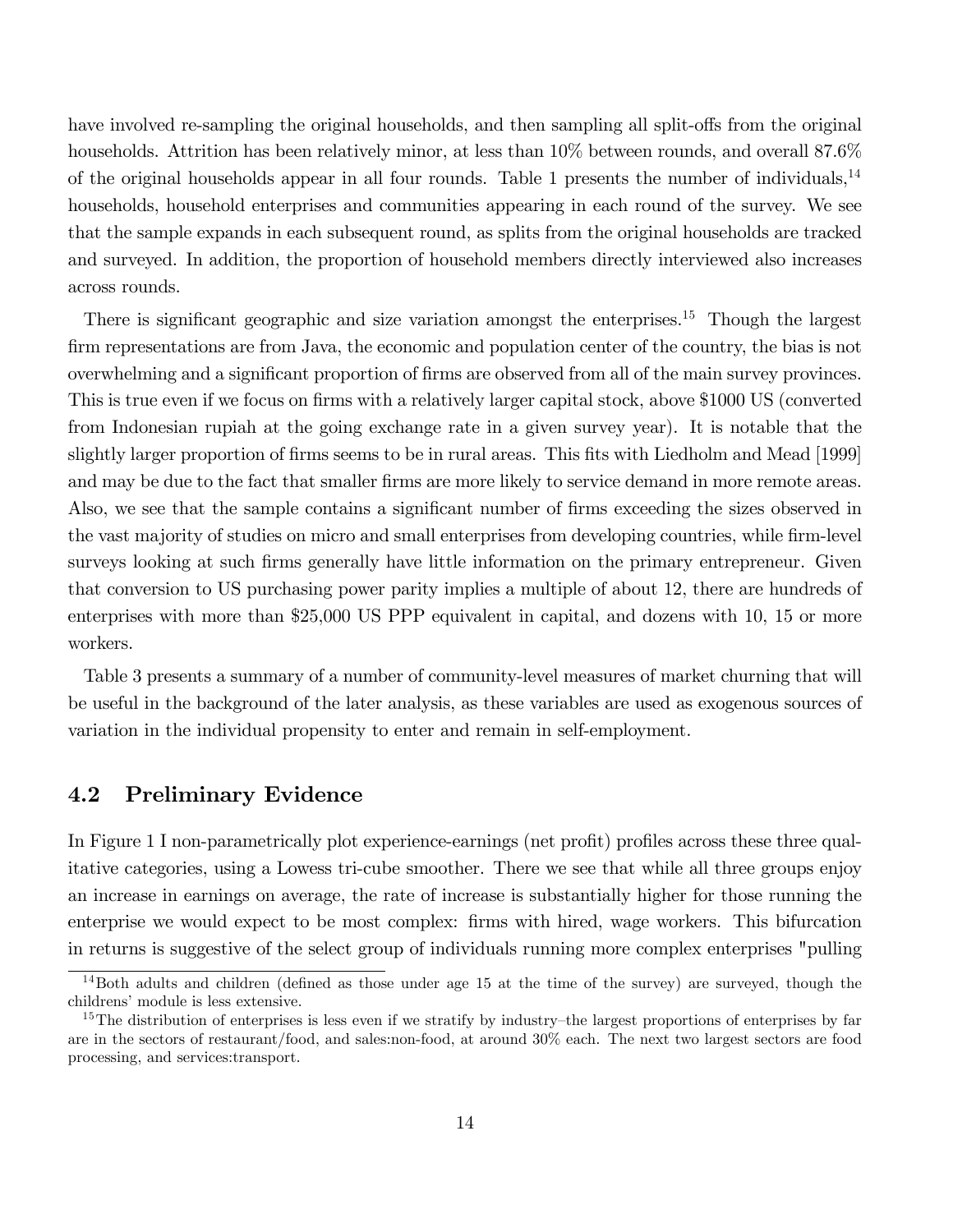away" from the much larger group of individuals running enterprises in the other two categories. We would expect that significantly greater returns would enable significantly greater capital accumulation.

In Table 2 I present summary statistics on the smaller population of individuals who enter selfemployment during the financial crisis, a smaller sample. There are 684 such individuals who are eligible for the study due to entry during 1997, and 1355 eligible due to entry in 1998. We see that they are highly likely to be married, often quite well-educated, and more likely to be male. They also appear relatively younger, which could be a reflection of the role in seniority in worker separations during the crisis.

## 5 Identification Strategies and Empirical Specifications

The identification of EHC raises empirical challenges due to the selection processes highlighted in the model. The ideal experiment would randomly assign EHC to individuals, orthogonally to all other characteristics, and then observe the resulting enterprise performance trajectories. Clearly such an experiment would be infeasible for a number of reasons, including endogenous enterprise survival, and difficulties in assigning EHC. However, individuals with greater  $ex$  ante (unobserved) entrepreneurial ability are more likely to select into self-employment, and hence accumulate greater entrepreneurial human capital. Hence higher-ability self-employed individuals are likely to have better entrepreneurial performance (i.e., higher enterprise returns), while simultaneously having greater accumulated experience, due to endogenous survival effects.

Since the ideal experiment is not feasible in practice, I exploit a source of exogenous and unanticipated assignment into self-employment (experience) due to the 1997-98 Financial Crisis. Here the primary "treatment" group of interest is the subset of individuals that enter self-employment during 1998, the main year in which the effects of the crisis were felt in Indonesia. In particular, the interest is in individuals who were 'pushed' into self-employment, who would not have otherwise entered, which provides a source of a counterfactual to consider the effects of the quasi-random assignment of EHC.

Previous analyses of the effects of the crisis have shown that the crisis did not cause a significant drop in overall employment; however, it caused a significant shift in real wages, in some cases up to 40%, with effects particularly concentrated on relatively higher-earning, formal-sector wage workers (Thomas, Beegle, and Frankenberg [2000]). This exogenous shock is particularly useful for the purposes of this study, because it means that a signiÖcant number of relatively higher-ability individuals were 'pushed' into self-employment. Hence this natural experiment is quite appealing to test the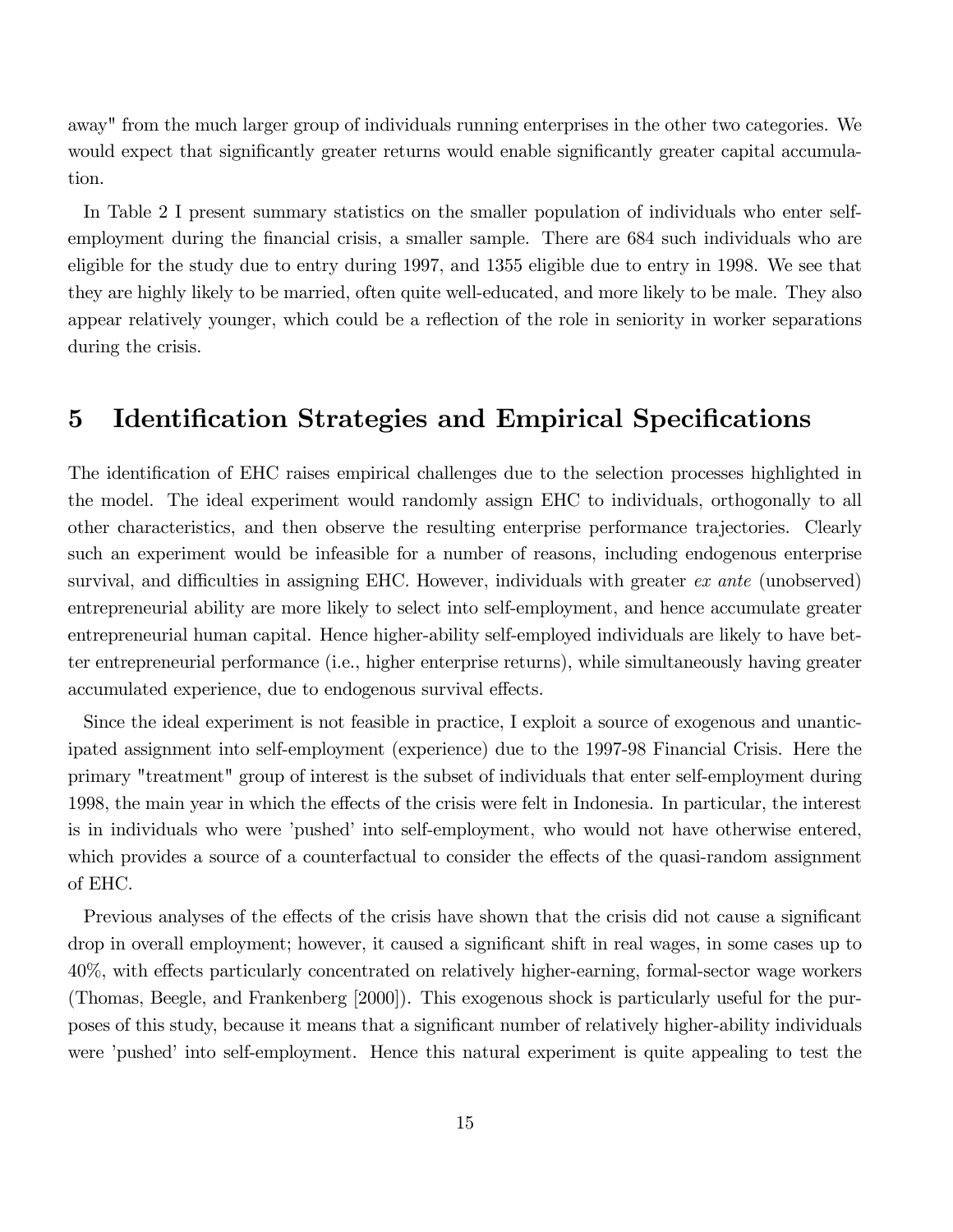theory of EHC, because other sources of exogenous shocks such as rainfall might be expected to be concentrated on lower-income individuals who might have fewer alternatives to self-employment.

Based on this intuition, I construct two main tests of the interpretation of EHC as a natural experiment that assigns individuals to acquire entrepreneurial experience. First, I look at selfemployment persistence. The theoretical model predicts that individuals who acquire human capital in a particular occupation should, all things equal, be more likely to remain in that occupation. In testing this implication I deal with the assumption of "all things equal" potentially not holding by using a number of regression controls, including in particular an out-of-sample estimate of the counterfactual wage that self-employed individuals would earn in wage employment. Since dynamic occupational persistence can be explained by a number of theories outside of EHC accumulation, I secondly look at earnings dynamics, to generate further evidence consistent with the proposed theory.

Building on this evidence, I provide evidence on the causal effect of entrepreneurial learningby-doing on earnings. The empirical challenge that arises is that, of course, the crisis is not a perfect natural experiment. It does not necessarily randomize selection into self-employment (and subsequent acquisition of experience) orthogonally to unobserved ability, in particular. Those cohorts that enter self-employment, even during the crisis period, presumably include at least two groups: (i) those who enter self-employment as a survival response to the shock (due to having lost their job, etc.), or the 'pushed' group of interest, and (ii) those who enter self-employment voluntarily (perhaps because the disequilibrium process highlights a new profit-making opportunity), or because they were already planning to enter self-employment independently from the crisis. I attempt to control for endogenous selection into self-employment in 1998 through a selection-on-observables-type strategy, which is plausibly exogenous to individual-level EHC.

Details behind these approaches are discussed in the remainder of this section, and estimation results are then presented in Section 6.1.

#### 5.0.1 Self-employment Persistence

An important implication of the theoretical model is that the accumulation of EHC changes the occupational choice incentives of the individual. If in period 1 the individual chooses self-employment, s, perhaps due to a shock to the opportunity cost to self-employment (the wage  $y(\theta_u^0)$  $\binom{0}{w}$ , then the human capital accumulation function,  $\Phi_s \left(\theta_s^0\right)$  $(s^0, s)$ , implies that the stock of EHC increases from  $\theta_s^0$  $\frac{0}{s}$  to  $\theta_s^1 > \theta_s^0$ . Even if the opportunity cost of self-employment returns to near its previous level, the agent is more likely to find it optimal to remain in self-employment in subsequent periods. This trade-off is formalized in the model, in particular where we see that the second-period decision involves the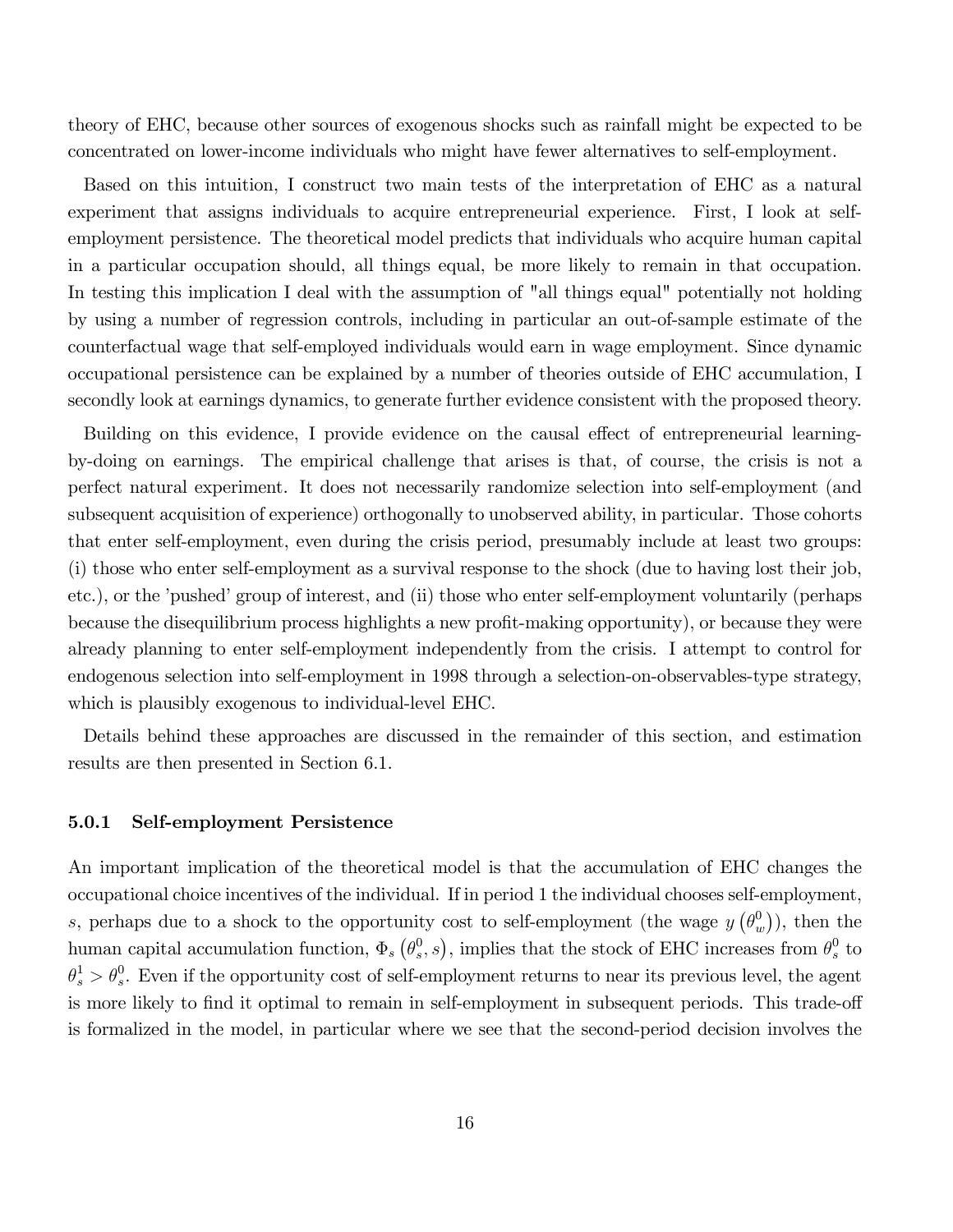static maximization problem,

$$
\max\left\{U\left[y\left(\theta_w^1\right)+W^1\right], U\left[\pi\left(\theta_s^1,W^1,p^1,p^1_k,p^1_l\right)+W^1\right]\right\}.
$$
\n(6)

Of course the outcome is not deterministic  $\overline{\phantom{a}}$  since the choice is discrete it may be that the choice margin moves but still not enough to induce the agent to remain in self-employment once the wage recovers. However, across the population distribution we might expect to observe an effect.

Just looking at raw numbers, we see that 684 individuals newly shift into self-employment in 1998, about a 10% increase in the number of self-employed individuals. By the year 2000, 587 of these individuals are still self-employed (about  $85\%$ ), even though the economy has already shown significant recovery from the crisis event. Even by the year 2008, about  $78\%$  remain in self-employment. This comes in stark contrast to the comparable figure from other the 10 years of the survey from which a 9-year persistence rate can be calculated, which averages 46%. However, these raw indications are subject to some key challenges in terms of identification. I discuss how I deal with these challenges in what follows.

Firstly, the descriptive evidence on self-employment persistence does not control for the expected wage, the opportunity cost to self-employment. It could be the case that wages don't recover for the types of individuals who enter self-employment during the crisis, and hence in fact the opportunity cost to self-employment remains low. In addition, as has been already discussed, the self-employment entry decision can be driven by unobservables. In order to account for these concerns, I carry out the following estimation procedure to attempt to provide more convincing evidence for the robustness of occupational persistence.

The intuition behind the procedure is to construct the (unobserved) counterfactual probability of being self-employed in absence of having entered self-employment during the crisis, and then compare that to two constructs of the realized propensity to be self-employed: (1) the empirical realization of self-employment propensity (the simple frequentist estimate), and (2) an estimated probit model on ex post occupational choice outcomes in the sample of individuals who enter self-employment during the crisis. Hence it involves a within comparison of predicted entrepreneurial propensity based on pre-crisis choices, with ex post realized outcomes. I will then argue that results of sufficient magnitude overcome other explanations for the self-employment persistence such as, e.g., labor market frictions preventing re-integration into the formal wage sector.

The procedure works as follows. First, I empirically capture the occupational choice decision rule of individuals by estimating a probit self-employment selection equation of the form,

$$
Pr(y_{it} = 1 | \mathbf{x}_{it}) = G(\mathbf{x}_{it} \boldsymbol{\beta} + \boldsymbol{\gamma} \boldsymbol{\omega}_{it}),
$$
\n(7)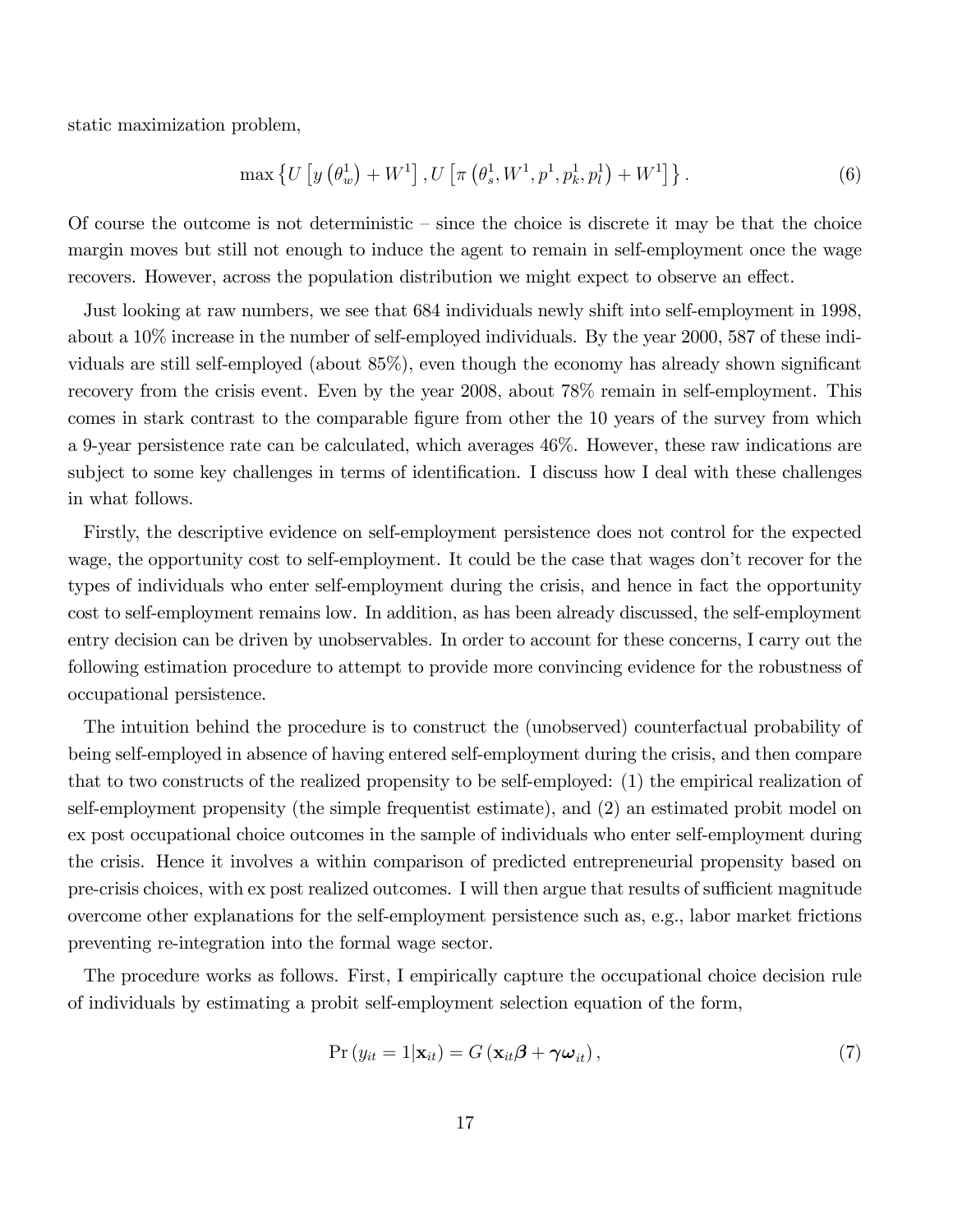where y represents the discrete occupational choice  $(y_{it} = 1$  denotes self-employment, and  $y_{it} = 0$ denotes wage employment), G is the standard normal density,  $x_{it}$  is a vector of regression controls such as age and age-squared, education (in years) and marital status,  $\omega_{it}$  represents the wage, and  $\beta$  and  $\gamma$  represent regression coefficients.

I estimate the above model using two definitions of the population. First, just on the sub-sample of individuals who enter self-employment during the crisis, and secondly on the whole population. The former more directly captures the choice function of the specific individuals involved, though it might underestimate entrepreneurial propensity since these individuals are less likely to be self-employed pre-crisis. The latter better captures the determinants of entrepreneurial selection in the population, though it might induce estimates that are less applicable to the particular crisis-entrant sample.

Second, having used this model to estimate the occupational choice function, I then construct projected occupational selection propensities,  $\hat{G}_{it}$  out of equation (7), by predicting out of sample using the estimators  $\hat{\boldsymbol{\beta}}$  and  $\hat{\boldsymbol{\gamma}}$ . Since the wage,  $\boldsymbol{\omega}_{it}$  in equation (7), is not observed once individuals have entered self-employment, I employ the following wage equation in order to calculate the individual-specific projected wage,  $\hat{\omega}_{it}$ , as a measure of the opportunity cost of self-employment,

$$
\boldsymbol{\omega}_{it} = \mathbf{x}_{it} \boldsymbol{\delta} + c_i + \text{year}_t + \varepsilon_{it}, \tag{8}
$$

where  $x_{it}$  is a vector of regression controls such as age and age-squared, education (in years) and marital status,  $c_i$  is an individual-specific fixed effect term, and  $year_t$  is a year effect.<sup>16</sup> I use a bootstrap approach to deal with the issue of using projected regressors as explanatory variables in a subsequent regression.

The out-of-sample prediction of self-employment propensity,  $\hat{G}_{it}$ , gives a counterfactual measure of self-employment propensity. I generate out-of-sample predictions of  $\hat{G}_{it}$  from two different data samples, which I denote  $P_{Pre \to Post}^{sub}$  and  $P_{Pre \to Post}^{full}$ , respectively. I denote the mean of the distribution of values of individual-specific self-employment propensities based on ex ante data only from the subsample of crisis-period entrants by  $P_{Pre\rightarrow Post}^{sub}$ . I denote the same object, estimated on full ex ante population data, by  $P_{Pre \rightarrow Post}^{full}$ .

Third, I construct ex post measures of self-employment propensity, from actual realizations in the data. I denote by  $P_{Post\, freq}^{sub}$  the empirical realization of self-employment propensity (the simple frequentist estimate), and by  $P_{Post\;prob}^{sub}$  occupational choice propensity estimates generated from a probit model on ex post occupational choice outcomes in the sample of individuals who enter selfemployment during the crisis.

 $^{16}$ I do not include time-variant, location-specific variables as controls, since geographic identifiers are not always available for each observation, meaning sample size would be noticeably reduced.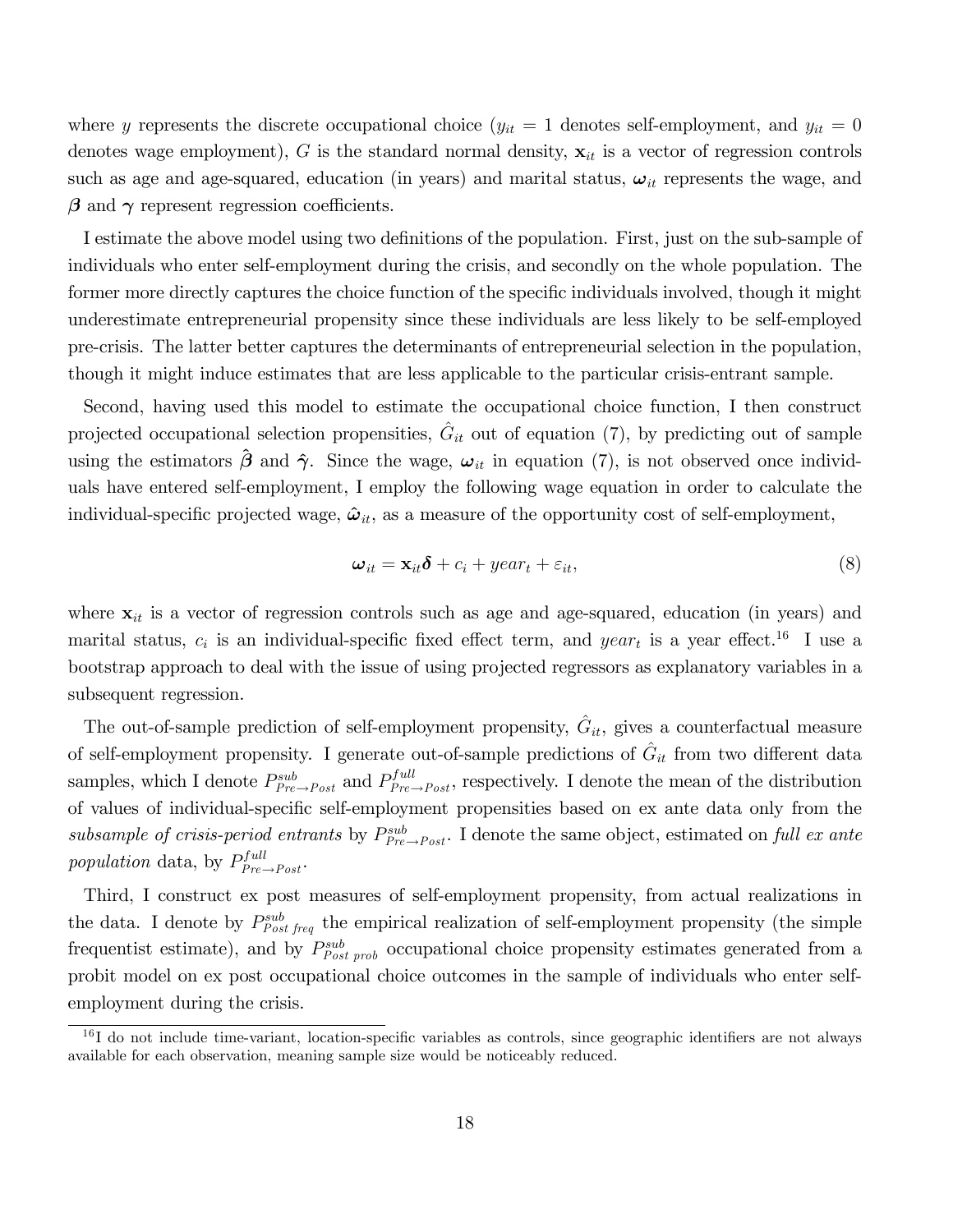I then test whether there is a statistically significant difference in the propensity to be self-employed, comparing the constructed counterfactuals,  $P_{Pre\to Post}^{sub}$  and  $P_{Pre\to Post}^{full}$  to the ex post realizations,  $P_{Post\, freq}^{sub}$  and  $P_{Post\, prob}^{sub}$ . I apply t-tests to the differences in the means of the two distributions.

#### 5.0.2 The Dynamics of Self-Employment Returns

The analysis of persistence provides a convincing source of evidence on the propensity to remain self-employed. Yet, it does not rule out some alternative hypotheses outside of the endogenous accumulation of EHC. The main competing theories of entrepreneurial dynamics take entrepreneurial ability as fixed, and then generate dynamics from learning about own-ability Jovanovic [1982], saving, or the like. To disentangle the proposed theory of EHC accumulation from a Jovanovic-type story, I study enterprise earnings dynamics.

In Jovanovic's model, individuals persist in self-employment because they turn out to be the 'good' entrepreneurs, through getting earnings draws and learning about own ability. In such a model we should not see entrepreneurial returns increase greatly relative to the overall economy, because optimal entrepreneurial inputs are available immediately at enterprise startup. Hence I study the dynamics of enterprise earnings and how they increase relative to the growth of the overall economy and counterfactual wages.

Selection-corrected earnings dynamics The final piece of evidence on earnings dynamics comes from taking years spent running an enterprise as a measure of learning-by-doing and entrepreneurial human capital acquisition. This is analogous to the literature on education as a source of human capital. Similarly to that literature, the main empirical problem in deriving causal estimates of the effects of human capital acquisition is one of selection: individuals are not randomly assigned to acquire entrepreneurial experience. I take the crisis to provide quasi-experimental variation in the incentives to enter self-employment and hence acquire entrepreneurial experience.

I calculate years of experience running enterprises in three different size categories – no employees, only household/unpaid employees in the enterprise, or those which hire permanent wage workers for an explicit wage. I then use an adaptation of the Heckman selection procedure to study the selection-corrected relationship between the experience measures and self-employment earnings (net profit).

The traditional Heckman model involved running a first-stage selection equation, then using it to generate an individual-level estimate of the propensity to select into one of the selection options, which is then fed into the second-stage equation as the inverse Mills ratio. I follow this approach, inserting an estimate of the propensity to enter self-employment which has already been presented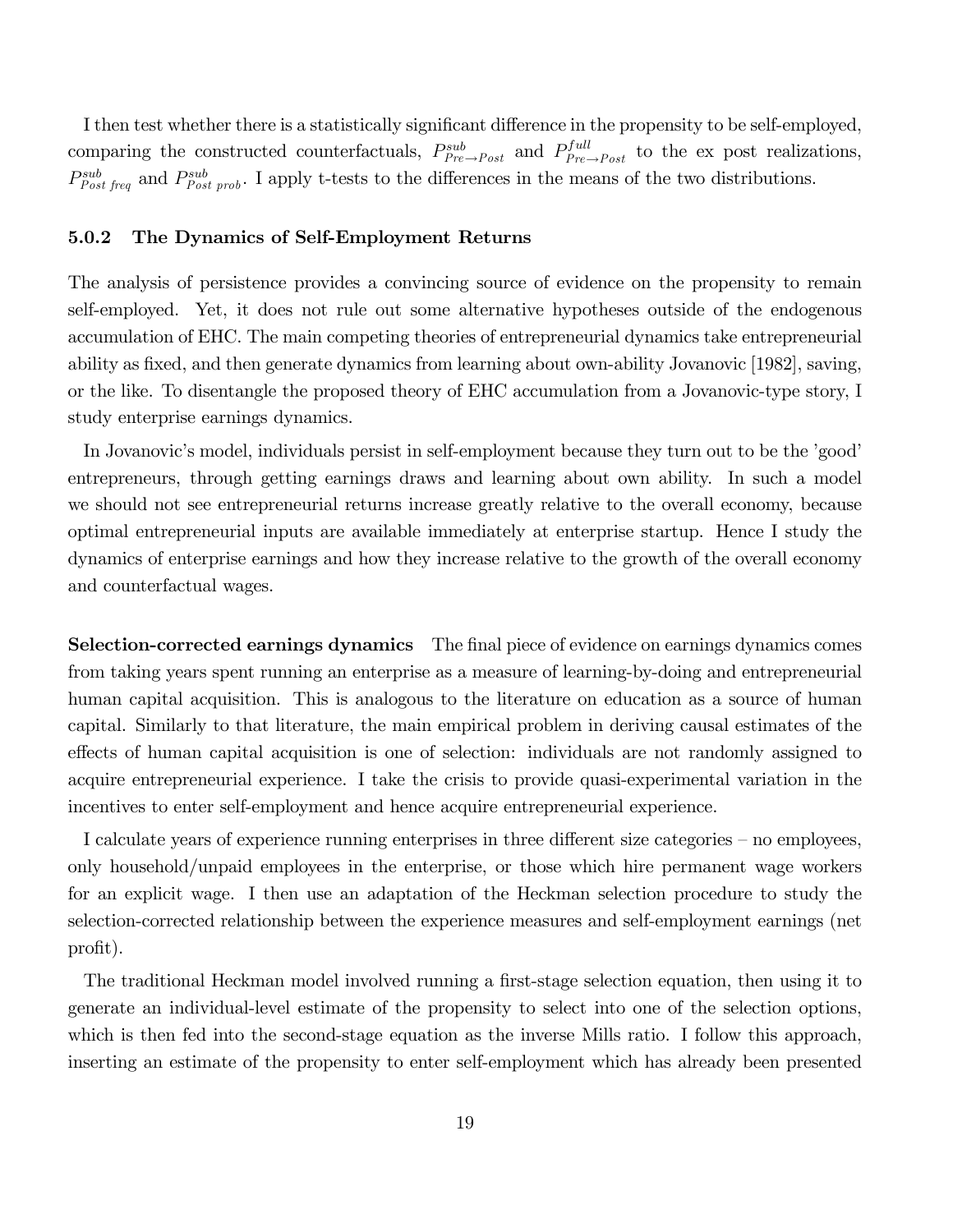above in Section 5.0.1, in equation (7). I take the appropriate version of  $\hat{G}_{it}$  to give me the individuallevel occupational selection propensity, then use it as a control in an earnings experience regression. As already discussed above, the first-stage selection model incorporates variables reasonably excluded in the second-stage earnings equation  $-$  primarily location-level measures of occupational churning. Hence the requirement of at least one non-intersection between the first- and second-stage equations in a traditional Heckman setup is satisfied. This approach accounts for individual-level variation in the propensity to enter self-employment in a given period, based on observables.

The second-stage earnings equation is given as follows:

$$
y_i = \beta_0 + \exp_i \boldsymbol{\beta} + x_i \boldsymbol{\gamma} + \hat{G}_i \boldsymbol{\delta} + \boldsymbol{\varepsilon}_i, \tag{9}
$$

where  $y_{it}$  represents reported self-employment earnings by individual i,  $\beta_0$  is a constant,  $\exp_i$  is a vector of individual-specific entrepreneurial experience counts,  $x_i$  is a vector of other controls (age, age<sup>2</sup>, gender, education (in years), marital status), and  $\hat{G}_i$  is the projected occupational selection value.

Given that this procedure introduces a generated regressor in the second-stage earnings equation through  $\hat{G}_i$ , in the second stage estimates I use a bootstrap procedure with 50 replications, to account for a potential non-standard error distribution rather than imposing normality on the model.

# 6 Estimation Results: Self-employment Persistence and Returns

In this section I present the empirical results on self-employment persistence, and self-employment earnings dynamics, respectively.

### 6.1 Self-employment Persistence

The results from this part of the analysis are summarized in Tables 4 to 6.

I present the results of the fixed effects wage equation analysis in Table 4. The main goal of this equation is explanatory power, and that seems to be achieved with an  $R<sup>2</sup>$  of 0.49. The age effect is notable in implying a convex function, though the first-order coefficient is negative but not statistically-significant. In general Mincer equations will generate a concave age effect. Otherwise we find that the remaining regressors are almost always highly statistically-significant with reasonable coefficients.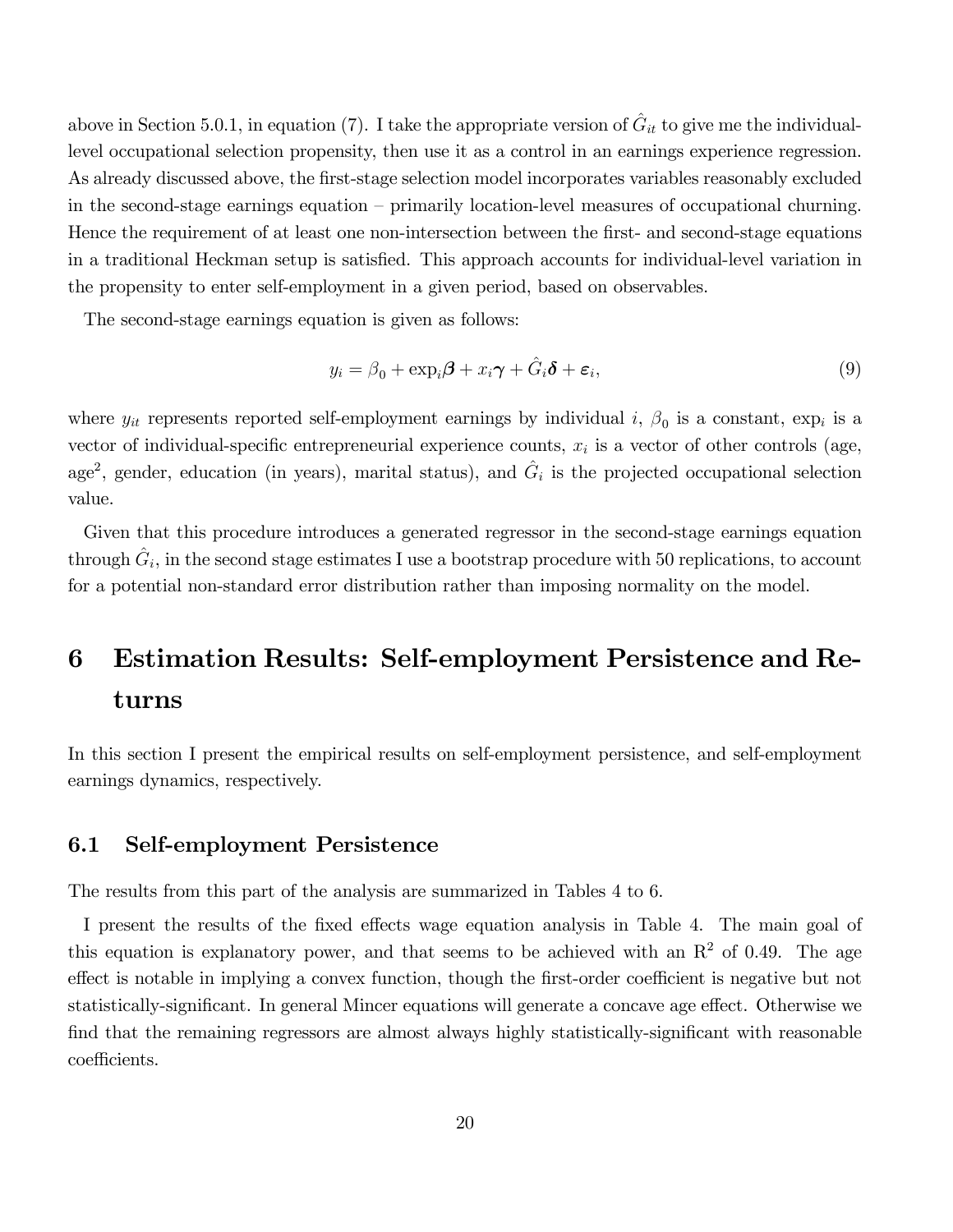Looking at entrepreneurial persistence, I report on analysis looking separately at the group of individuals who enter self-employment during 1998 (which might be affected by the onset of the crisis), and those who enter self-employment during 1999 (whose employment incentives would be expected to be heavily affected by the brunt of the crisis), in Tables 5 and 6, respectively. I find that the propensity of the individuals who enter during the crisis, which can be reasonably argued to be dominated by those involuntarily forced into self-employment, to remain in self-employment is remarkably high, even after controlling for the opportunity cost of self-employment, the expected wage. All changes in propensity are strongly statistically significant, by a standard t-test.

Individuals who are self-employed during the crisis are very likely to be self-employed even after the crisis – about a tripling of the propensity to be self-employed for the 1998 entrants, and anywhere from a four to ten times increase for those who enter in 1999. As we look at years further and further from the crisis, up until 2008, the propensity to remain in self-employment remains remarkably strong. Namely, even after accounting for the expected wage, and hence the recovery of the economy, we still see a very strong increase in propensity to remain self-employed. I take this to suggest that the individuals who involuntarily enter self-employment during the crisis manage to accumulate a significant enough stock of EHC from that experience that they become much more likely to subsequently engage in self-employment. I argue that this increased propensity is far greater than would be predicted by any reasonable model that assumes away the endogenous accumulation of EHC. In particular, the effect seems to be so qualitatively large as to exceed any reasonable frictions that might inhibit back into the wage sector, such as job search frictions.

## 6.2 The Dynamics of Self-Employment Returns

If we look at the raw numbers, we see that in the year in which the main crisis cohort enters self-employment, 1999, their self-employment earnings are about 9% lower than the counterfactual expected wage. Note that this is perfectly reasonable in a model in which (i) individuals are unexpected forced to enter self-employment (due to the crisis), and/or (ii) they anticipate dynamic increases in earnings over time. By 10 years later the situation has flipped quite strongly  $-$  expected earnings are now  $16\%$  higher than the counterfactual expected wage. While the latter figure is biased somewhat by the natural attrition of some lower-performing entrepreneurs, the bias is limited by the low attrition that has already been discussed in this cohort.

This effect seems large in terms of levels, also. By the year  $2000$ , 1998 entrants see a  $40\%$  increase in proÖtability, while 1999 entrants see a 20% increase. This is substantial, and far exceeds the growth rate of the economy (as a control for time trend). For example, we see only about an 8% increase in expected wage, which provides a reasonable and context-relevant baseline comparison to control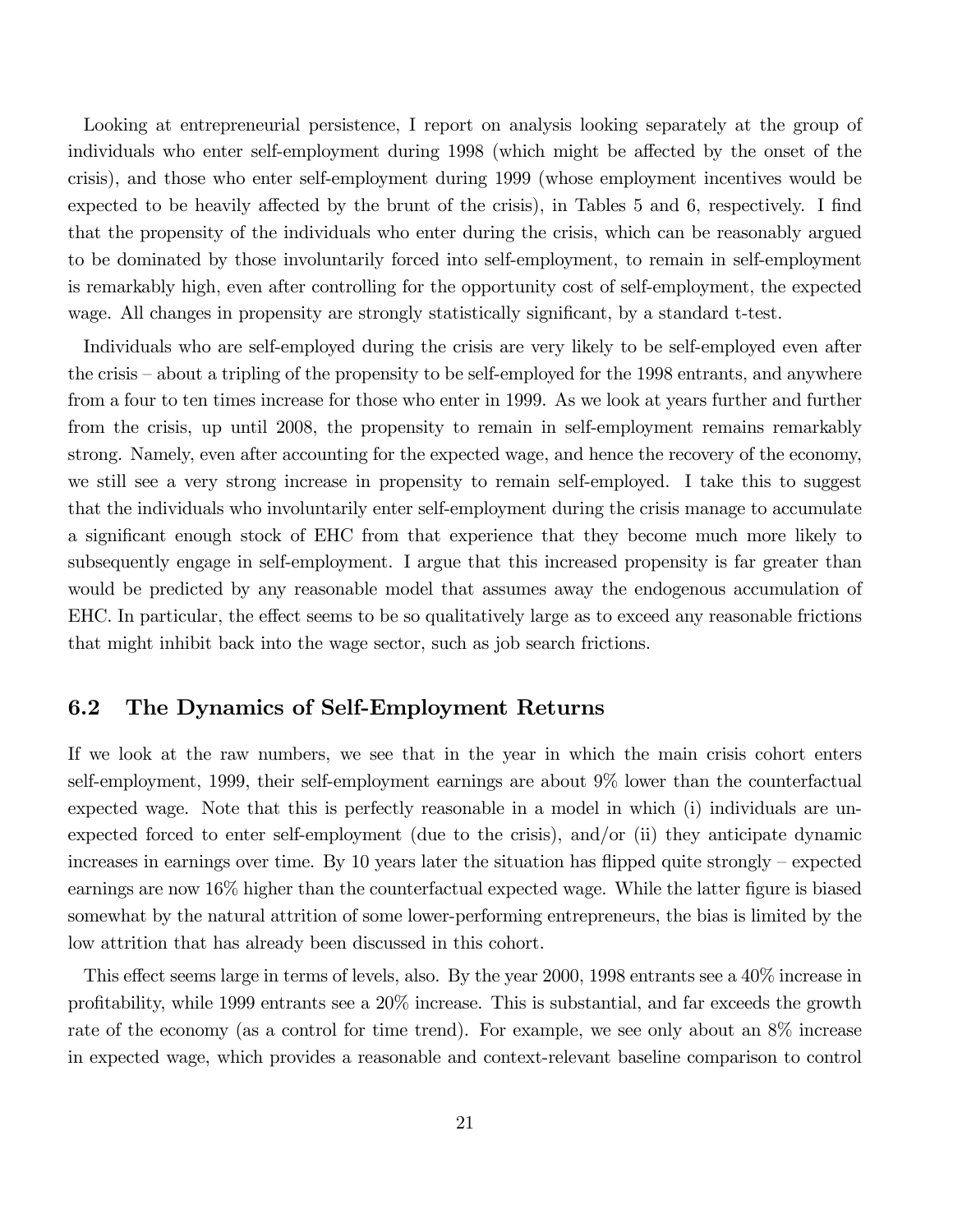for economic growth overall. This trajectory in returns points to a human capital accumulation dynamic. In addition, it provides further evidence against labor market frictions in explaining the lack of switching  $\sim$  switching costs would have to be on the order of 20% of yearly income to justify not switching back into wage employment.

#### 6.3 Selection-corrected earnings dynamics

The final piece of evidence on earnings dynamics comes from taking years spent running an enterprise as a measure of learning-by-doing and entrepreneurial human capital acquisition. As discussed, I employ a version of the Heckman selection model. As also noted, part of the first-stage analysis is taken from previous work on occupational persistence, and hence I do not present those first-stage results here, rather just focusing on the second-stage earnings equation.

Tables 7 and 8 provide final-stage selection-corrected evidence on returns, using entrants from the years 1998 and 1999, respectively. What we first notice is that selection bias, at least according to controls based on observables, does not appear to be an important problem, as the estimated coefficient on the inverse Mills ratio is not statistically distinguishable from zero in either regression.

Looking at the coefficients on the experience variables, we see that the shape of returns in experience is intuitive, following a concave shape for all three types, with the exception of the single proprietor enterprises amongst 1999 entrants, with easily the highest returns for those running enterprises in the greater complexity category. Among the 1998 entrants, the estimated learning effect is positive for all three types, though seemingly less persistent for those running the simplest enterprises, where the positive learning effect diminishes after just over 4 years. By contrast, the learning effect persists for around 6 years for the other types. Keeping in mind that median enterprise experience is around 5-6 years in the population, it seems safe to conclude that there is a positive learning effect. Many of the coefficients for the 1998 entrants are not statistically significant. While it is tempting to rationalize this based on low sample size, we get much more precisely-estimated effects from the smaller 1999 entrant cohort.

Looking at the results from the 1999 cohort, there is interestingly a convex estimated experience effect for individuals running the simplest enterprises, which actually implies negative returns to experience for the first five plus years running an enterprise. While the initial estimated learning effect is positive in the other two enterprise types, it is dissipates quickly.

These results emerge after controlling for endogenous selection into self-employment, again with variables plausibly exogenous to individual EHC endowments. In other words, this evidence is about as close as we could reasonably expect to get to exogenously assigning experience to individuals.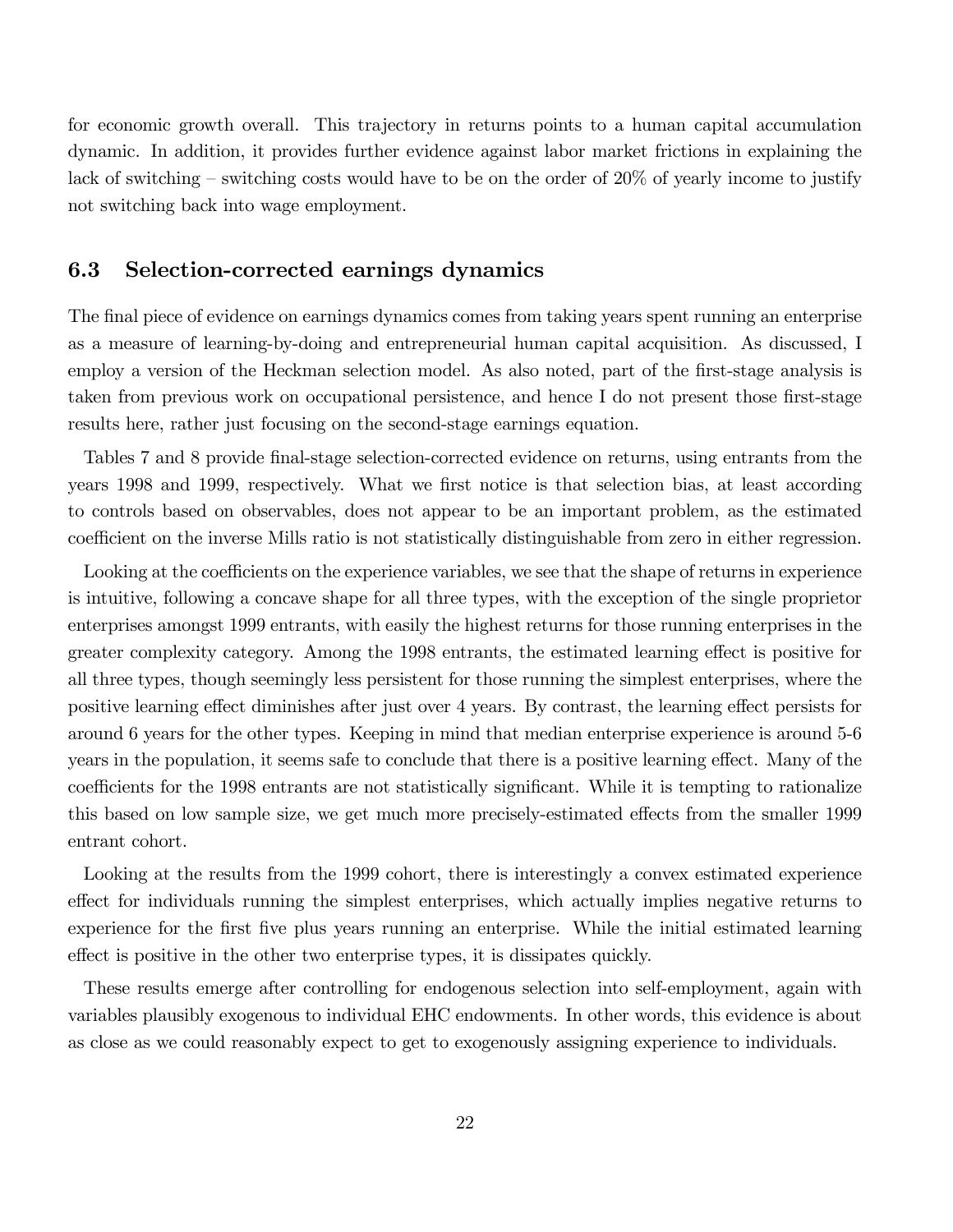## 7 Alternative Explanations and Further Evidence

While the analysis above is derived from the two strongest sources of evidence to support the interpretation of the natural experiment  $\overline{\phantom{a}}$   $\overline{\phantom{a}}$  coccupational persistence and earnings dynamics  $\overline{\phantom{a}}$  the evidence does not account for all alternative explanations. This section presents tests meant to account for and cast doubt on alternative explanations for the results.

## 7.1 Capital Stock Lock-in

One possible alternative explanation for enterprise persistence, other than the posited story of entrepreneurial human capital acquisition, is capital stock lock-in. Namely, that individuals who entered during the crisis took on greater sunk costs in their capital stock investments, which they might have been reluctant to abandon as the economy recovered. While this seems somewhat implausible as the crisis period was a time of great uncertainty that saw greater levels of investment from inexperienced entrepreneurs (both of which should lead to less significant investment), I carry out a test.

I test this by looking at capital stocks held by individuals who enter self-employment during the crisis period, and those who had entered at other times. What we would expect is that if capital stock lock-in were to explain enterprise persistence, the quantities of startup capital should be larger for firms that entered during the crisis years. Since data on startup capital is only provided in IFLS4, I am forced to focus on IFLS4 as the source of data. If we look at average startup capital in the full sample of firms, it is 6722876 Rph., while for firms which started up in either 1998 or 1999 (following the main crisis years), the average starting capital is  $5027424$  Rph. While both figures are somewhat biased due to survival (of firms still active during the 2007-08 survey round), since they both are subject to the same type of bias this is less of a concern.

### 7.2 Optimal Industry Selection

Another possible explanation for the positive earnings dynamic among survivors after the crisis years is that the individuals who start such enterprises during the crisis might have optimally selected into higher-growth industries (due to skill or luck, or both). Hence their earnings increases would be better explained by the effects or riding a wave during the period of opportunities that a crisis brings about. The initial suggestion seems implausible in light of the fact that the crisis was a fairly longlasting disruptive event, and there continued to be economic and political changes well beyond the initial onset which would have made it difficult for early entrants into self-employment to parse out the best opportunities.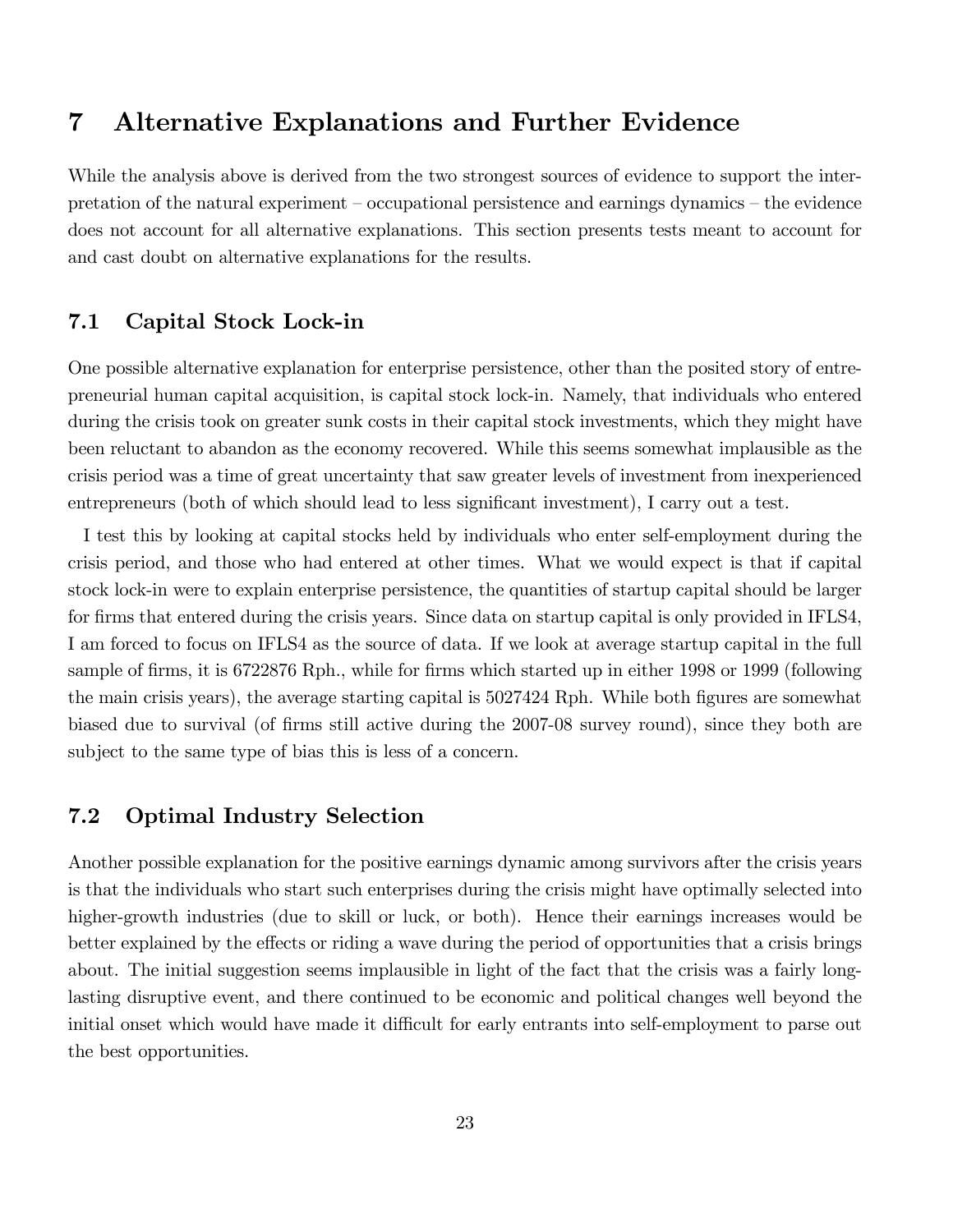### 7.3 Changes in Inputs

Another potential explanation for the positive earnings dynamic is that it is driven by inputs. Namely, whether it is because individuals don't know their optimal input mix initially (and need to learn) or because of market constraints preventing initial access to the optimal input mix for new entrants, firms will increase input usage over time, and hence naturally increase returns.

However, this assertion does not fit with what we know about changes in capital stock and labor stock amongst firms. Tables 9 to 10 summarize the evidence on firms in the IFLS. In particular, we focus on observed changes in enterprise size from startup to present, the last 2 rows of the tables. The tables record transitions from startup size to current size for all of the enterprises in the sample that are operating in 2008.

We see that the propensity of household enterprises to significantly change in size is quite small, whether size is measured in terms of physical capital or labor. Only  $14\%$  of firms show any growth at all in labor, and for most the growth is minimal. Even as of the 95th percentile of the distribution, firms show no change in labor stock. The average change in labor employment is actually a small decrease. Looking at the data on capital stock, we again see minimal changes in firm size; even as of the 75th percentile of the capital stock growth distribution, we only have about a \$135 USD change in physical capital since startup.

Taken together, this evidence indicates that firm growth is not driven by increases in inputs alone.

## 8 Conclusion

In this paper I develop and test a microeconomic theory of entrepreneurial human capital (EHC) accumulation. The key channel for acquiring EHC is through direct learning-by-doing. The theory is tested through exploiting a natural experiment based on the 1997-98 Indonesian financial crisis, which provides a source of exogenous assignment into entrepreneurial activity. This is useful because it pins down some confounding factors in selection into self-employment. The setting is also particularly suitable because we observe a large cohort of formal-sector workers exogenously forced into selfemployment, in the more-stable informal sector. Consistent with the theory of entrepreneurial human capital accumulation, entrepreneurial activity is remarkably and robustly persistent. Even after controls for opportunity costs the propensity to be self-employed amongst this cohort increase by 2 to 9 times. The selection-corrected dynamic increase in returns to self-employment exceeds what could be reasonably expected in the absence of human capital accumulation. Taken together, these results suggest the importance of modeling entrepreneurial dynamics in a way that incorporates the role of endogenous human capital accumulation.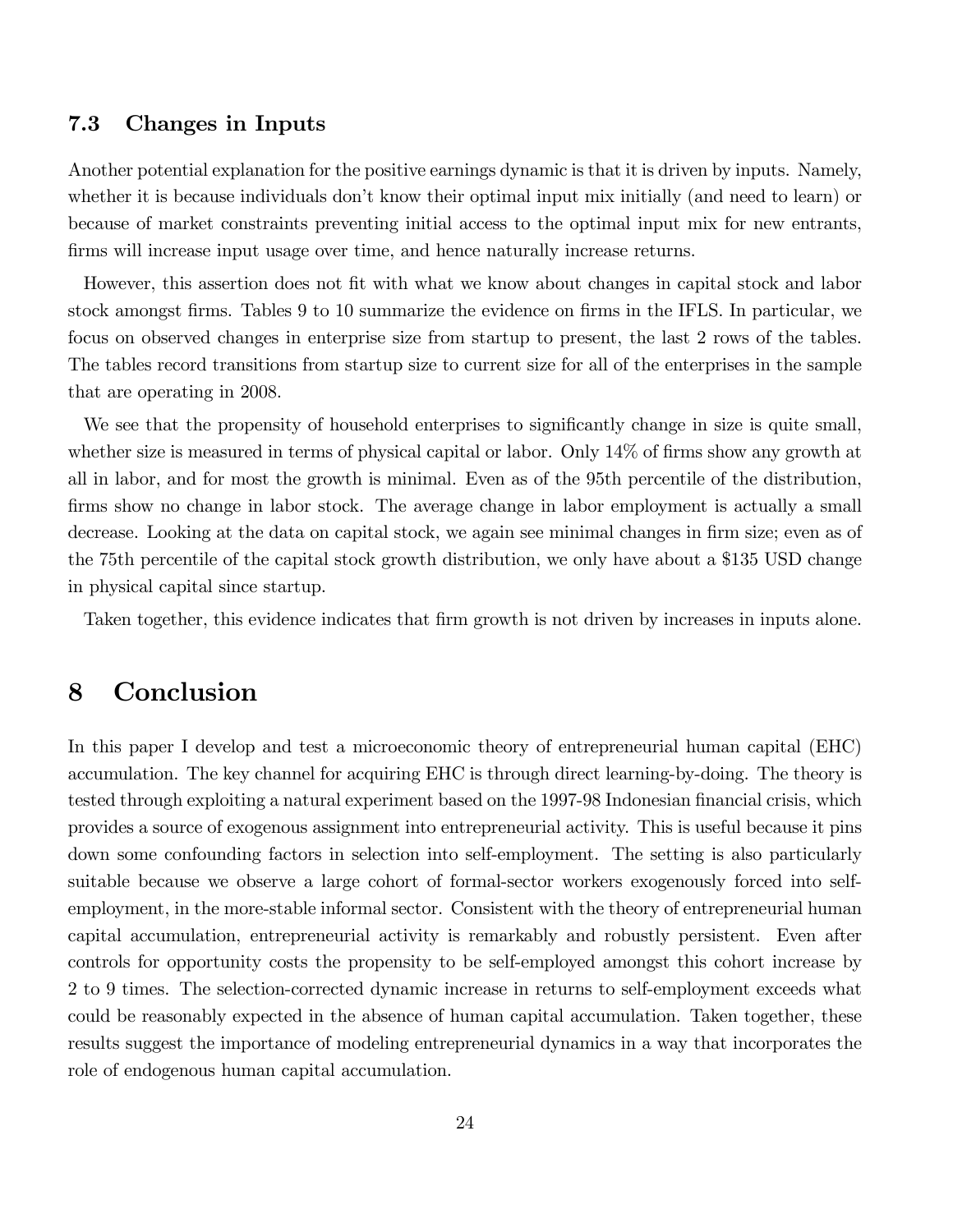These results have a number of implications for policies regarding entrepreneurship promotion in developing countries. First, they highlight the importance of the accumulation of entrepreneurial human capital in enterprise outcomes. The policy implication from a model in which ability is fixed is that it is the financier's job to identify the ex ante higher-ability types as soon as possible and provide them with the full complement of financing that is proportional to their stock of entrepreneurial skill. A theory of dynamic entrepreneurial learning, however, suggests a more incrementalist approach with greater attention to timing, mixing financing provision with other skill-building services.

Second, the results pertain to institutions for the transfer of entrepreneurial human capital. In most countries the primary institution for the formation of skills for the waged-sector is formal education, which can last twelve or more years. While some writers, notably Schultz, have suggested that education might be an important venue for the formation of entrepreneurial skill, such a hypothesis is not well supported by the evidence in this paper. Instead, the results suggest that entrepreneurial skills are more specific and require more focused and sustained exposure to enterprise activity itself.<sup>17</sup> Hence this suggests the potential for specialized institutions for the transfer of entrepreneurial human capital. In most developing countries, the existing institution seems to be the family unit, at least those households in which the parents have a significant stock of entrepreneurial human capital that can be transferred to their children.

There have attempts at various forms of entrepreneurial training, including recent tests in the economics literature based on RCT designs, but based on the results in this paper it is not so surprising that the results from short-term training have been mixed at best. While many of the existing programs are focused on transferring low-level entrepreneurial skills (keeping records, basics of managing Önances, etc.), it seems that high-level entrepreneurial skills (sales, marketing, risk judgment, product development, etc.) may be significantly more important, particularly for growthoriented Örms. It may be that a more intensive, sustained mix of direct experience and perhaps mentorship from more experienced and successful entrepreneurs is needed to enable the emergence of higher-potential entrepreneurs and the transfer of high-level entrepreneurial skills.

This paper also raises a number of questions for future research. The most obvious one regards the identification of entrepreneurial human capital and its various components. What are the most important high-level entrepreneurial skills? Are they complementary to each other, or are certain skills critical at certain stages? How can such skills be effectively transmitted? A key identification challenge faced by this paper is that many of the results could be explained not by entrepreneurial human capital accumulation that is internal to the entrepreneur, but rather an external reputationbuilding process amongst customers and other business partners. Of course, reputation is heavily

<sup>&</sup>lt;sup>17</sup>This is not to suggest that education is not useful in general, particularly for pushing up the overall level of human capital in the population. However, the evidence herein, based on within-population variation in education and EHC, suggests that EHC is a more important relative factor in enterprise outcomes.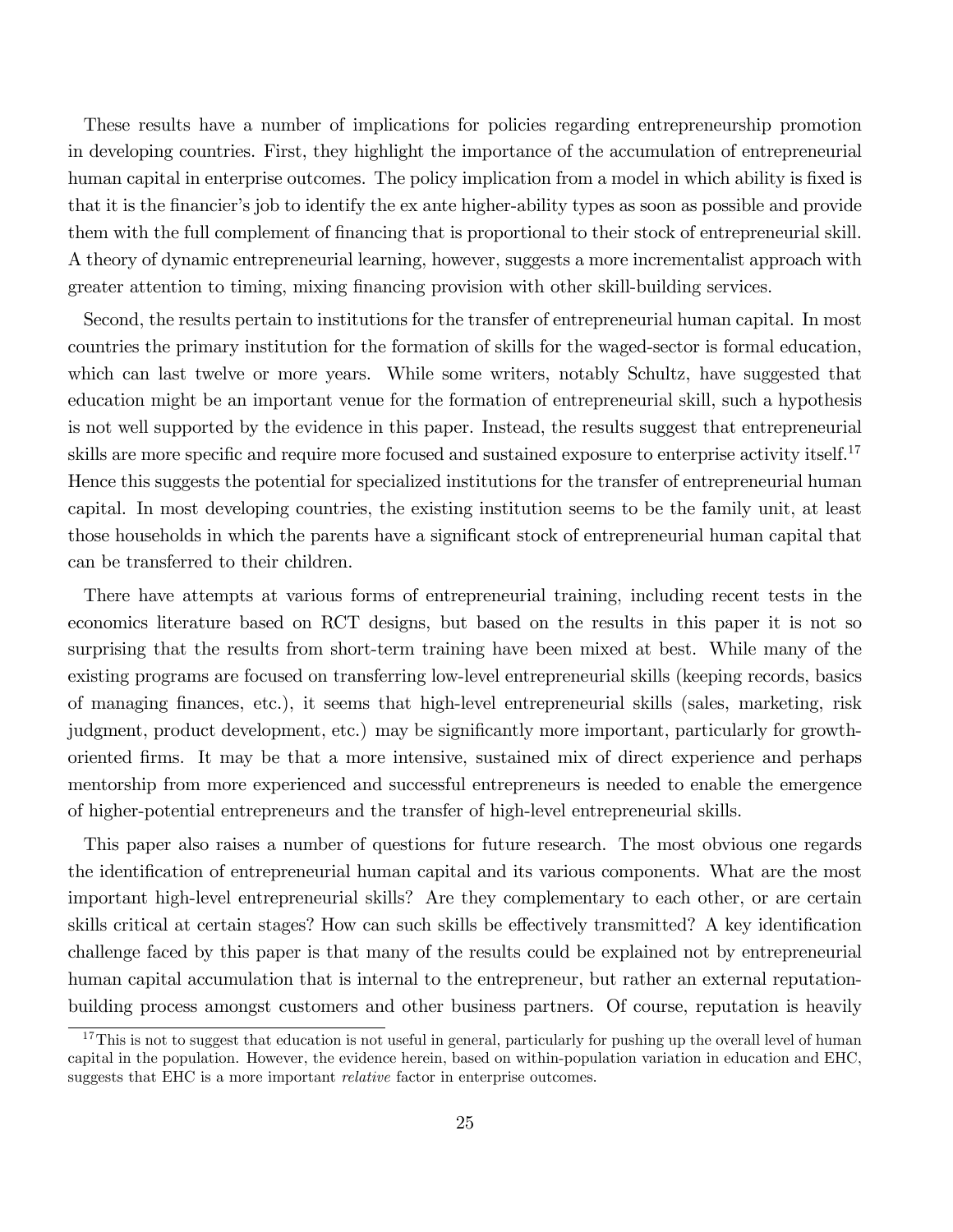entangled with the underlying ability and performance of the entrepreneur in question. Hence future research might employ research strategies better suited to teasing out these internal and external effects.

## References

- ANGRIST, J. (1990): "Lifetime Earnings and the Vietnam Era Draft Lottery: Evidence from Social Security Administrative Records," The American Economic Review, 80(3), 313–336.
- BANERJEE, A., E. DUFLO, R. GLENNERSTER, AND C. KINNAN (2009): "The Miracle of Microfinance? Evidence from a Randomized Evaluation," MIT working paper.
- BARRETT, C., M. BEZUNEH, D. C. CLAY, AND T. REARDON (2005): "Heterogeneous Constraints, Incentives and Income Diversification Strategies in Rural Africa," Quarterly Journal of International Agriculture,  $44(1)$ ,  $37-60$ .
- Becker, G. (1964): Human Capital. Columbia University Press, New York, NY.
- BEHRMAN, J., AND M. ROSENZWEIG (1999): "Ability' Biases in Schooling Returns and Twins: A Test and New Estimates," Economics of Education Review, 18(2), 159–167.
- BLOOM, N., A. MAHAJAN, D. MCKENZIE, AND J. ROBERTS (2010): "Why Do Firms in Developing Countries Have Low Productivity," American Economic Review Papers and Proceedings, 2, 619 623.
- BRUHN, M., D. KARLAN, AND A. SCHOAR (2010): "What Capital is Missing in Developing Countries?," American Economic Review Papers and Proceedings, 2, 629–633.
- BUERA, F. (2009): "A Dynamic Model of Entrepreneurship with Borrowing Constraints: Theory and Evidence," Annals of Finance,  $5(3)$ ,  $443-464$ .
- CAGETTI, M., AND M. D. NARDI (2006): "Entrepreneurship, Frictions and Wealth," Journal of Political Economy,  $114(5)$ ,  $835-870$ .
- CARD, D. (1999): The Causal Effect of Education on Earningsvol. 3A. Elsevier.
- CARTER, M., AND P. OLINTO (2003): "Getting Institutions Right for Whom? Credit Constraints and the Impact of Property Rights on the Quantity and Composition of Investment," American Journal of Agricultural Economics,  $85(1)$ , 173–186.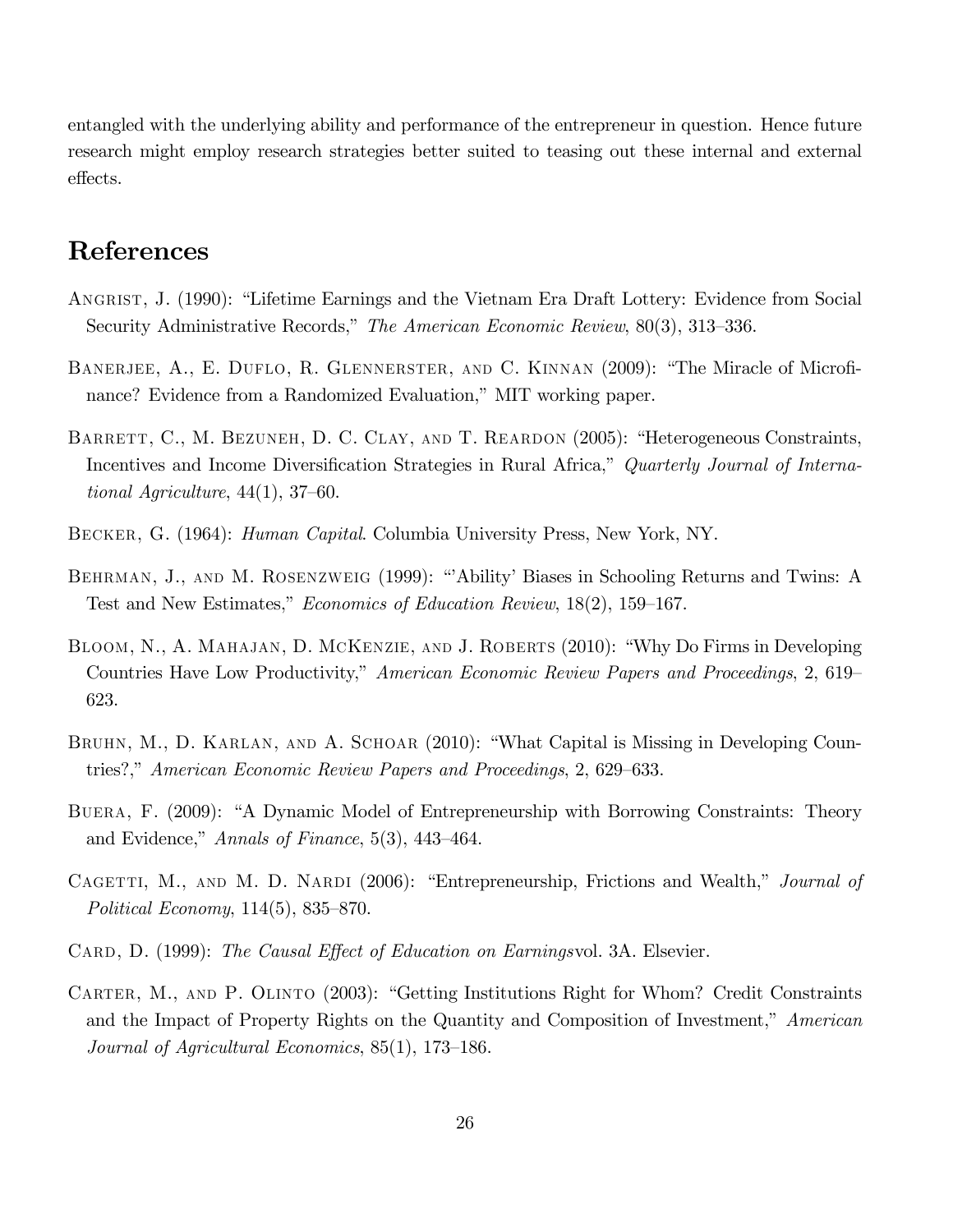- CIA (2012): "C.I.A. Factbook 2012," Available at:  $[\text{https://www.cia.gov/library/publications/the-}$ world-factbook/].
- DE MEL, S., D. MCKENZIE, AND C. WOODRUFF (2008): "Returns to Capital: Results from a Randomized Experiment," Quarterly Journal of Economics, 123(4), 1329–1372.

(2010): Who are the Microenterprise Owners? Evidence from Sri Lanka on Tokman V. De Sotopp. 63–88. The University of Chicago Press.

- FOSTER, A. D., AND M. R. ROSENZWEIG (1995): "Learning by Doing and Learning from Others: Human Capital and Technical Change in Agriculture," Journal of Political Economy, 103(6), 1176 1209.
- FRANKENBERG, E., AND L. KAROLY (1995): "The 1993 Indonesia Family Life Survey: Overview and Field Report," Discussion paper, RAND Corporation, Santa Monica, CA.
- FRANKENBERG, E., AND D. THOMAS (2000): "The Indonesia Family Life Survey (IFLS): Study Design and Results from Waves 1 and," Discussion paper, RAND Corporation, Santa Monica, CA, DRU-2238/1-NIA/NICHD.
- IYIGUN, M., AND A. OWEN (1998): "Risk, Entrepreneurship, and Human-Capital Accumulation," American Economic Review Papers and Proceedings,  $88(2)$ ,  $454-457$ .
- JOVANOVIC, B.  $(1982)$ : "Selection and the Evolution of Industry," *Econometrica*, 50(3), 649–670.
- KARLAN, D., AND J. ZINMAN (2010): "Expanding Microenterprise Credit Access: Using Randomized Supply Decisions to Estimate Impacts in Manila," Working paper.
- KLEIN, P., AND M. COOK (2006): "T.W. Schultz and the Human-Capital Approach to Entrepreneurship," Review of Agricultural Economics,  $28(3)$ ,  $344-350$ .
- LIEDHOLM, C., AND D. MEAD (1999): Small Enterprises and Economic Development: The Dynamics of Micro and Small Enterprises. Routledge, New York, NY.
- OTANI, K. (1996): "A Human Capital Approach to Entrepreneurial Capacity," Economica, 63(250), 273-289.
- POPPELE, J., S. SUMARTO, AND L. PRITCHETT (1999): "Social Impacts of the Indonesian Crisis: New Data and Policy Implications," Discussion paper, World Bank, Jakarta, Indonesia, SMERU report.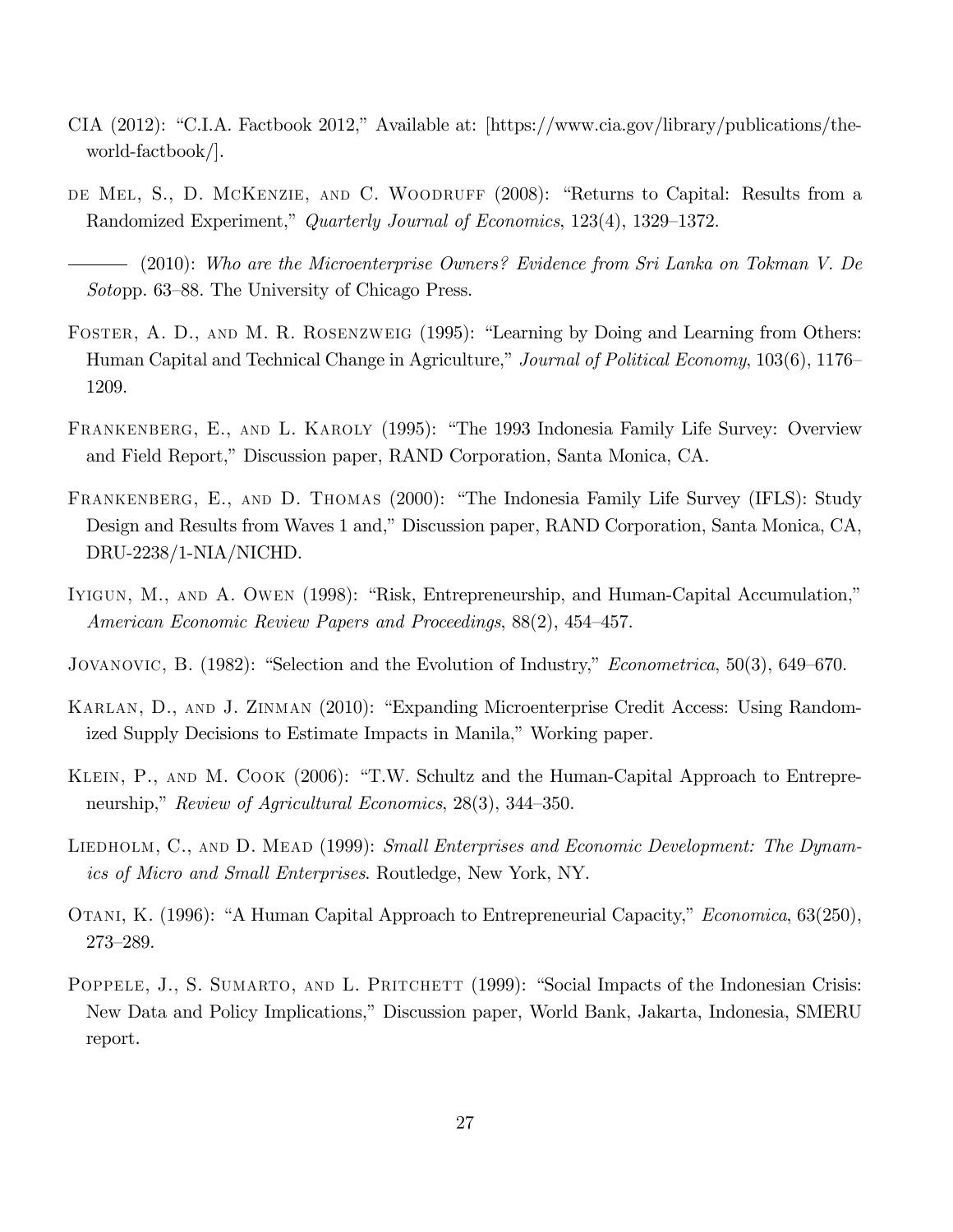- PORTA, R. L., AND A. SHLEIFER (2008): "The Unofficial Economy and Economic Development," Brookings Papers on Economic Activity.
- ROY, A. (1951): "Some Thoughts on the Distribution of Earnings," Oxford Economic Papers (New Series),  $3, 135-146$ .
- SCHOAR, A. (2010): The Divide Between Subsistence and Transformational Entrepreneurshipvol. 10. The University of Chicago Press, Chicago, IL.
- SCHULTZ, T. (1980): "Investment in Entrepreneurial Ability," The Scandanavian Journal of Economics,  $82(4)$ ,  $437-448$ .
- Shane, S. (2003): A General Theory of Entrepreneurship: The Individual-Opportunity Nexus. Edward Elgar, Cheltenham.
- SMITH, J., D. THOMAS, E. FRANKENBERG, K. BEEGLE, , AND G. TERUEL (2002): "Wages, Employment and Economic Shocks: Evidence from Indonesia," Journal of Population Economics,  $15, 161–193.$
- Strauss, J., K. Beegle, B. Sikoki, A. Dwiyanto, Y. Herawati, and F. Witoelar (2004): "The Third Wave of the Indonesia Family Life Survey (IFLS)," Discussion paper, RAND Corporation, Santa Monica, CA, DRU-2238/1-NIA/NICHD.
- STRAUSS, J., F. WITOELAR, B. SIKOKI, AND A. M. WATTIE (2009): "The Fourth Wave of the Indonesian Family Life Survey (IFLS4): Overview and Field Report," Discussion paper, WR-675/1-NIA/NICHD.
- TAVERAS, C. (2010): "Entrepreneurship, Learning and Wealth," MIT mimeo.
- THOMAS, D., K. BEEGLE, AND E. FRANKENBERG (2000): "Labor Market Transitions of Men and Women During an Economic Crisis: Evidence from Indonesia," RAND Labor and Population Program working paper series 00-11.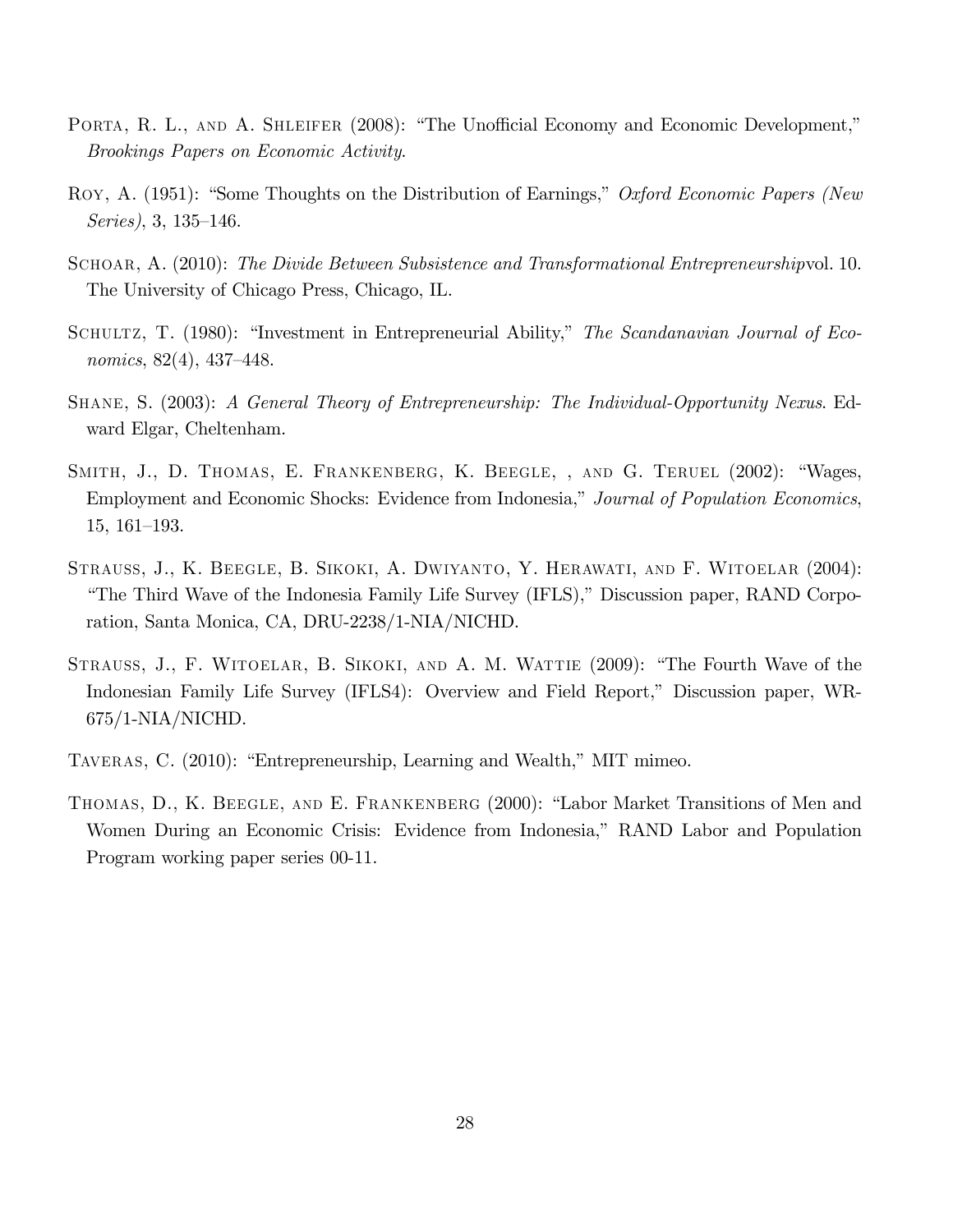## A Appendix

## A.1 Figures



Figure 1: Plot of net profit against experience in three enterprise types

Note: The Figure records net profits of enterprises that startup in the three employment categories ((i) no employees, (ii) only family/unpaid workers, (iii) having waged employees) against years of experience of the individual entrepreneur running the enterprise.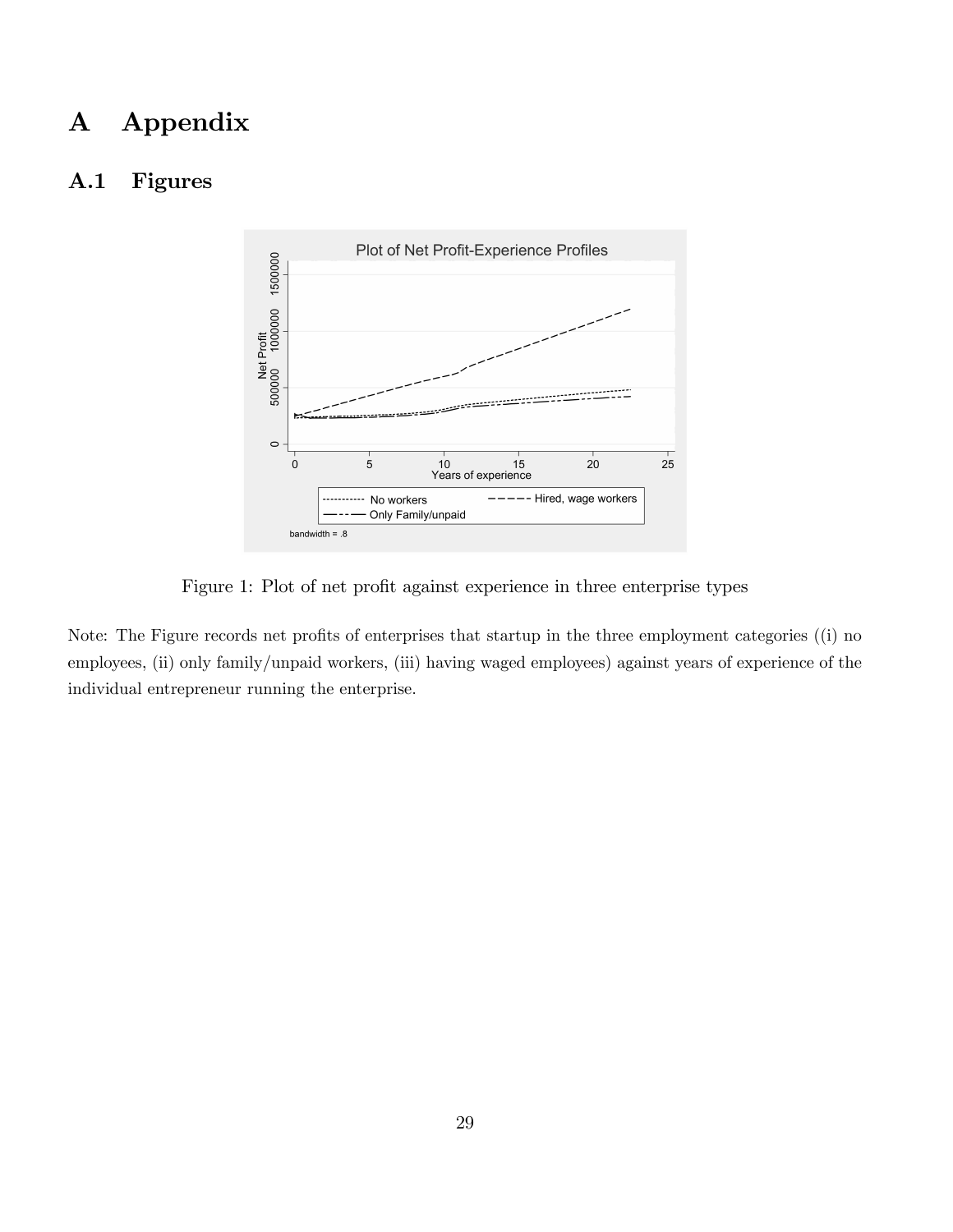## A.2 Tables

|              | Table 1. Dummary Diamones on 11 DD Trounds |               |                        |         |                         |  |  |
|--------------|--------------------------------------------|---------------|------------------------|---------|-------------------------|--|--|
| Survey Round | $\operatorname{Year}$                      |               | Individuals Households |         | Enterprises Communities |  |  |
| IFLS4        | 2007-08                                    | 44103 (50580) | 13536                  | 6186    | 313                     |  |  |
| IFLS3        | <b>2000</b>                                | 38433 (43649) | 10435                  | 5452    | 311                     |  |  |
| IFLS2        | 1997                                       | 22019 (33081) | 7619                   | $2625*$ | 313                     |  |  |
| IFLS1        | 1993-94                                    | 22019 (33081) | 7224                   | $2439*$ | 312                     |  |  |
|              | Overall                                    | 66784         | (unique)               |         |                         |  |  |

Table 1: Summary Statistics on IFLS Rounds

 $\overline{\text{*In IFLS1}}$  and IFLS1 household's only report on one, "primary" enterprise.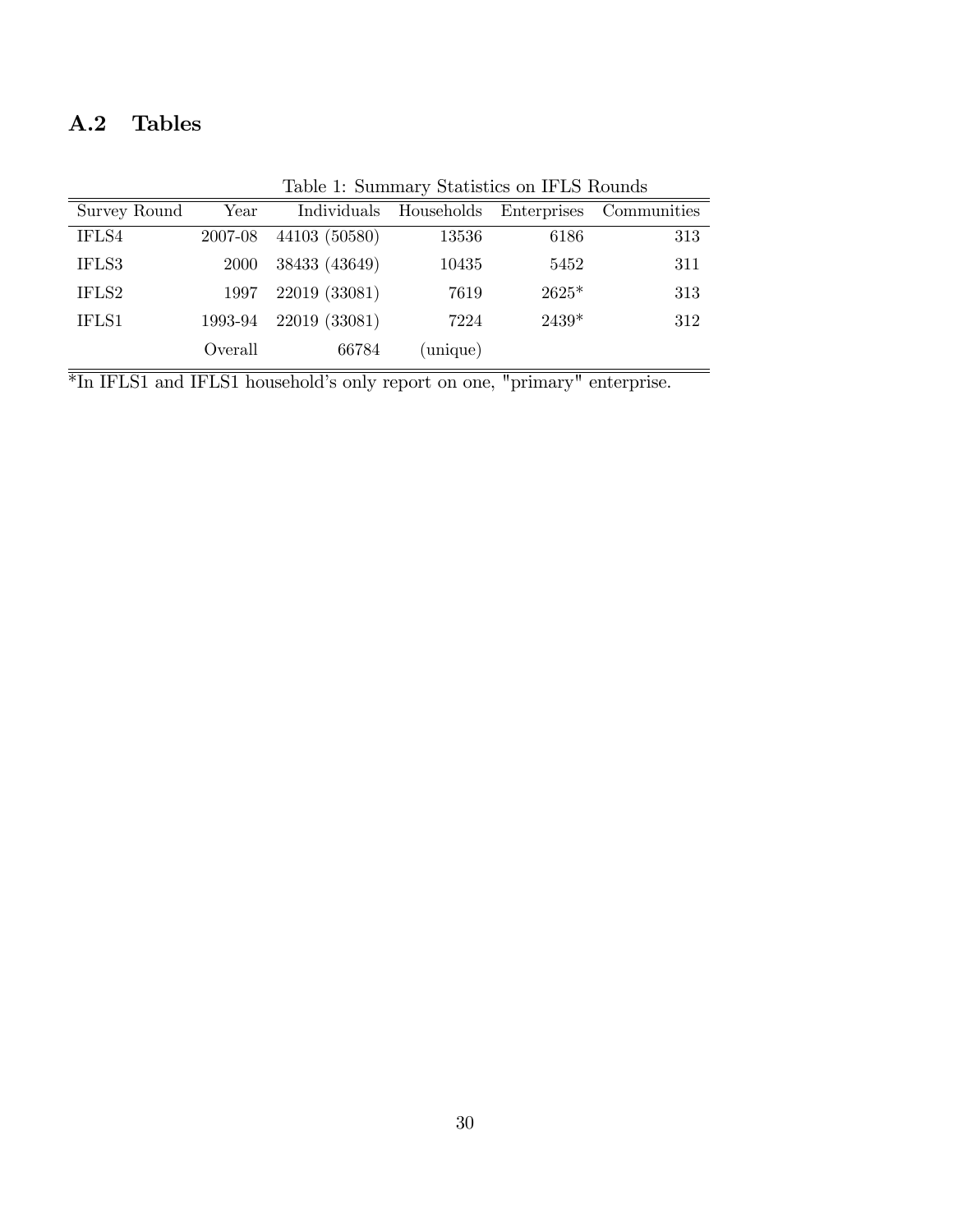| 1998 Entrants                              |    |                    |  |                                |    |             |     |
|--------------------------------------------|----|--------------------|--|--------------------------------|----|-------------|-----|
|                                            | N. |                    |  | Mean SD P25 Median P75 P95 P99 |    |             |     |
| Age                                        |    | 684 33.81 12.78 25 |  | -30                            | 40 | 60 -        | 73  |
| Marriage (married=1) 684 0.87 0.34 1 1 1 1 |    |                    |  |                                |    |             |     |
| Gender (male=1) $684$ 0.71 0.46 0          |    |                    |  |                                |    | $1 \t1 \t1$ |     |
| Education (years) $684$ $5.58$ $6.04$ 0    |    |                    |  | 0.5                            | 12 | 15.         | -19 |

Table 2: Summary statistics on individual entrants

### 1999 Entrants

|                                          |  |  | N Mean SD P25 Median P75 P95 P99                                         |      |     |    |
|------------------------------------------|--|--|--------------------------------------------------------------------------|------|-----|----|
|                                          |  |  | Age 1355 27.67 10.72 20 25 33 49 59                                      |      |     |    |
| Marriage (married=1) $1355$ 0.87 0.33 1  |  |  | $\begin{array}{ccccccccccccccccc} & & & 1 & & 1 & & 1 & & 1 \end{array}$ |      |     |    |
| Gender (male=1) 1355 0.68 0.46 0 1 1 1 1 |  |  |                                                                          |      |     |    |
| Education (years) $1355$ 7.14 6.15 0     |  |  |                                                                          | 9 12 | -19 | 19 |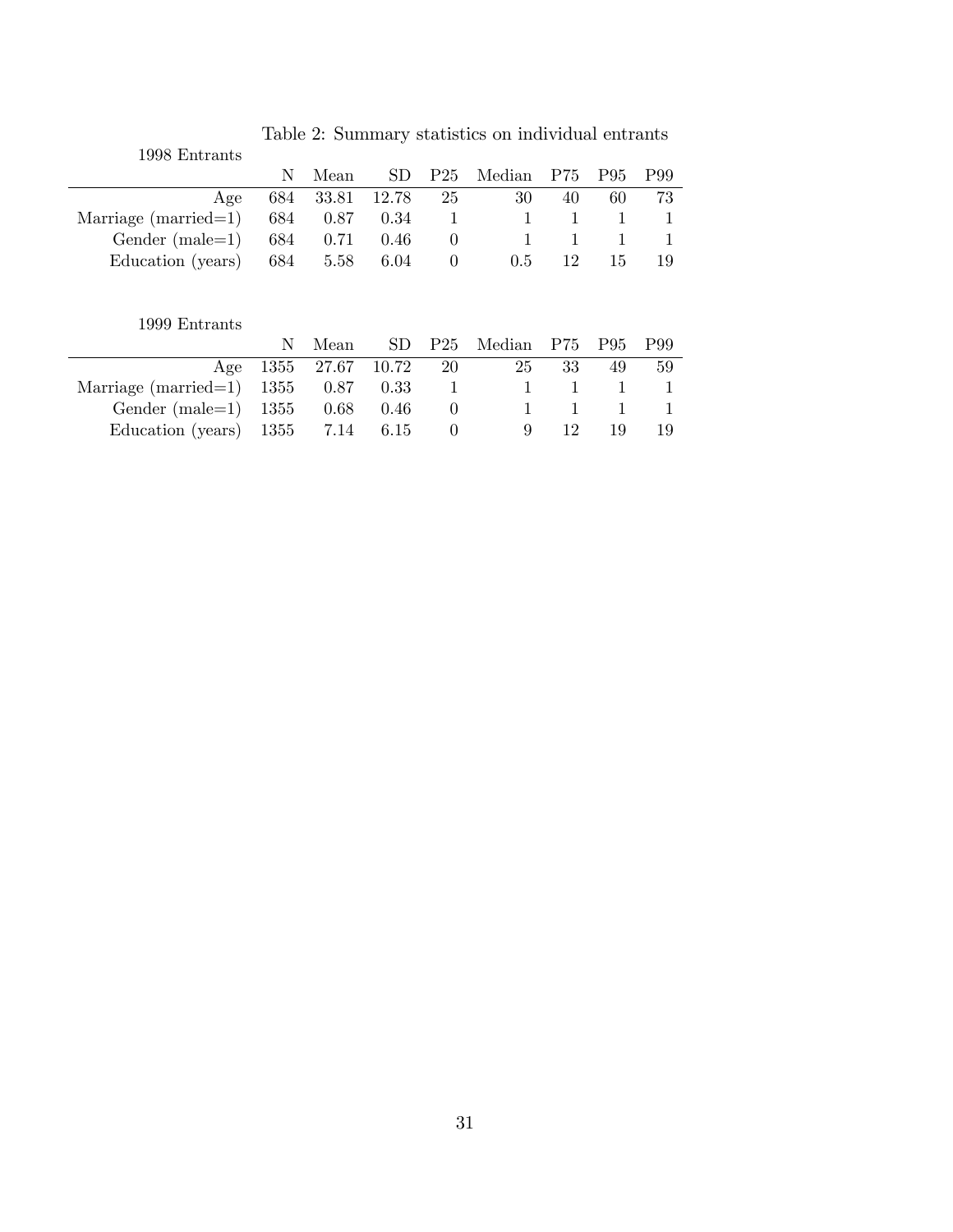| 1 VW1 1000                  |      |         |           |                 |         |      |      |      |
|-----------------------------|------|---------|-----------|-----------------|---------|------|------|------|
| Variable                    | N    | Mean    | SD        | P <sub>25</sub> | Median  | P75  | P95  | P99  |
| Avg. change formal 1998     | 573  | $-0.35$ | 1.03      | $-1.00$         | $-0.75$ | 0.00 | 2.00 | 3.00 |
| Growth employment 1998      | 631  | 1.09    | 2.23      | $-0.25$         | 0.33    | 1.75 | 5.50 | 9.00 |
| Comm unemployment rate 1998 | 625  | 0.13    | 0.18      | 0.00            | 0.00    | 0.22 | 0.50 | 0.73 |
|                             |      |         |           |                 |         |      |      |      |
| Year 1999                   |      |         |           |                 |         |      |      |      |
| Variable                    | N    | Mean    | <b>SD</b> | P <sub>25</sub> | Median  | P75  | P95  | P99  |
| Avg. change formal 1999     | 526  | 0.03    | 0.19      | 0.00            | 0.00    | 0.00 | 0.50 | 1.00 |
| Growth employment 1999      | 829  | 0.12    | 0.23      | 0.00            | 0.00    | 0.17 | 0.50 | 1.00 |
| Comm unemployment rate 1999 | 1245 | 0.29    | 0.33      | 0.00            | 0.17    | 0.50 | 1.00 | 1.00 |
|                             |      |         |           |                 |         |      |      |      |

Table 3: Summary statistics on community-level sources of variation Year 1998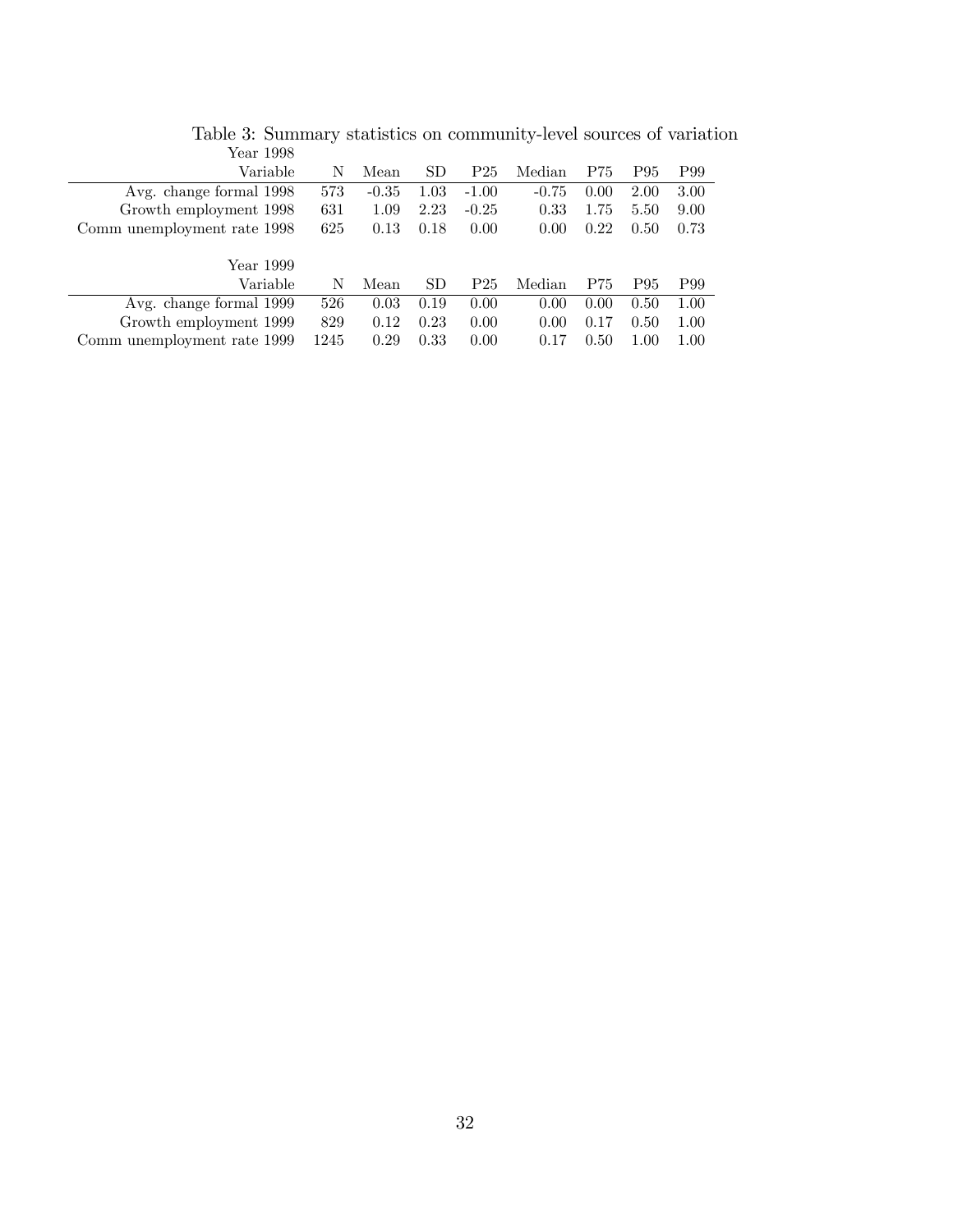| VARIABLES              | (1)               |
|------------------------|-------------------|
| Age                    | $-729.6043$       |
|                        | (970.2945)        |
| Age <sup>2</sup>       | 219.4695***       |
|                        | (11.0449)         |
| Education (years)      | 17,743.6683***    |
|                        | (328.4670)        |
| Marriage $(married=1)$ | 233,807.5485***   |
|                        | (5,274.8745)      |
| 1989 year dummy        | $-15,202.2139**$  |
|                        | (6,129.3431)      |
| 1990 year dummy        | $-29,255.7173***$ |
|                        | (6,002.8286)      |
| 1991 year dummy        | $-43,050.8011***$ |
|                        | (5,913.6615)      |
| 1992 year dummy        | $-7,592.2594$     |
|                        | (5,578.9516)      |
| 1993 year dummy        | 308,289.2601***   |
|                        | (12,759.3060)     |
| 1994 year dummy        | 471,856.2062***   |
|                        | (5,852.7692)      |
| 1995 year dummy        | 423,124.5305***   |
|                        | (5,578.6388)      |
| 1996 year dummy        | 365,138.9674***   |
|                        | (5,215.6677)      |
| 1997 year dummy        | $334,528.8544***$ |
|                        | (5,050.2212)      |
| 1998 year dummy        | 151,353.3406***   |
|                        | (4,807.7177)      |
| 1999 year dummy        | 142,859.3440***   |
|                        | (4,393.3809)      |
| 2000 year dummy        | 156,652.8447***   |
|                        | (4, 177.0906)     |
| Constant               | $-152094.1954***$ |
|                        | (20, 436.4606)    |
| Observations           | 75843             |
| R-squared              | 0.490             |
| R-squared adjusted     | 0.3515            |
| ${\rm F}$              | 3583.5            |

Table 4: Panel wage regression

Note: Standard errors in parentheses

 $\rm{***}$  p  $<\!\!0.01,\,{}^{\rm{**}}$  p  $<\!\!0.05,\,{}^{\rm{*}}$  p  $<\!\!0.1$ 

Note: Observations restricted to 4.6 Rph.  $<$  wage  $<$  1872075 Rph.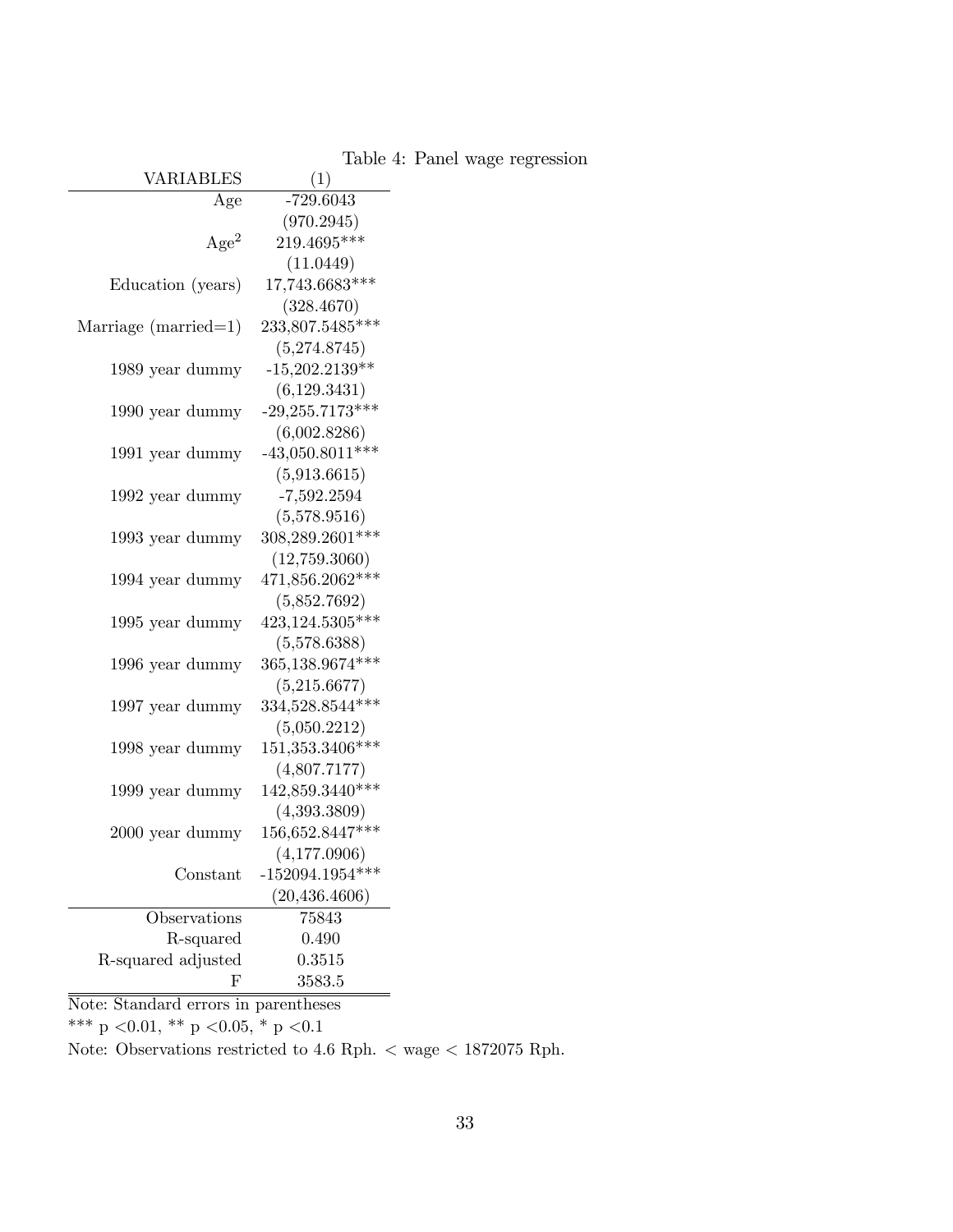|  | Table 5: Change in propensity to stay in self-employment after Asian Financial Crisis, 1998 entrants |  |  |  |
|--|------------------------------------------------------------------------------------------------------|--|--|--|
|  | Using 1998 New Entrants Into Self-Employment                                                         |  |  |  |

| Using Year-by-Year Choice Estimates |      |      |           |        |     |  |  |  |
|-------------------------------------|------|------|-----------|--------|-----|--|--|--|
| Year                                | Obs. | Mean | Std. Dev. | t-test |     |  |  |  |
| 1999                                | 477  | 0.37 | 0.27      | 29.75  | *** |  |  |  |
| 2000                                | 477  | 0.33 | 0.28      | 26.19  | *** |  |  |  |
| 2001                                | 477  | 0.22 | 0.21      | 23.18  | *** |  |  |  |
| 2002                                | 477  | 0.22 | 0.23      | 20.76  | *** |  |  |  |
| 2003                                | 477  | 0.22 | 0.23      | 20.71  | *** |  |  |  |
| 2004                                | 477  | 0.24 | 0.23      | 22.89  | *** |  |  |  |
| 2005                                | 477  | 0.24 | 0.22      | 23.98  | *** |  |  |  |
| 2006                                | 477  | 0.24 | 0.22      | 23.23  | *** |  |  |  |
| 2007                                | 477  | 0.26 | 0.25      | 22.44  | *** |  |  |  |
| 2008                                | 477  | 0.32 | 0.25      | 27.67  | *** |  |  |  |

Using Pooled Choice Estimates

|  |               | Year Obs. Mean Std. Dev. t-test Note: |                    |  |
|--|---------------|---------------------------------------|--------------------|--|
|  | 1999 477 0.34 | $0.26$ 28.64 ***                      |                    |  |
|  | 2000 477 0.36 |                                       | $0.26$ $30.07$ *** |  |

Using 1999, 2000 Choice Estimates

|  |               | Year Obs. Mean Std. Dev. t-test |                    |  |
|--|---------------|---------------------------------|--------------------|--|
|  | 1999 477 0.37 | $0.27$ 29.90 ***                |                    |  |
|  | 2000 477 0.33 |                                 | $0.28$ $26.22$ *** |  |

Using Pooled Estimates Pooled Across 1999-2008 Year Obs. Mean Std. Dev. t-test 1999-2008 954 0.35 0.26 154.16 \*\*\*

|                    |  | Using 1999-2000 Pooled Across 1999-2000 |                    |  |
|--------------------|--|-----------------------------------------|--------------------|--|
|                    |  | Year Obs. Mean Std. Dev. t-test         |                    |  |
| 1999-2000 954 0.35 |  |                                         | $0.27$ $39.58$ *** |  |

Note: Reports on the mean change in propensity to remain in self-employment for those who enter self-employment during 1998, with various methods of measuring propensity to persist and couterfactual. t-tests reported testing for differences in means of distributions. \*\*\* p < 0.01, \*\* p < 0.05, \* p < 0.1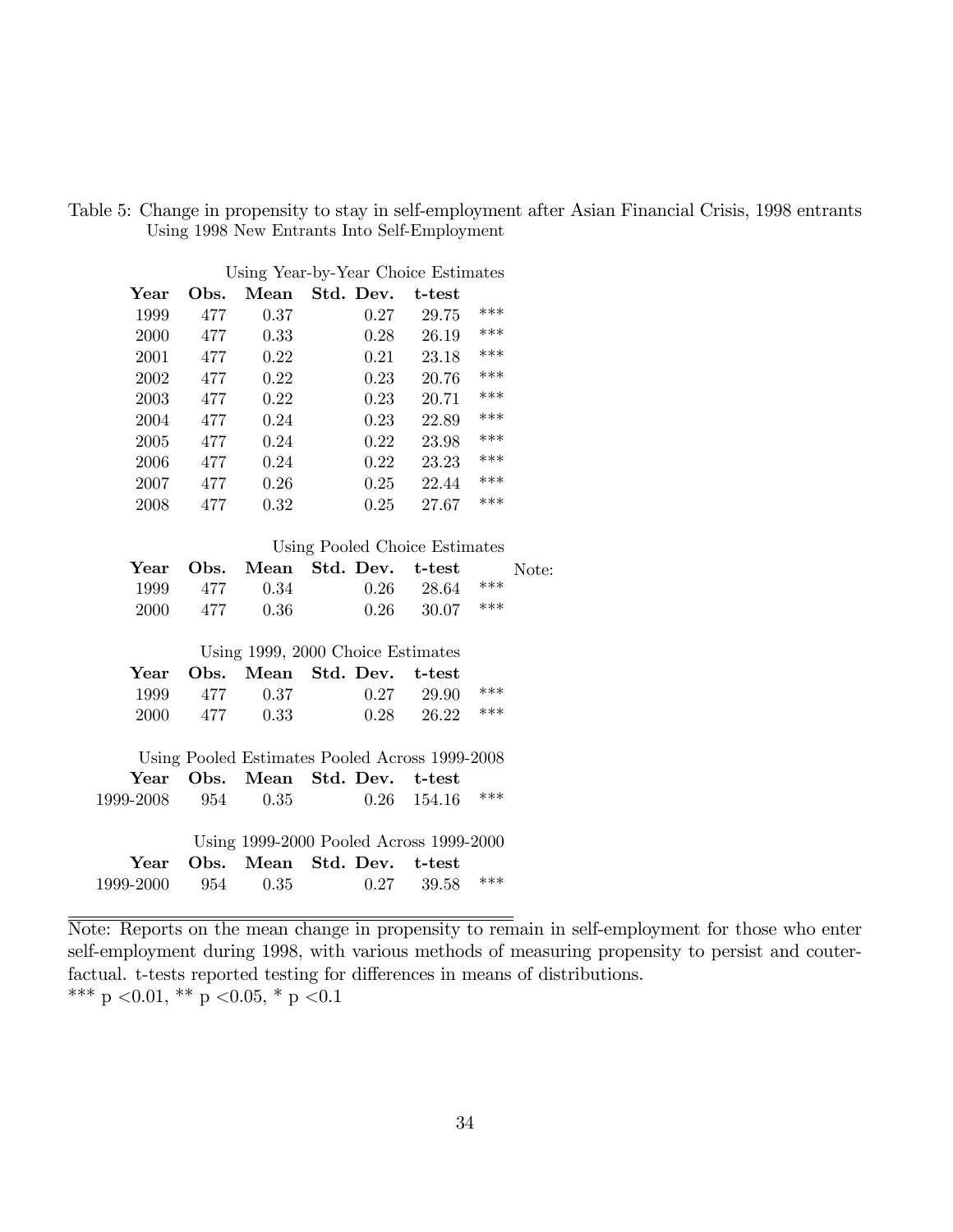Table 6: Change in propensity to stay in self-employment after Asian Financial Crisis, 1999 entrants Using 1999 New Entrants Into Self-Employment

| Using Year-by-Year Choice Estimates |      |      |                                                |        |       |  |  |  |
|-------------------------------------|------|------|------------------------------------------------|--------|-------|--|--|--|
| Year                                | Obs. | Mean | Std. Dev.                                      | t-test |       |  |  |  |
| 2000                                | 514  | 0.90 | 0.11                                           | 191.95 | $***$ |  |  |  |
| 2001                                | 514  | 0.42 | 0.15                                           | 63.44  | ***   |  |  |  |
| 2002                                | 514  | 0.44 | 0.17                                           | 57.48  | ***   |  |  |  |
| 2003                                | 514  | 0.45 | 0.16                                           | 62.64  | ***   |  |  |  |
| 2004                                | 514  | 0.48 | 0.17                                           | 64.91  | ***   |  |  |  |
| 2005                                | 514  | 0.52 | 0.17                                           | 68.29  | ***   |  |  |  |
| 2006                                | 514  | 0.57 | 0.18                                           | 73.41  | ***   |  |  |  |
| 2007                                | 514  | 0.66 | 0.18                                           | 83.30  | ***   |  |  |  |
| 2008                                | 514  | 0.75 | 0.16                                           | 108.56 | ***   |  |  |  |
|                                     |      |      |                                                |        |       |  |  |  |
|                                     |      |      | Using Pooled Choice Estimates                  |        |       |  |  |  |
| Year                                | Obs. | Mean | Std. Dev.                                      | t-test |       |  |  |  |
| 2000                                | 514  | 0.89 | 0.09                                           | 217.80 | $***$ |  |  |  |
|                                     |      |      |                                                |        |       |  |  |  |
|                                     |      |      | Using Pooled Estimates Pooled Across 2000-2008 |        |       |  |  |  |
| Year                                | Obs. | Mean | Std. Dev.                                      | t-test |       |  |  |  |
| 2000-2008                           | 514  | 0.89 | 0.09                                           | 307.73 | $***$ |  |  |  |
|                                     |      |      |                                                |        |       |  |  |  |

Note: Reports on the mean change in propensity to remain in self-employment for those who enter self-employment during 1999, with various methods of measuring propensity to persist and couterfactual. t-tests reported testing for differences in means of distributions. \*\*\* p < 0.01, \*\* p < 0.05, \* p < 0.1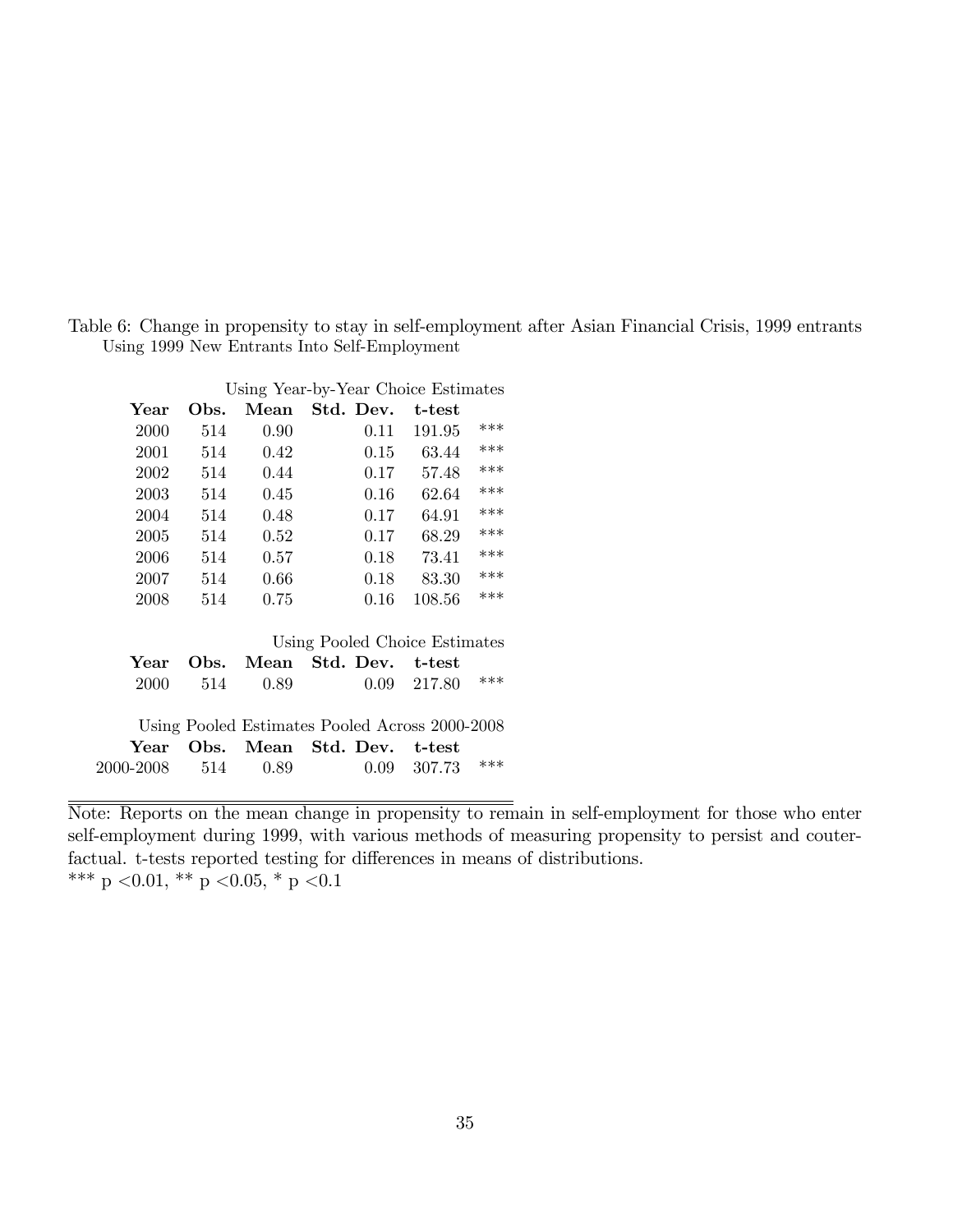|                                  | Coefficient  | <b>Bootstrap</b> |         |                     |
|----------------------------------|--------------|------------------|---------|---------------------|
|                                  |              | Std. Err.        | Z       | P ><br>$\mathbf{Z}$ |
| Exp. 1 curr. ent.                | 122053.6**   | 60520.25         | 2.02    | 0.04                |
| Exp. 1 curr. $ent.^2$            | $-29698.09*$ | 16522.57         | $-1.80$ | 0.07                |
| Exp. 2 curr. ent.                | 111070.5     | 82077.02         | 1.35    | 0.18                |
| Exp. 2 curr. $ent.^2$            | $-19199.98$  | 24561.68         | $-0.78$ | 0.43                |
| Exp. 3 curr. ent.                | 351829.4*    | 190108.40        | 1.85    | 0.06                |
| Exp. 3 curr. $ent.2$             | $-66646.76$  | 52523.57         | $-1.27$ | 0.20                |
| Age                              | 14752.11     | 11359.57         | 1.30    | 0.19                |
| Age <sup>2</sup>                 | $-176.0679$  | 134.49           | $-1.31$ | 0.19                |
| Gender                           | 319052.6***  | 53910.98         | 5.92    | 0.00                |
| Education (years)                | 19810.85***  | 3808.41          | 5.20    | 0.00                |
| Marriage (married=1)             | $-1841.24$   | 75149.90         | $-0.02$ | 0.98                |
| Selection correction, 1998 entry | $-137276.9$  | 116344.20        | $-1.18$ | 0.24                |
| Constant                         | $-17804.76$  | 220855.60        | $-0.08$ | 0.94                |
| Observations                     | 1220         |                  |         |                     |
| Bootstrap replications           | 50           |                  |         |                     |
| Wald Chi-sq.                     | 110.86       |                  |         |                     |
| $Prob > Chi-sq.$                 | 0.00         |                  |         |                     |
| R-squared                        | 0.0564       |                  |         |                     |

Table 7: Returns to experience, individuals entering self-employment during 1998

 $\overline{\ast\ast\ast}$ p $<\!\!0.01,\,{}^{\ast\ast}$ p $<\!\!0.05,\,{}^{\ast}$ p $<\!\!0.1$ 

Note: Estimation by OLS with bootstraped standard errors due to projected regressor (selection correction).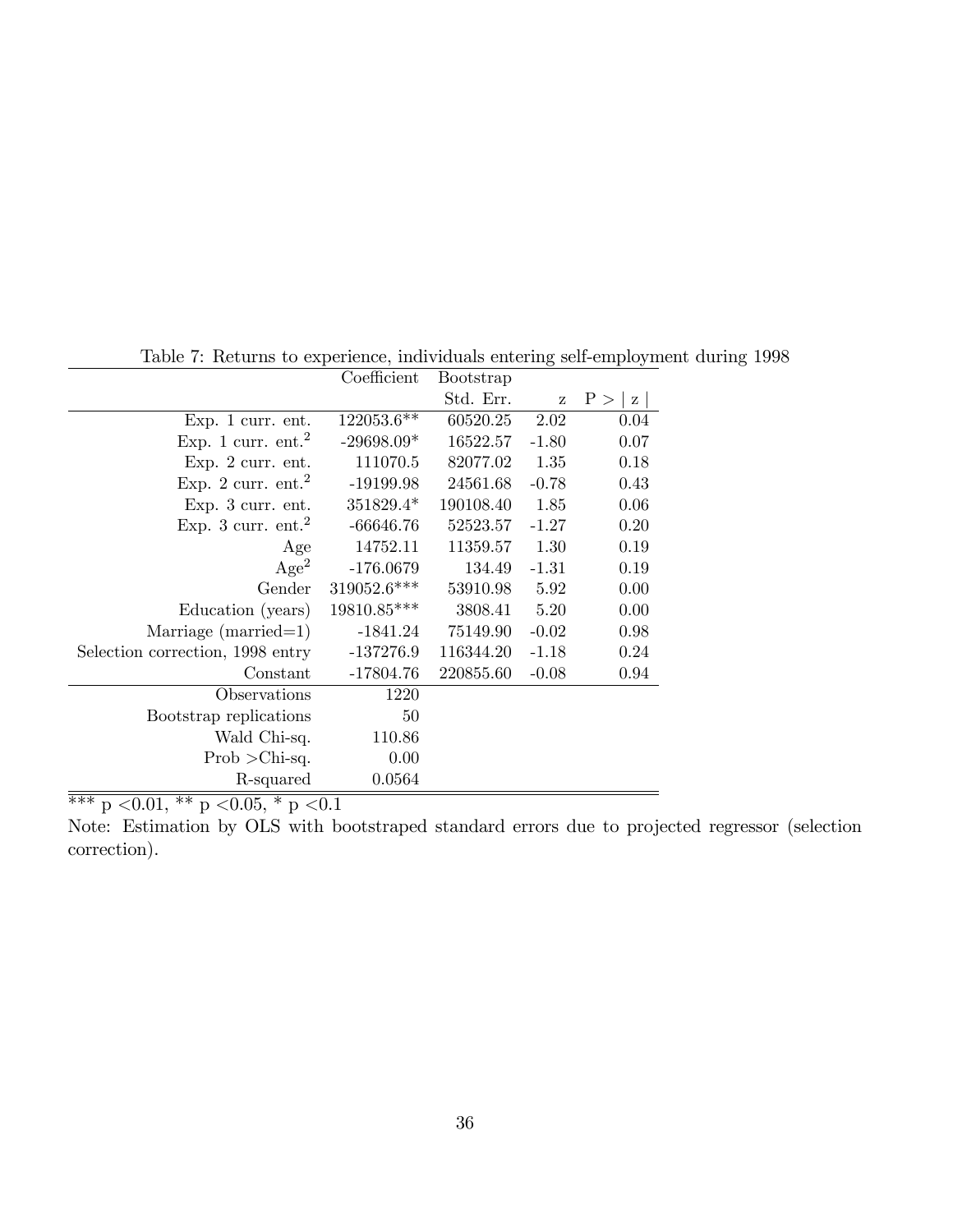|                                                   | Coefficient          | Std. Err. | t              | P >  t |
|---------------------------------------------------|----------------------|-----------|----------------|--------|
| $Exp. 1$ curr. ent.                               | $-158.00***$         | 55.99     | $-2.82$        | 0.005  |
| Exp. 1 curr. ent. $^2$                            | $31.31**$            | 14.55     | 2.15           | 0.032  |
| Exp. $2 \text{ curr.}$ ent.                       | $316.40**$           | 158.59    | $\overline{2}$ | 0.046  |
| Exp. 2 curr. ent. $^2$                            | $-198.14**$          | 89.32     | $-2.22$        | 0.027  |
| $Exp. 3$ curr. ent.                               | $1623.77***$         | 532.92    | 3.05           | 0.002  |
| Exp. 3 curr. ent. $^2$                            | $-651.30**$          | 299.85    | $-2.17$        | 0.03   |
| Age                                               | 5.76                 | 39.35     | 0.15           | 0.884  |
| Age $^2$                                          | $-0.17$              | 0.36      | $-0.47$        | 0.64   |
| Gender                                            | $145.40**$           | 67.60     | 2.15           | 0.032  |
| Education (years)                                 | $26.05**$            | 11.24     | 2.32           | 0.021  |
| Marriage (married=1)                              | $-24.97$             | 56.97     | $-0.44$        | 0.661  |
| Selection correction, 1999 entry                  | $-1213.65$           | 1974.65   | $-0.61$        | 0.539  |
| Constant                                          | 431.39               | 1113.93   | 0.39           | 0.699  |
| Observations                                      | 599                  |           |                |        |
| F                                                 | 9.13                 |           |                |        |
| $Prob > Chi-sq.$                                  | 0.00                 |           |                |        |
| R-squared                                         | 0.1575               |           |                |        |
| Adj R-squared                                     | 0.1402               |           |                |        |
| $\overline{v}$<br>ひむ<br>0.01<br>$\bigcap_{i=1}^n$ | $\sim$ $\sim$ $\sim$ |           |                |        |

Table 8: Returns to Experience, Individuals Entering Self-Employment During 1999

 $*** p < 0.01, ** p < 0.05, * p < 0.1$ 

Note: Estimation by OLS with bootstraped standard errors due to projected regressor (selection correction).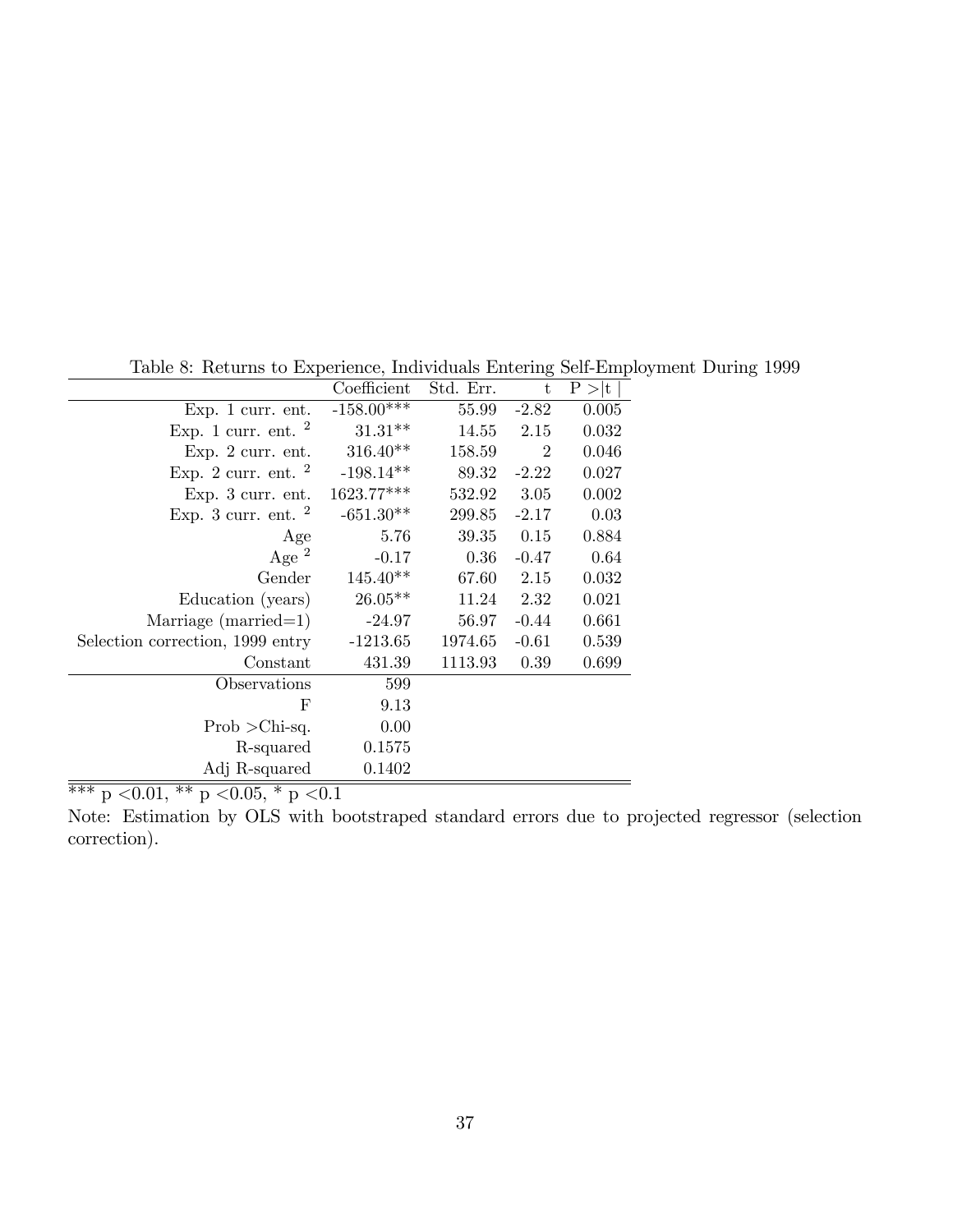|                                | Linciprises with no employees |           |                  |                  |                  |                  |                  |
|--------------------------------|-------------------------------|-----------|------------------|------------------|------------------|------------------|------------------|
|                                | $\mathbf N$                   | Mean      | SD               | P <sub>25</sub>  | <b>P50</b>       | P75              | P95              |
| Bus owned by household         | $\overline{2711}$             | 1.0       | $\overline{0.1}$ | 1                | 1                | $\mathbf{1}$     | 1                |
| Pct owned by household         | 41                            | 38.2      | 22.1             | 25.0             | 50.0             | 50.0             | 50.0             |
| Bus. operated out. home        | 2711                          | 0.8       | 0.4              | $\mathbf{1}$     | $\mathbf{1}$     | $\,1\,$          | 1                |
| Applied for permit             | 2711                          | 0.0       | $\rm 0.2$        | $\boldsymbol{0}$ | $\boldsymbol{0}$ | $\boldsymbol{0}$ | $\boldsymbol{0}$ |
| Permit issued                  | 100                           | $1.0\,$   | 0.0              | $\mathbf{1}$     | 1                | $\mathbf{1}$     | 1                |
| Cost obtain permit             | 100                           | 13014.2   | 35310.1          | 2.7              | $11.9\,$         | 78.4             | 1081000.0        |
| Unpaid labor startup           | 2711                          | 0.2       | $0.5\,$          | 0.0              | 0.0              | 0.0              | 1.0              |
| Wage labor startup             | 2711                          | 0.1       | 1.6              | 0.0              | 0.0              | 0.0              | 0.0              |
| Total labor startup            | 2711                          | 1.3       | 1.7              | 1.0              | 1.0              | 1.0              | 2.0              |
| Startup capital                | 2251                          | 409.9     | 2816.6           | 10.8             | 54.1             | 216.3            | 1406.0           |
| Current unpaid labor           | 2711                          | 0.0       | 0.0              | 0.0              | 0.0              | 0.0              | 0.0              |
| Current wage labor             | 2711                          | 0.0       | 0.0              | 0.0              | 0.0              | 0.0              | 0.0              |
| Current total labor            | 2711                          | 0.9       | 0.2              | 1.0              | 1.0              | 1.0              | 1.0              |
| Current land assets            | 2711                          | 324.2     | 3720.3           | 0.0              | 0.0              | 0.0              | 216.3            |
| Current building assets        | 2711                          | 182.6     | 1329.4           | 0.0              | 0.0              | 0.0              | 432.6            |
| Current 4-wheel vehicle        | 2711                          | 122.4     | 885.3            | 0.0              | 0.0              | 0.0              | 324.5            |
| Current other vehicles         | 2711                          | 101.2     | 301.4            | 0.0              | 0.0              | 0.0              | 757.1            |
| Curr. other non-farm eq.       | 2711                          | $84.3\,$  | 414.0            | 0.0              | 8.7              | 43.3             | 324.5            |
| Current total capital          | 2711                          | 814.7     | 4467.1           | $5.4\,$          | 37.9             | 346.1            | 2379.4           |
| Unpaid labor shutdown          | 151                           | 0.6       | 0.9              | 0.0              | 0.0              | 1.0              | 2.0              |
| Wage labor shutdown            | 151                           | $\rm 0.3$ | $1.1\,$          | 0.0              | 0.0              | 0.0              | 2.0              |
| Total labor shutdown           | 151                           | 2.0       | $1.3\,$          | $1.0\,$          | $2.0\,$          | 2.0              | 4.0              |
| Net profit                     | 2637                          | 679.2     | 1958.3           | 146.0            | 389.4            | 778.7            | 1946.8           |
| Total revenue                  | 48                            | 448.5     | 515.5            | 108.2            | 324.5            | 648.9            | 1081.6           |
| Total expense                  | 43                            | 251.4     | 266.8            | 108.2            | 108.2            | $324.5\,$        | 648.9            |
| Ent. products consumed         | 2660                          | 92.9      | 254.9            | 0.0              | 13.0             | 75.2             | 389.4            |
| Ent returns used by HH         | 2649                          | 448.6     | 681.3            | 86.5             | 259.6            | 584.0            | 1349.8           |
| Ent returns left over          | 2643                          | 119.9     | 727.4            | 0.0              | 0.0              | 54.1             | 540.8            |
| Total procure. of goods        | 643                           | 188.0     | 556.0            | 5.4              | 21.6             | 86.5             | 1081.6           |
| Total sales                    | 88                            | 410.1     | $711.2\,$        | 13.5             | 64.9             | 405.6            | 2163.1           |
| Total shared profit            | $54\,$                        | 304.8     | 394.2            | 2.7              | 64.9             | 584.0            | 1092.4           |
| Unit returns to capital $(\%)$ | 2259                          | 983.6     | 45179.7          | 0.9              | $4.5\,$          | 20.6             | 133.3            |
| Unit returns to labor (USD)    | 2496                          | 693.8     | 2005.1           | 155.7            | $389.4\,$        | 778.7            | 1952.2           |
| Net ch. labor since start      | 2711                          | $-0.2$    | 1.7              | 0.0              | $0.0\,$          | 0.0              | 0.0              |
| Net ch. capital since start    | 2251                          | 450.1     | 5100.0           | $-21.6$          | $0.0\,$          | 135.2            | 1676.4           |

Table 9: Summary statistics on firms, 2008, firms with no employees Enterprises with no employees

Note: Monetary values converted to 2008 US dollars. Dummy variables have decimal values removed. Note: The three enterprise categories are mutually exclusive; in 2008 there are 6186 firms reported by IFLS households.